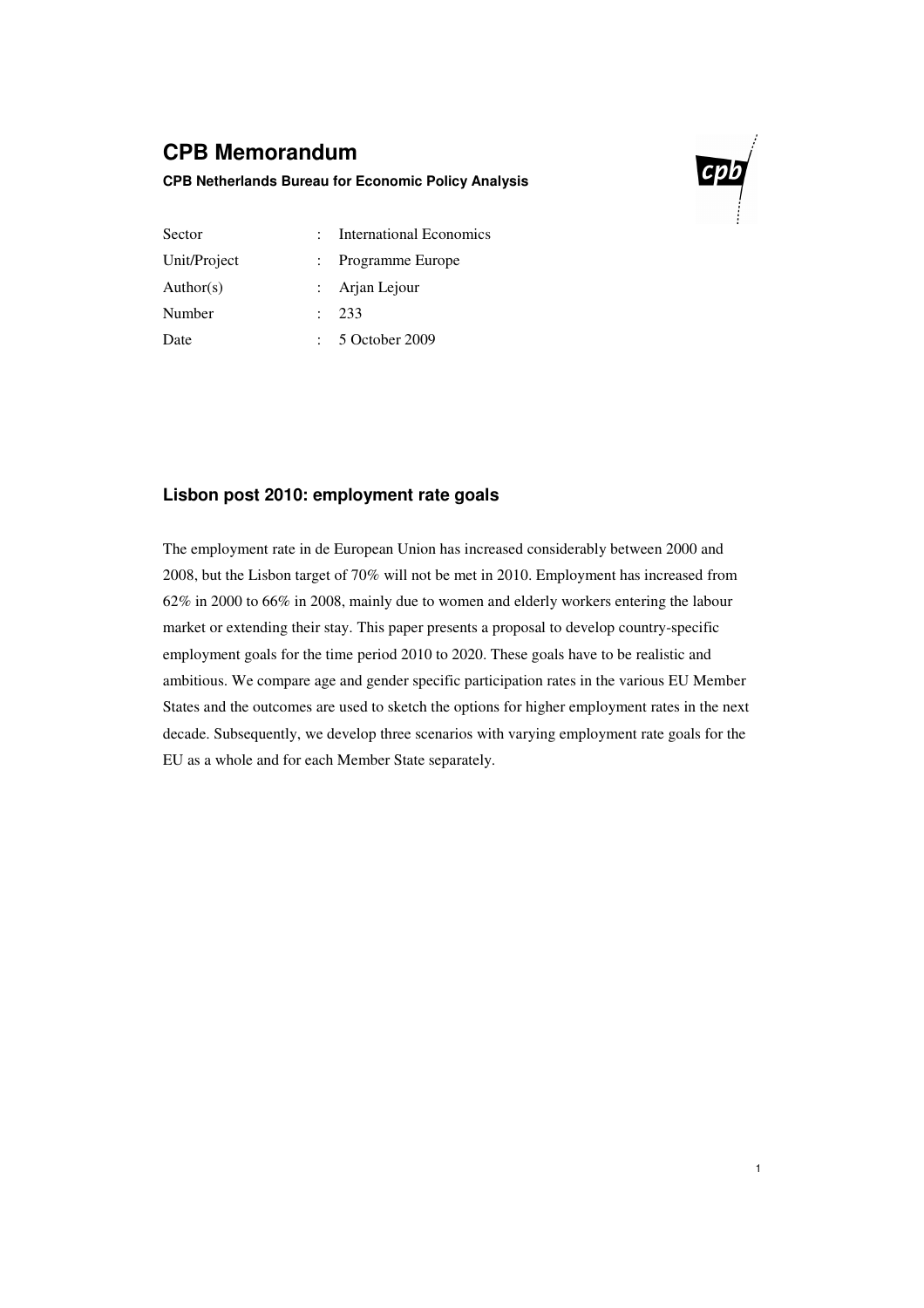## **Summary**

The EU countries have made good progress in boosting employment. The employment rate in the EU increased from 62% to 66% of the labour force between 2000 and 2008. The Lisbon target of 70% in 2010 will not be met, partly because of the economic crisis in 2009. That is, however, not the only reason. Some Member States have managed to increase employment significantly and others have not. Labour market reforms could make a difference, but apparently these reforms have not been pushed very intensively in each Member State.

Even after 2010 it is important for Europe to increase participation. Labour market participation increases the tax base, lowers inactivity and less unemployment reduces social spending. In a time when government debts rise rapidly due to the economic crisis and an aging population will increase the demand for care and pension benefits, higher employment rates could be important to improve the balance of the public finances. This paper describes three scenarios for labour market participation between 2010 and 2020. The first scenario is the status quo that shows that total employment will decline due to aging with constant participation rates by age. The other two scenarios present a more ambitious and a more modest increase in employment. This increase varies between the Member States: the increase is larger in countries with low employment rates. These differences are mainly due to the variation in employment of women and older workers. Here are also the gains for higher employment rates. In the ambitious scenario, employment increases to 74% of the labour force, with female employment rising to 69%. In the moderate scenario employment rises to 70%; for women the rate is 64.5%. The employment rates of older workers between 55 and 64 years increase from about 46% to 52% and to 59%, respectively. Besides labour market participation of senior citizens, above 65, varies widely across the EU. In most countries this share is very low and there seem to be many opportunities for increasing employment of the group 65 to 69 aged.

The scenarios are based on two methodologies. First, regression analysis is used to derive the relation between the level of employment in 2000 and the change between 2000 and 2008 by Member State to investigate which employment increases are possible. Second, the possible increases in employment are underpinned by lower unemployment rates and increasing labour market by gender and five-year age groups considering changes in the demographic composition until 2020. The potential changes in unemployment and labour market participation are based on comparisons between the Member States and over time.

The presented numbers are averages and targets for the European Union as a whole. The targets vary by country derived from the methodology. In the scenarios we have developed employment paths for each Member States to ensure the feasibility of the EU target. The EU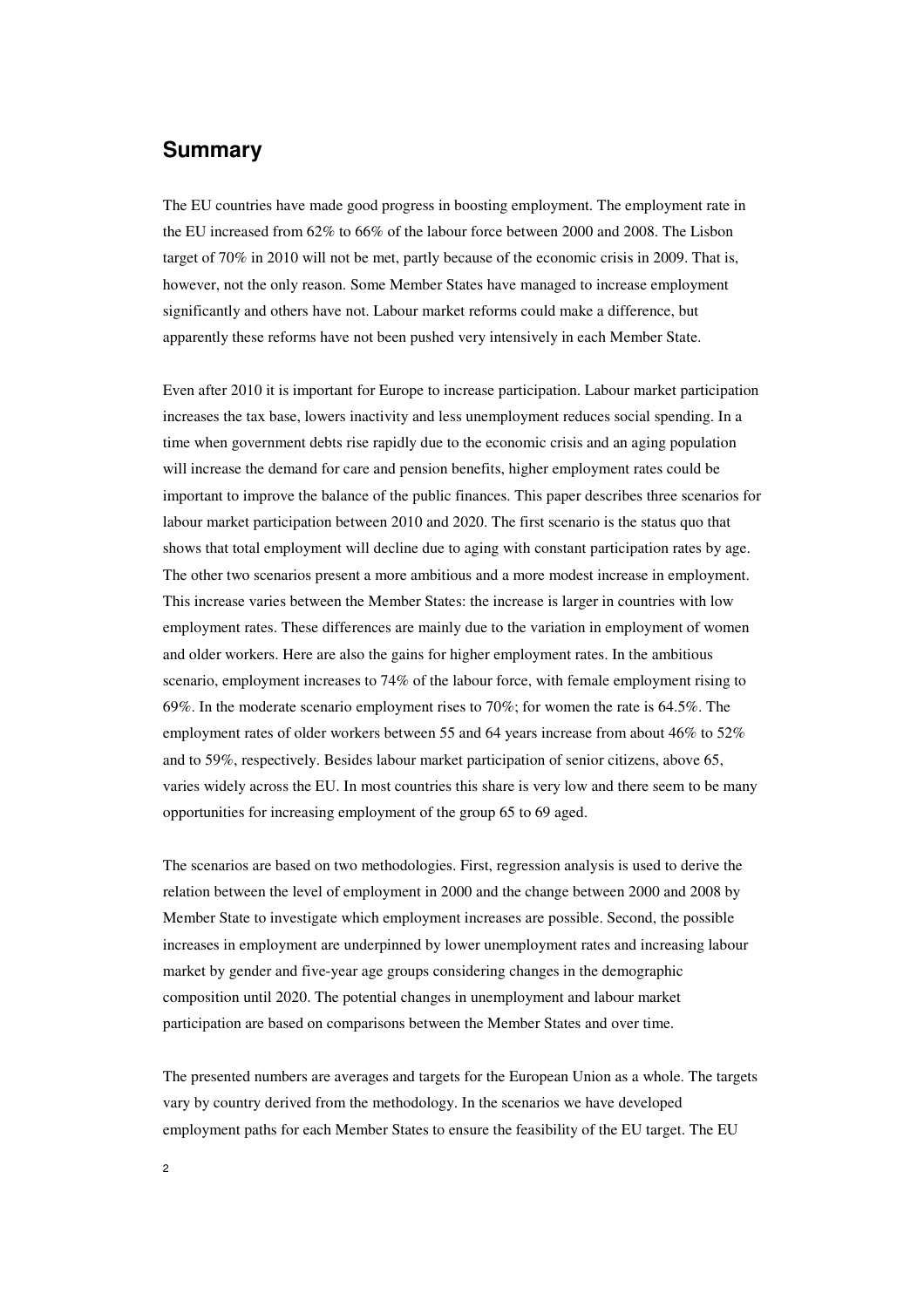target is a useful communication device but should always be related to the country-specific goals. Because the country-specific targets are derived by a common methodology for all countries, the degree of realism and ambition of these goals does not deviate too much between the scenarios.

The increase in employment rates in the scenarios are based on past experiences in other (EU) countries. Countries with high employment rates are used as a benchmark. In developing the scenarios it is considered that the suggested employment increases are possible because these changes are shown in various countries for different age groups and genders. From that perspective, the scenarios are realistic, but the methodology is mechanical. The employment increases are not automatically realised. Therefore, labour market institutions and policies have to be reformed in many Member States. This requires much effort and massaging the resistance against these reforms. This paper does not discuss these reforms. Moreover the costs of these reforms and their effects on welfare are also not discussed. This does not only include financial costs, but also the costs of less leisure time and changes in work-life balance.

Labour market participation could also be increased by raising the number of working hours per employee. Labour market participation is often only measured in persons. As we have shown before the average number of hours worked differs widely between the Member States. Differences in hours worked are due to differences in holiday leave, the average number of working hours per week and part-time work. If the number of hours worked varies strongly, employment measured in persons is hardly comparable between Member States. This factor can be taken into account by a correction factor applying to the number of hours worked over an average (EU-15 or 27) or a benchmark (US). As a result, participation in the new Member States goes up substantially and will be significantly lower in the Netherlands.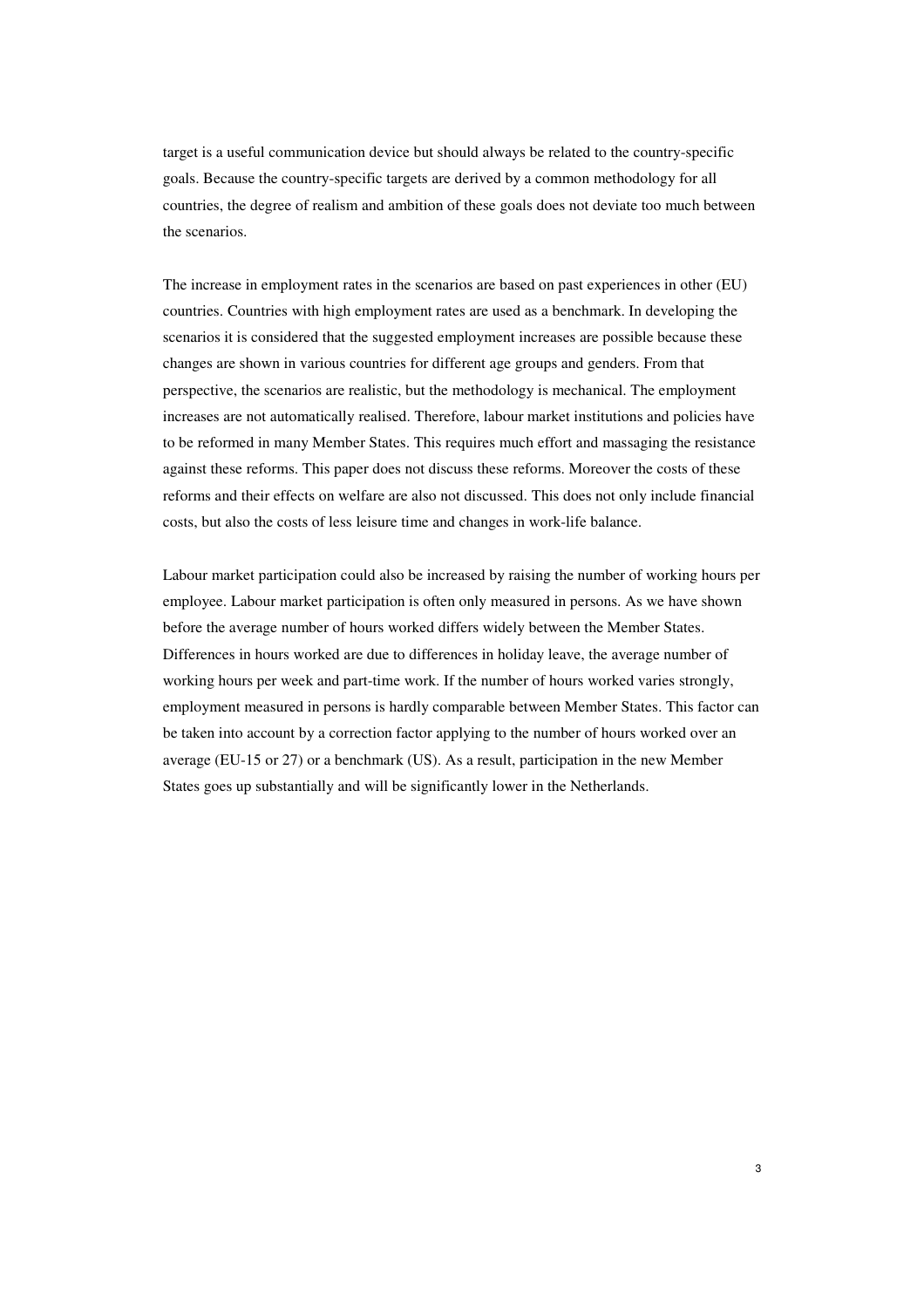## **1 Introduction**

In 2000 the European leaders set ambitious targets for improving the functioning of their economies in 2010. This date is coming close, but the goals are not achieved. In a globalising world and an ageing Europe it is important to set new goals for the functioning of product and labour markets after 2010. This is called the post Lisbon 2010 agenda. The purpose of this paper is to develop employment goals for 2020 as a part of this agenda.

First, we evaluate the progress made between 2000 and 2008. The gross trends in labour market participation and unemployment are distinguished.<sup>1</sup> These developments are not only apparent at the macro level, but also by gender and age group. The developments in different EU countries are compared. On this basis, we draw some conclusions that are used to develop employment goals in the three scenarios between 2010 and 2020.

This is the main aim of this paper. Scenario 1 is the status quo (also called baseline), scenario 2 describes a moderate increase in employment in which the current EU target of 70% employment is achieved and a third, ambitious growth scenario is developed which the average employment rate is 74% in 2020. These scenarios also include participation of women and elderly, for which the EU has set separate goals. Because the scenarios on total employment are built from employment developments by gender and age group, the goals for the various groups are consistent with each other. Female employment in scenario 2 and 3 will be nearly 65% and 69% of the female labour force, respectively. The employment rates for the 55 to 64 aged will increase until 52% and 59% in 2020, respectively.

The EU goals are built from the country-specific targets. The extent to which these scenarios will be achieved depends on the duration of the recession and the structural impact on employment and on the reform efforts of Member States. These reforms are not discussed in this paper, but are indispensable for achieving new employment goals.

This paper does not discuss whether the employment goals are welfare improving. It focuses on the feasibility of new goals and develops scenarios for new goals in 2020 for the EU and the Member States based on demographic and employment patterns. In particular, if employment is stimulated by higher labour market participation, less leisure time could have a negative effect on welfare. Preferences for leisure time vary between the Member States such that optimal employment goals would also be different for the Member States. Moreover, policies to increase participation and to lower unemployment could be costly. These costs are not considered here.

<sup>&</sup>lt;sup>1</sup> Unemployment is the difference between labour market participation and employment. The EU uses the term employment rates of activity rates), which is equivalent to net labour market participation that s to say labour market participation minus unemployment.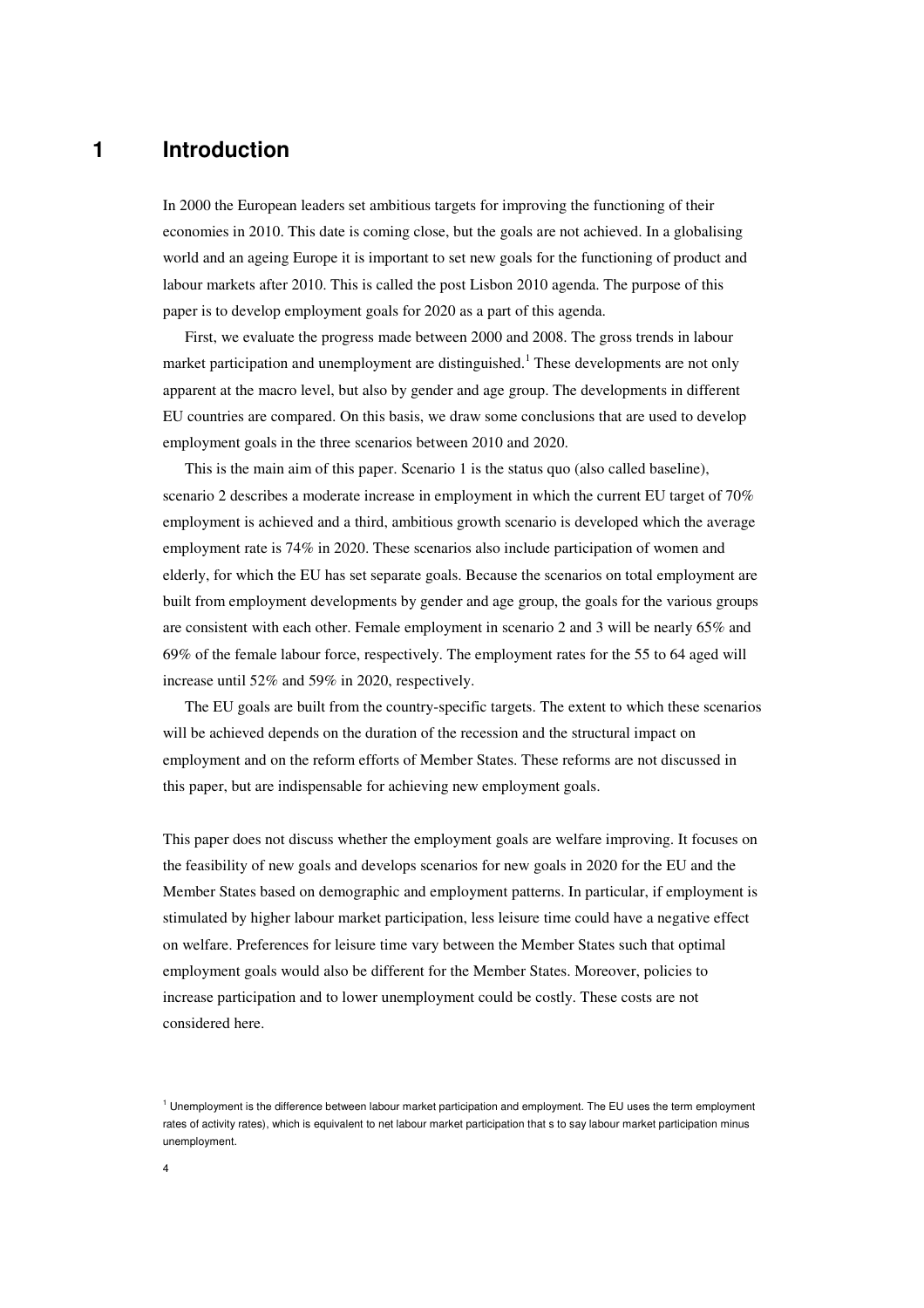## **2 Employment developments between 2000 to 2008**

### **2.1 Employment and unemployment for men, women and older workers**

#### **2.1.1 Employment**

Average employment in the EU rose from 62 to 66% as a share of the labour force<sup>2</sup> between 2000 and 2008. Figure 2.1 shows that, especially since 2004, employment has grown substantially. The employment goal of 70% is not met, but there is clear progress, although the recession will have a negative impact on employment in 2009 and 2010. The employment rate of women lags behind that of men, but gradually the difference between both rates becomes smaller. Employment increased from 53.6 to 59.1% of the female workforce, close to the Lisbon target of 60% in 2010. The increase of 5.5%-points was significantly higher than that for men. For older workers (from 55 to 64 years old) employment has increased from 36.8% to 45.7%: an increase of almost 9%-points. The Lisbon target of 50% is not reached, but the rapid increase in employment of this group suggests that further increases are possible.



**Figure 2.1 Development employment rates between 2000 and 2008<sup>3</sup>**

 $2$  Labour force is defined as the population between 15 and 64 years.

 $3$  The data source for Figures 2.1 to 2.5 is Eurostat (2009).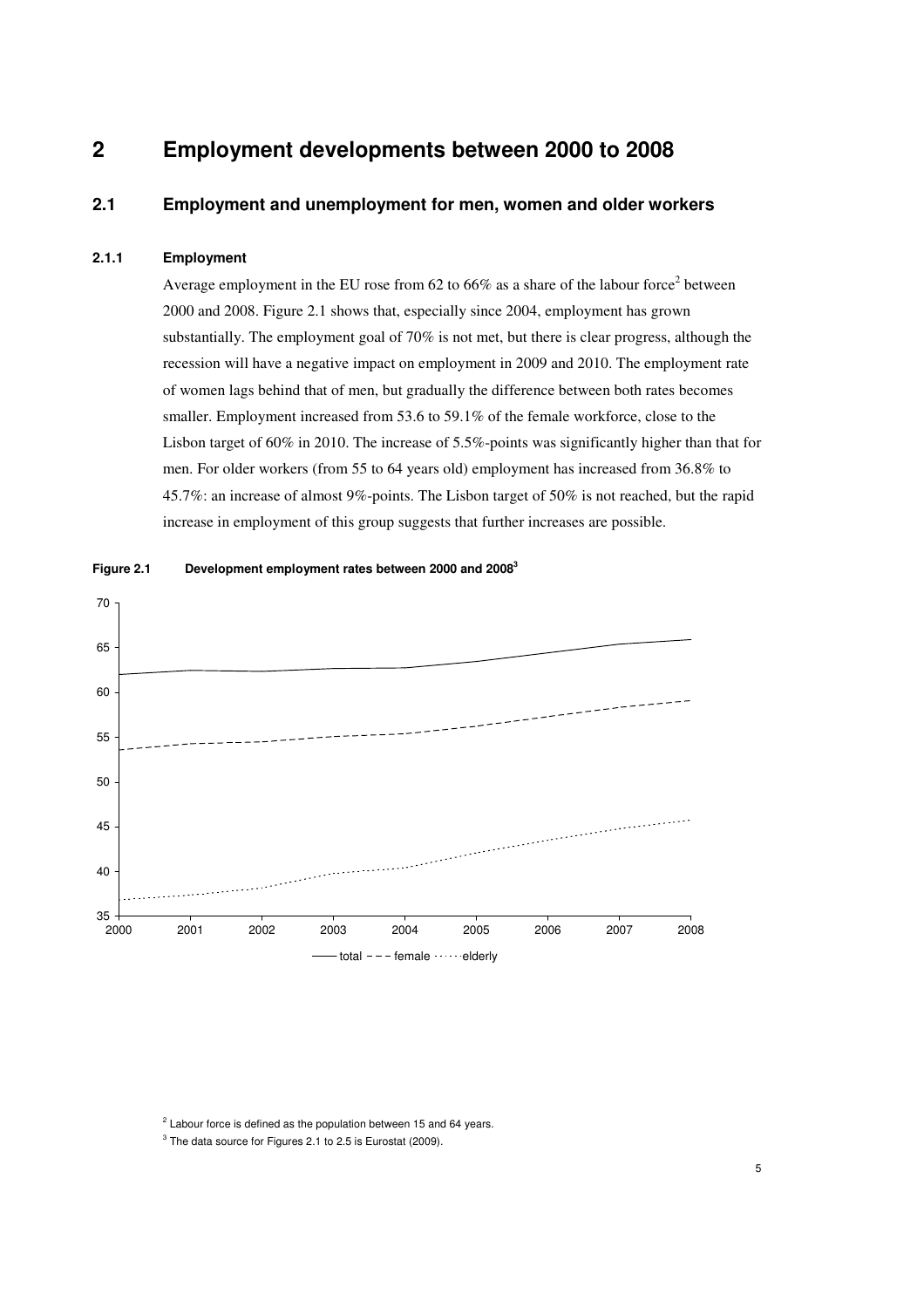



6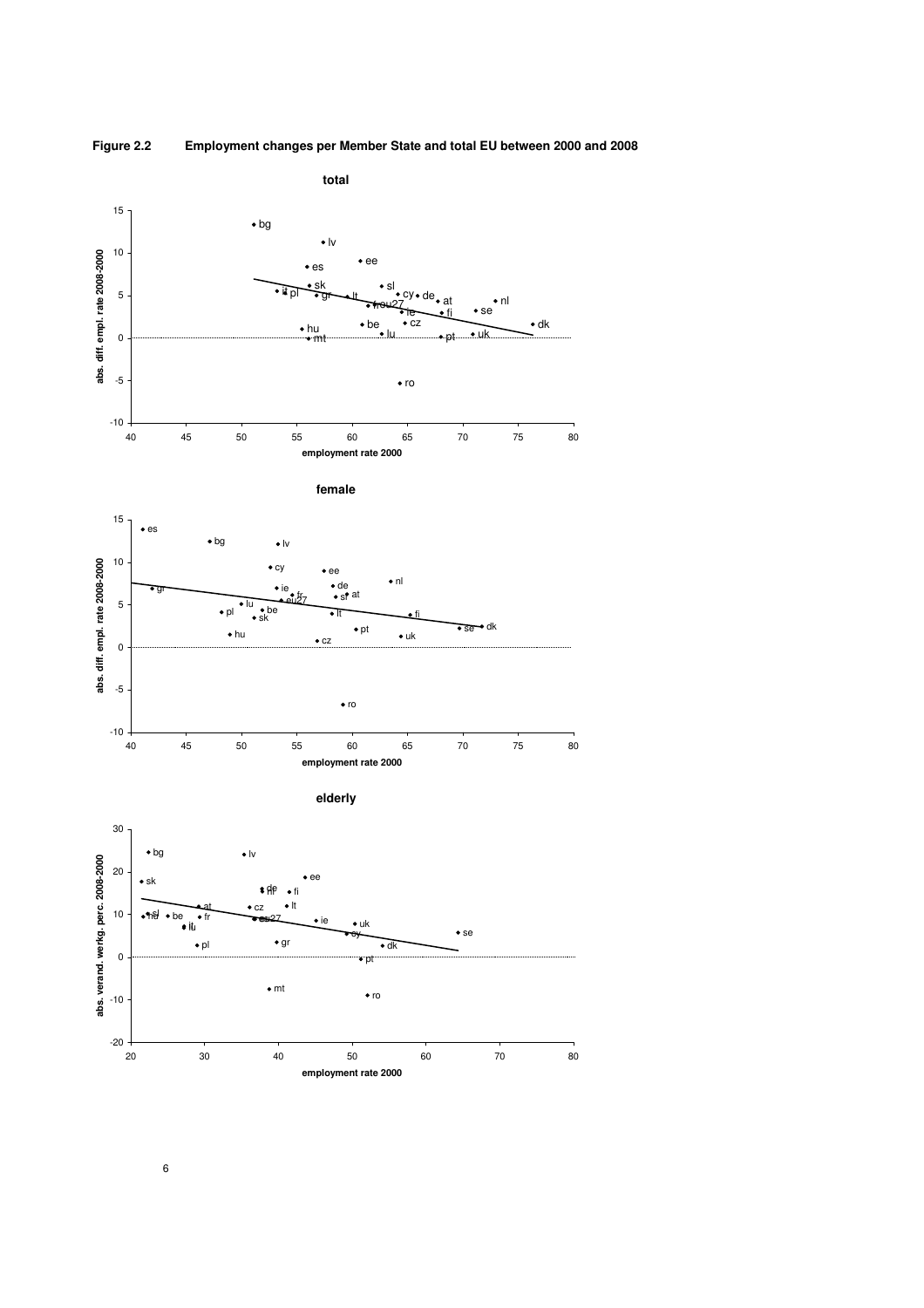Figure 2.2 shows the relationship between the employment rate in 2000 and the change between 2000 and 2008. This sequence is shown for the total labour force, women and elderly. In general, lower employment in 2000 is accompanied by a larger increase in employment between 2000 and 2008. For example, countries with an employment rate of 60% in 2000 were able to raise employment by 5%-points on average. For countries with a 70% employment rate in 2000 this was only 2.5%-points. This is not surprising: the opportunities to increase employment are much more limited as participation in the base year is already high. An exception is Romania, where employment for all groups is substantially lower in 2008.<sup>4</sup> For the employment of older people this is also the case in Malta.

The variation within the EU is large. New members such as Malta, Poland and Hungary and even big countries, such as Italy and France, are far from the 70% target in 2008, but countries such as Denmark, the Netherlands and Sweden have clearly achieved the goals. This is also the case for Germany and the United Kingdom.

In some countries, participation has risen sharply: in Spain, the employment rate increased by 9%-points between 2000 and 2008. In the new Member States Estonia, Latvia and Bulgaria's participation increased even further. The increase of women at the labour market is an important cause for the overall increase. In Spain, Latvia and Bulgaria female employment increased by more than 10%-points (Figure 2.3). Also countries like Estonia, Cyprus, Greece, Ireland, Italy, Netherlands and Germany poured many women in the labour market. In countries with a higher labour market participation rates of women in 2000 (UK and Scandinavian countries), the increase was much smaller.

The employment increase for elderly workers shows a more diverse pattern (Figure 2.3). That is already the case in the initial situation in 2000. In Bulgaria, Hungary, Slovakia and Slovenia the employment rate was just over 20%, while it was over 60% in Sweden. Especially in the first group of countries, employment has increased more than average. The performance of Bulgaria, Slovakia, Estonia and the Netherlands is astonishing with increases of more than 15%-points. The differences remain large in 2008. In Malta, Hungary, Poland and Slovenia less than a third of the elderly are employed and in Belgium, Italy and Luxembourg it is barely higher. In Sweden 70% of the elderly participates in the labour market, but such a high rate is unique in Europe.

When specifically Dutch employment is considered, it appears that the Netherlands scores well in a European context, especially for total involvement and participation of women (second and third place respectively). Although the participation of people above 55 years already meets the 2010 target in 2008, there are still many possibilities for higher employment rates. It should be noted that the employment target is defined in persons. In the Netherlands about 70 percent of women is part-time employed, making participation in hours one of the lowest in Europe.

<sup>4</sup> Due to changes in the survey characteristics between 2001 and 2002 data for Romania are difficult to compare over time..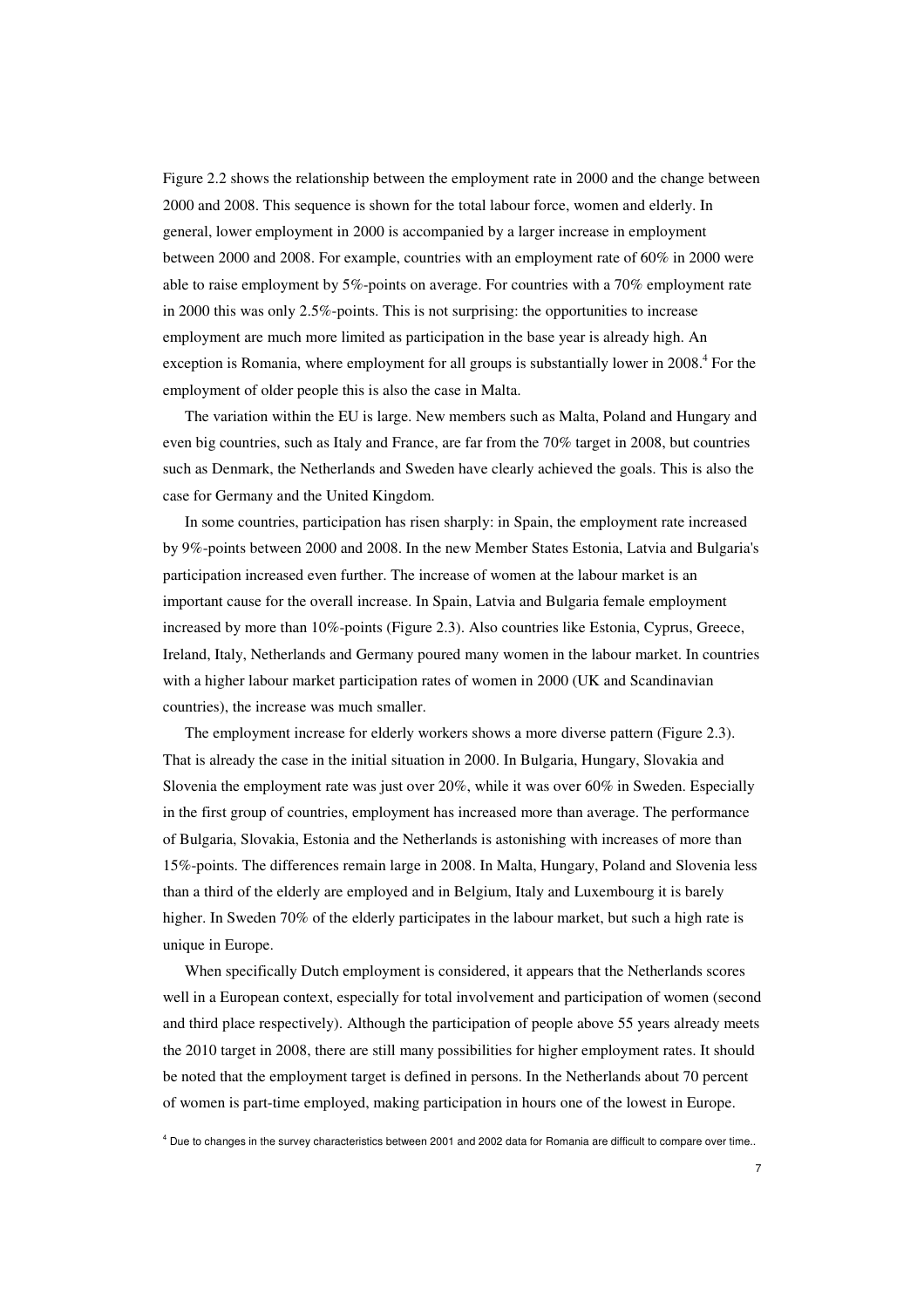

## **Figure 2.3 Employment rates in EU Member States in 2000 and 2008**



### **2.1.2 Unemployment**

Average unemployment declined between 2000 and 2008 from 8.7% to 7%. Especially in the Baltic States, Poland, Slovakia and Bulgaria the fall is spectacular. These are also the countries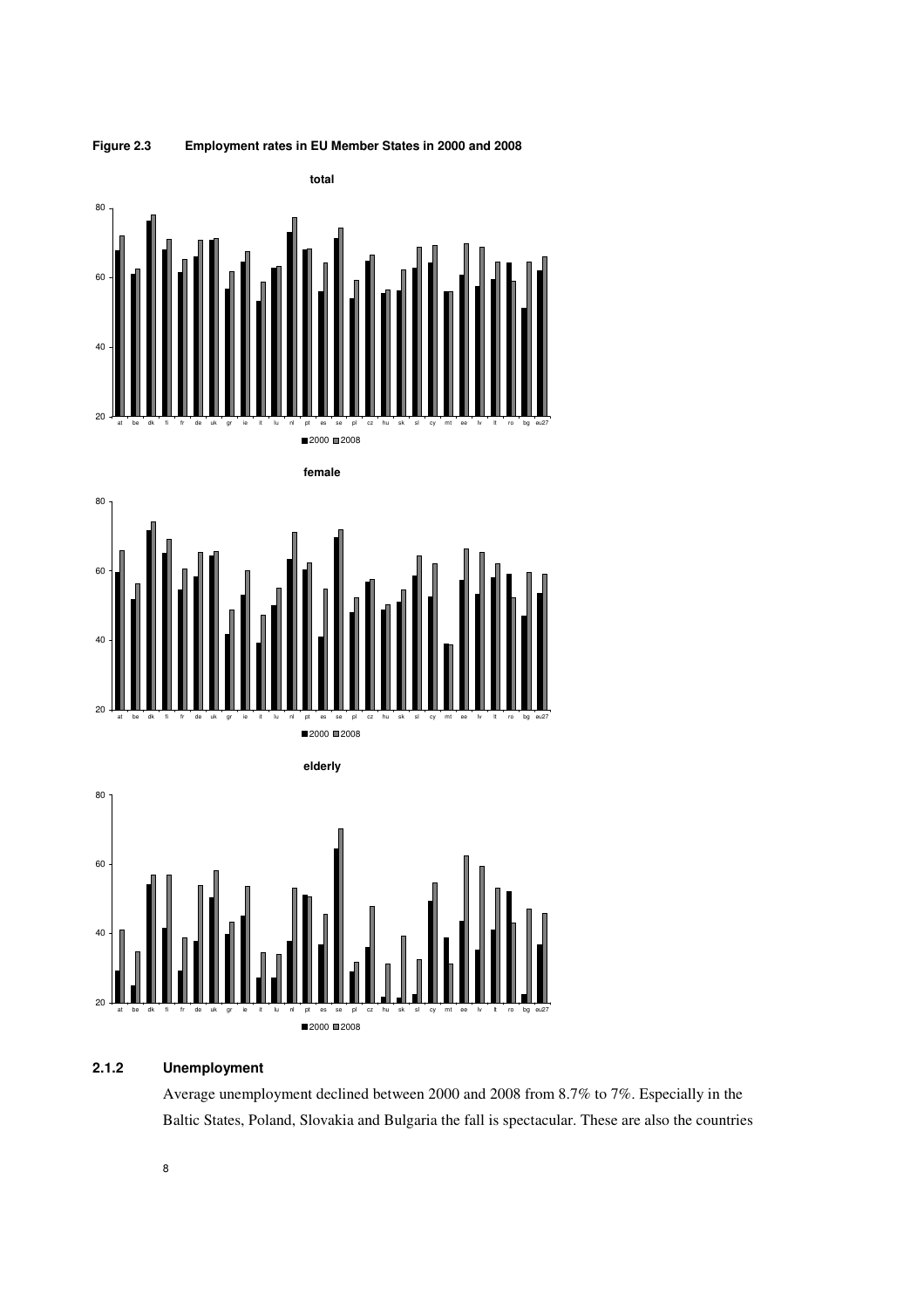with the highest unemployment rates in 2000. In most of these countries, unemployment is now below the EU average, only Slovakia still has an unemployment rate of about 9%. Unemployment was the highest in Spain in 2008 and will not decline in the coming years. In the intervening years, employment significantly improved in Spain, but the economic crisis had already considerable impact on the Spanish labour market in 2008. Unemployment is lowest in the Netherlands and Denmark.



**Figure 2.4 Unemployment in the Member States in 2000 and 2008** 

The net increase in labour market participation is not only the result of lower unemployment but also of a higher participation in many European countries. This is shown in Figure 2.5. In Spain, Latvia and Bulgaria, the participation rate increased by almost 10%-points between 2000 and 2008. In Finland, Poland, the Czech Republic and Slovakia, we see a small decline, while in Romania participation decreases sharply. This decrease induces the decline in employment in Romania despite falling unemployment.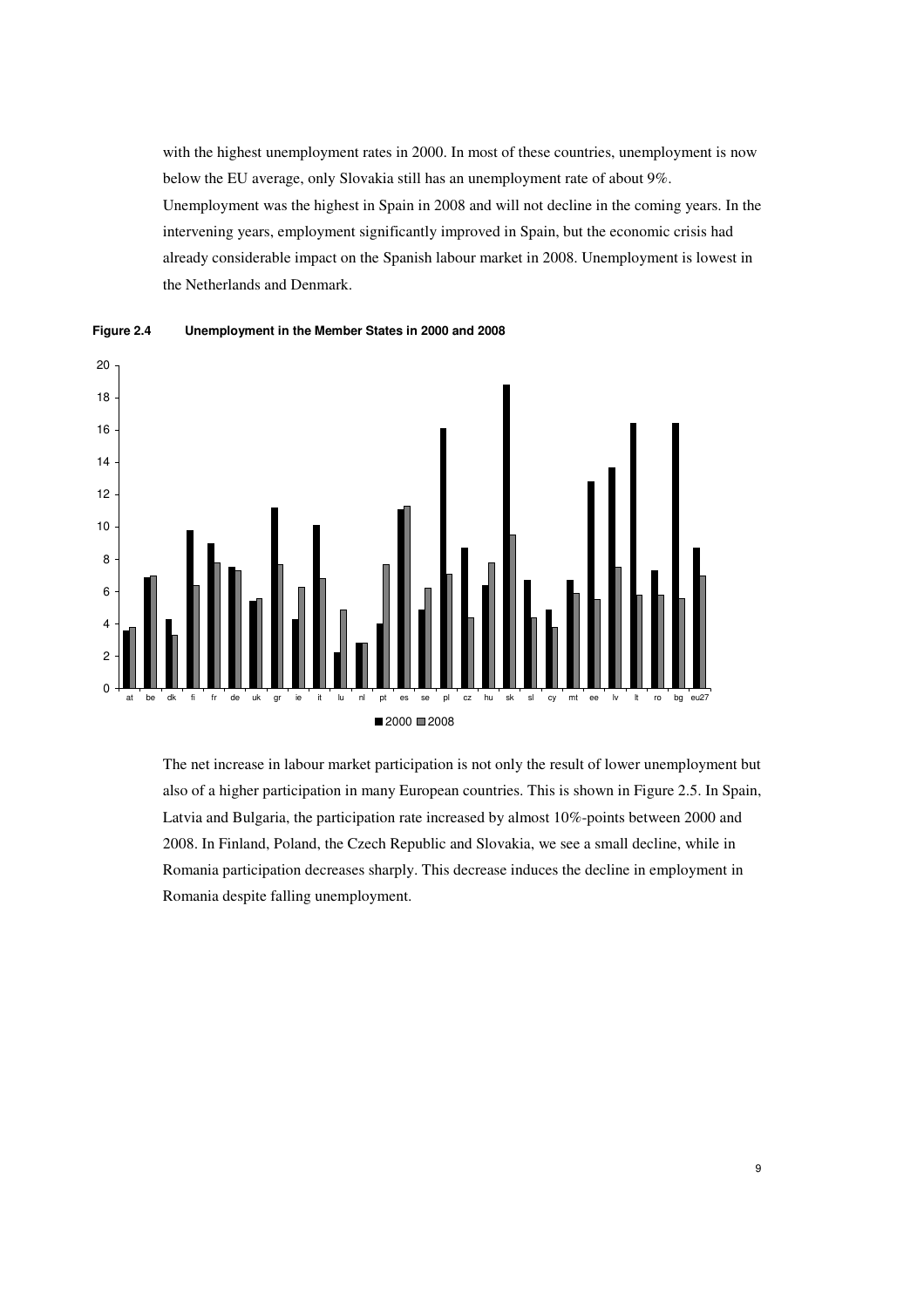



#### **2.1.3 Worked hours per year<sup>5</sup>**

The number of hours worked per year varies considerably in the EU. Figure 2.6 compares the number of hours worked per employee for all EU countries with the number of hours worked in the United States. The contrast between the 15 old and the 12 new Member States is large: in the first group only the Greek and Irish employees work more hours per year than their American counterparts, while the second group only the Bulgarian workers lag behind the US. The chart presents a great diversity in working hours: an average Hungarian employee works 600 hours a year more than his or her Dutch colleague, with almost 1400 hours per year on average the least number of working hours. The average employee in Hungary and in other new Member States works thus almost 50 weeks per year, 40 hours per week.

<sup>&</sup>lt;sup>5</sup> This text is largely based on chapter 1 of Dekker and Ederveen (2005).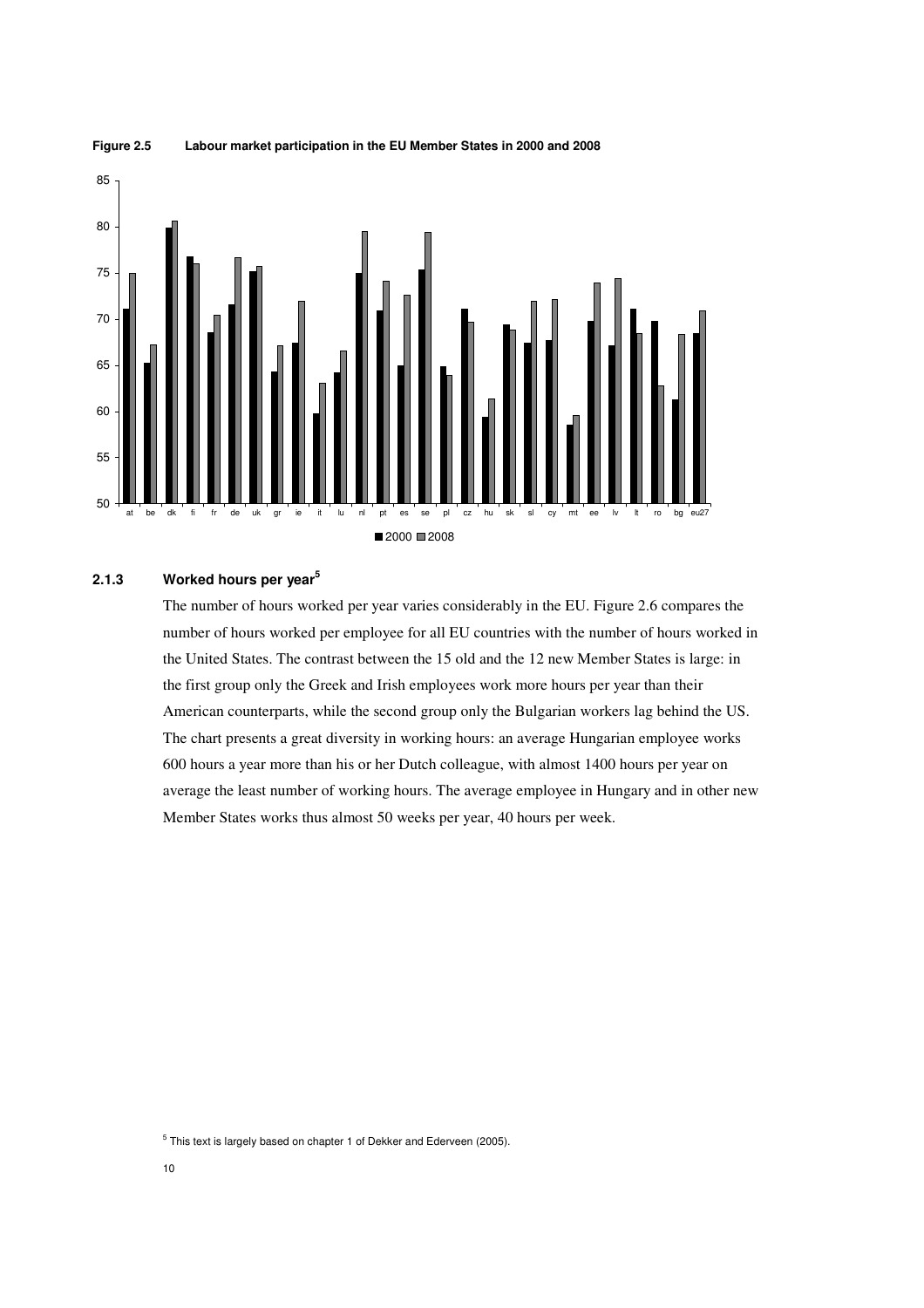

**Figure 2.6 Worked hours per year for all EU Member States in 2008<sup>6</sup>**

There are large differences in numbers of hours worked between the countries which explain a significant proportion of the income gap between the EU15 and the US (Dekker and Ederveen, 2005 and OECD, 2008). Differences in hours worked per worker may result from differences in the number of weeks per year, in hours worked per week for full timers, or differences in shares of part-time workers. For the EU-15 Pommer and Van Gameren (2005) have made this subdivision.<sup>7</sup> For the 12 new Member States this information is not available. The calculation is based on a hypothetical maximum number of hours worked per year: 2288 hours, which are 52 working weeks of 44 hours. Then the loss of labour over the limit is due to each of the identified causes.<sup>8</sup> In the Netherlands, employees have on average annual 31 holydays and annual leave 8 bank holidays. Multiplied by 8 hours per day, the loss of labour due to leave is annually over 300 hours (approximately 14% of the potential). The workweek effect measures the difference of a full-time work week over the supposed limit of 44 hours. In the Netherlands the usual full week is 36.7 hours,  $9^9$  which is significantly lower. This gives an additional loss of about another 300 hours compared to the hypothetical maximum. Finally, there is the part-time effect: through many part-timers in the Netherlands the actual working week is significantly lower, causing an additional loss of another 300 hours lead. The total loss of labour relative to the assumed annual maximum of 2288 hours thus comes out to more than 900 hours (40% of

<sup>&</sup>lt;sup>6</sup> Source: GGDC. Hours worked per employee in 2008. The hours worked per employee in the US in 2008 (1775) is indicated by the horizontal line.

 $^7$  OECD (2008) distinguishes the working hours per week and the number of working weeks to explain the number of working hours per year.

<sup>&</sup>lt;sup>8</sup> Pommer and van Gameren consider number of working hours per capita. We consider working hours per employee.

<sup>&</sup>lt;sup>9</sup> Source: OECD. The EIRO states 38.9 hours per week.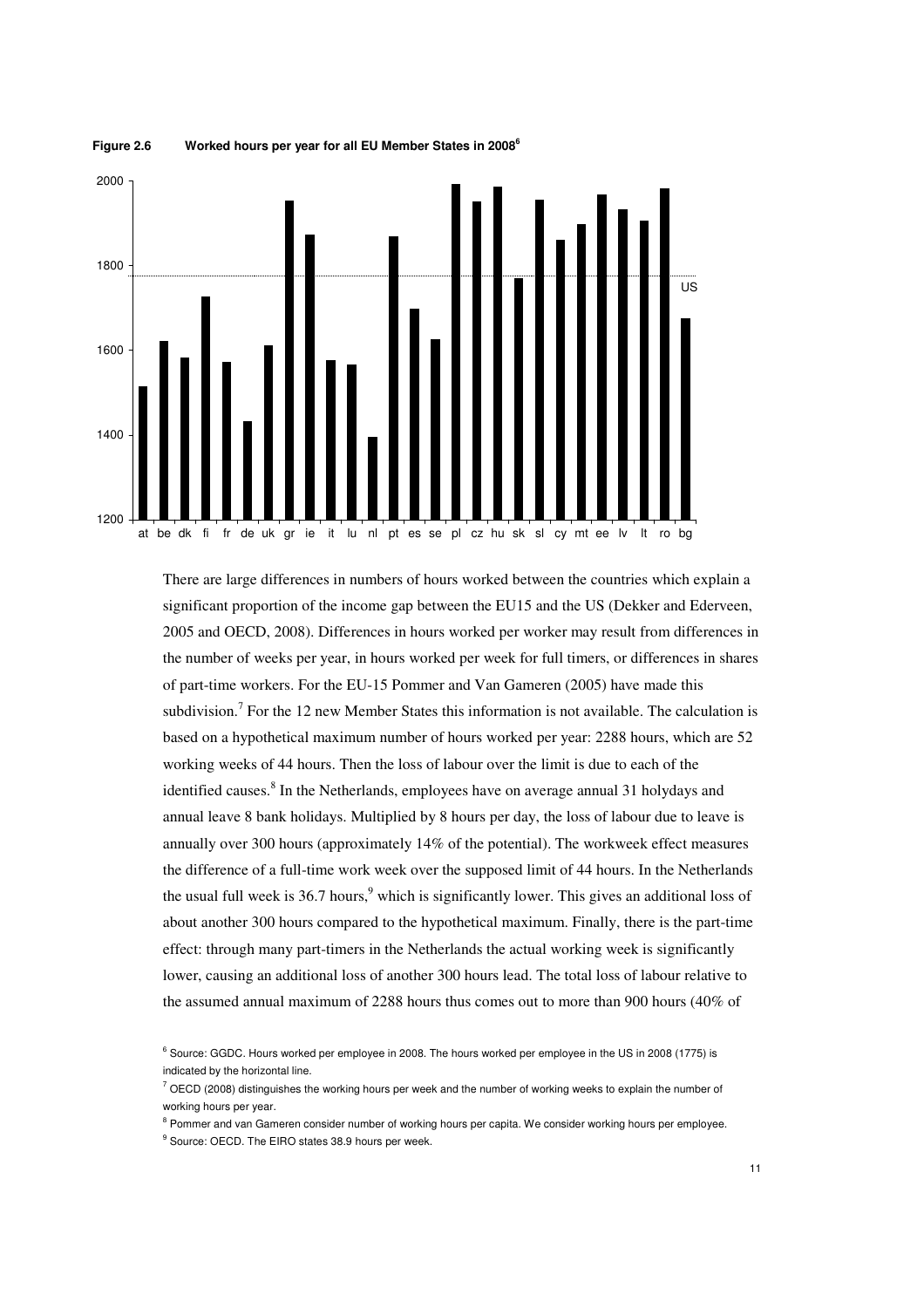the potential). The following graph shows the results of this decomposition for the EU-15 and the United States.



**Figure 2.7 Decomposition of number of working hours in the EU15 and the US in 2003<sup>10</sup>**



For the EU15 (unweighted average) the lower number of hours worked compared to the United States can be traced to more days off and a shorter workweek for full-timers. The EU-15 has about 10 annual leave days extra over the US, while full-time work week is almost 3 hours less. The loss of hours worked by part-time work for the EU-15 as a whole is comparable to the hour loss in the United States.

In the Netherlands the number of hours lost on all three components is higher than average in the EU-15. The number of holidays is higher, the shorter full-time work week and part-time work is more established. This last feature distinguishes Netherlands within the EU-15. The effect is more than twice as large. This is also clear from the decomposition of the OECD (2008). Only in the United Kingdom part time work causes a loss of employment potential of over 200 hours per year.

Various opinions dominate the debates about the causes of these differences in working hours. Marginal tax rates, regulated working hours and other arrangements and preferences for leisure time are all relevant, but the extent is subject to debate (Dekker and Ederveen, 2005 and OECD, 2008). This paper ignores this discussion because it primarily addresses a description of the labour market participation, but recognizes the importance of this debate for the use of policy instruments to increase the number of hours worked.

<sup>&</sup>lt;sup>10</sup> Original source: OECD and EIRO. The Figure is presented by and the numbers for 2003 are calculated by Dekker and Ederveen (2005). The figures for the EU15 are an unweighted average of the individual Member States.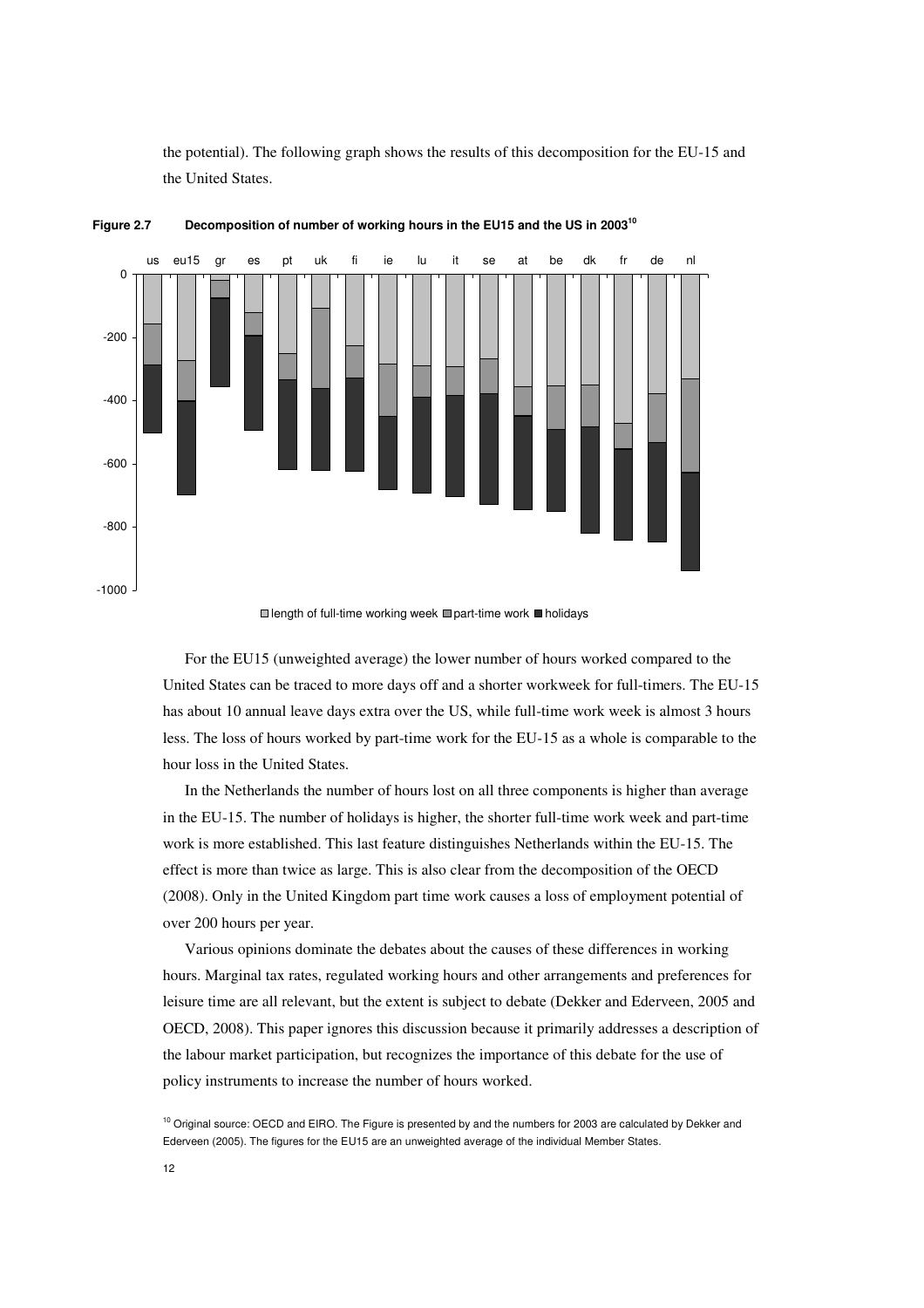## **2.2 Labour market participation by age group and gender**

#### **2.2.1 Developments in labour market participation by age group and gender**

Figure 2.8 presents labour market participation by age for men and women between 1980 and 2020. Since 2008 the numbers are predictions of the ILO (2008). We see that participation of young people from 15 to 24 years fell due to higher education participation. The participation of women (from 24) runs up from 1980 onwards. The participation of people aged 55 years and over declines over time, although change can be seen since the year 2000. For men between 25 and 54 aged participation ranges from 90 to 95%, although over time participation drops a few percentage points.





 $-$ female  $---$ male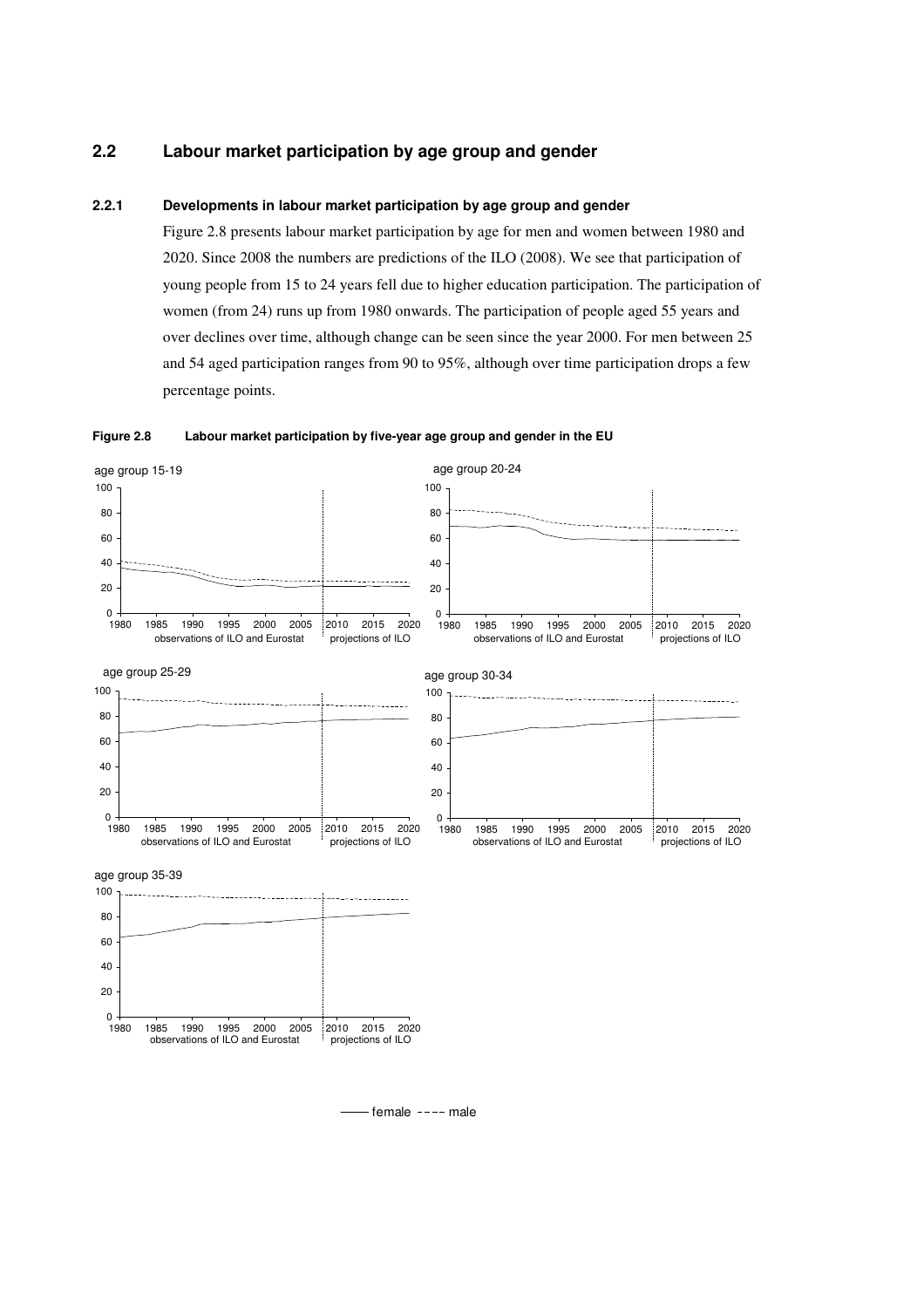





#### **2.2.2 Labour market participation by age group and gender in the Member States in 2007**

Table 2.1 presents the participation rates for all male five-year age groups between 15 and 65 + in the EU Member States for 2007. For comparison the participation rates of Japan and the US are also included. The bottom rows of the table present the standard deviations of the participation rates in the EU. These are low for the age groups from 25 to 54. This means that the variation in participation among the Member States in a specific age group is relatively limited. For the young and the elderly there is much more variation. This is also reflected by the figures for minimum and maximum participation in the EU Member States.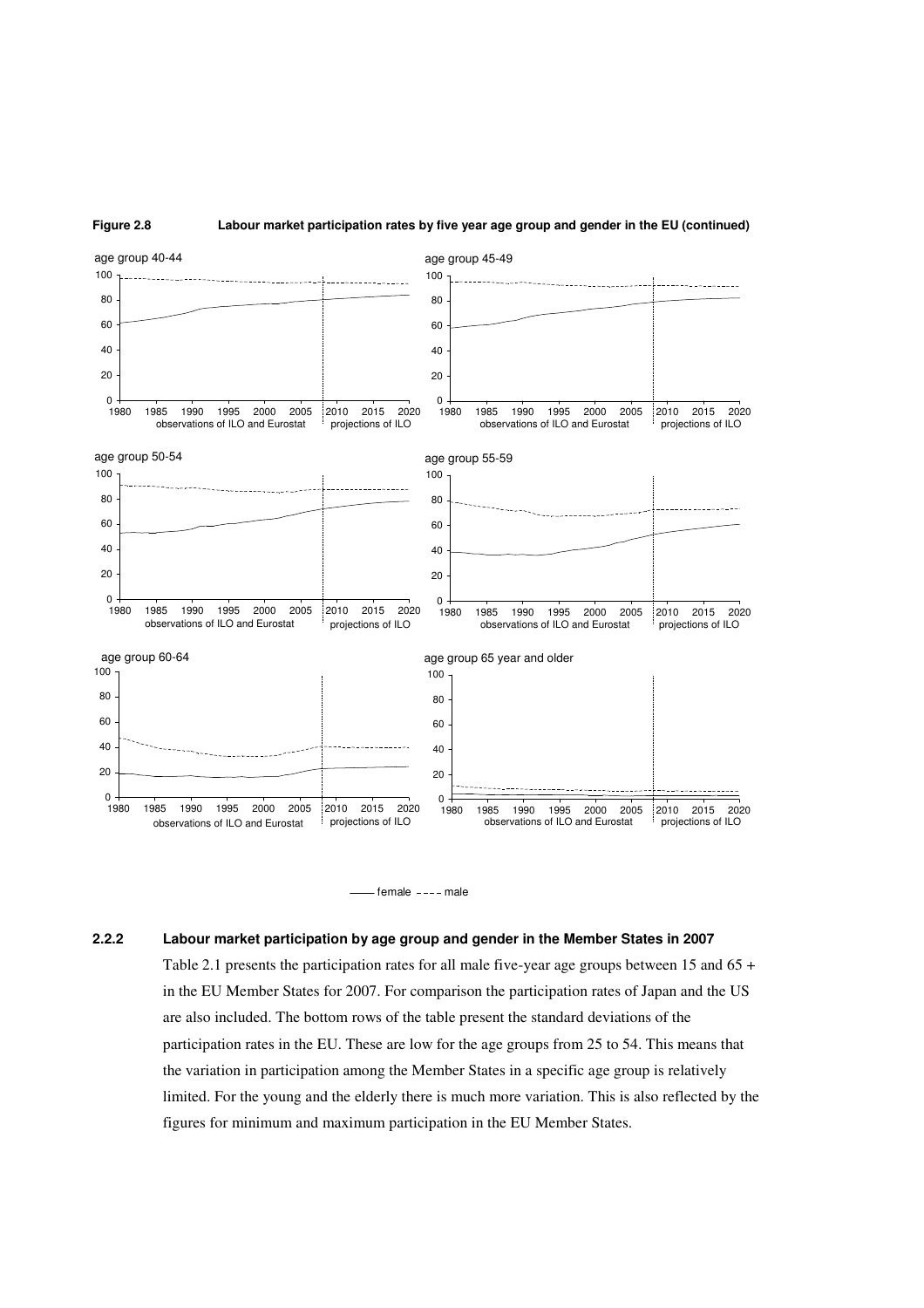The age group 15 to 19 is not considered here. The variation in participation is large, but no clear conclusions can be drawn. The variation may be caused by differences in educational structures or different definitions of labour market participation. Small jobs with formal employment contracts by students are probably not counted as participation in many countries. In countries such as the Netherlands and Denmark, however, this is counted as labour market participation. In the age group 20 to 24 nearly 70% participates in Europe. The variation is quite large: from 50% in Luxembourg to 84% in the Netherlands. If low labour market participation implies education participation, there is little reason to propose higher employment targets for these groups. From 25 years, labour market participation in the Member States ranges from 80 to 95%. The average is 89%. Many countries are now close to this average. For each country, the participation could rise to 90% and some even to 95%. The average is lower than for the 29- 34 age group. This difference is probably to some extent due to educational participation of the male 25-29 year olds.

For males aged 30 to 44 years labour market participation is very high: 94%. Some countries have participation rates up to 98%. If the latter is taken as benchmark, there is obviously some potential for increasing participation to 96% on average, but this does not add much to total employment. From 44 years onwards participation is slightly lower on average and drops to 92%. Especially in some new Member States participation falls compared to the younger age group by 5%-points. This trend continues for the age group of 50 to 54 years. Some countries show that the drop in participation between 45 and 54 years for men can be limited to 4%, as the major EU countries show. After 54 years participation drops significantly, but the differences in labour market participation among Member States rise sharply. The main reason for leaving the labour market from 55 years onwards is retirement or early retirement (EU, 2008). Country specific arrangements for early retirement are an important reason for these differences. In countries such as Austria, Belgium. France Italy, Luxembourg Hungary, Poland, Slovakia many workers retire before the age of 65 due to early retirement or a lower pension age (EU, 2008). These are also the countries with low participation rates for the age group 60 to 64. In countries such as UK, Germany, Spain, Portugal, Denmark and Sweden early retirement is nearly not possible. In particular many male workers in those countries retire at the age to 65, implying relatively high labour market participation rates at the age of 60.

The participation of men fell from 87% for 50-54 year olds to 71% for 55-59 year olds. This decline continues to 40% for 60-64 year olds. In some countries 85% of the 55-59 year olds participates at the labour market such as Germany, but in some others it is just 60%. Examples are Italy, France, Belgium and some new Member States. For the 60-65 age group in these countries less than 30% of this group participates. In most countries participation declines by more than 30%-points. This is not a necessity. The decline in participation in Sweden is much more limited and this is also the case in the US and Japan. There is also a considerable variation of labour market participation of 65 and older aged. The average participation is 7%, but in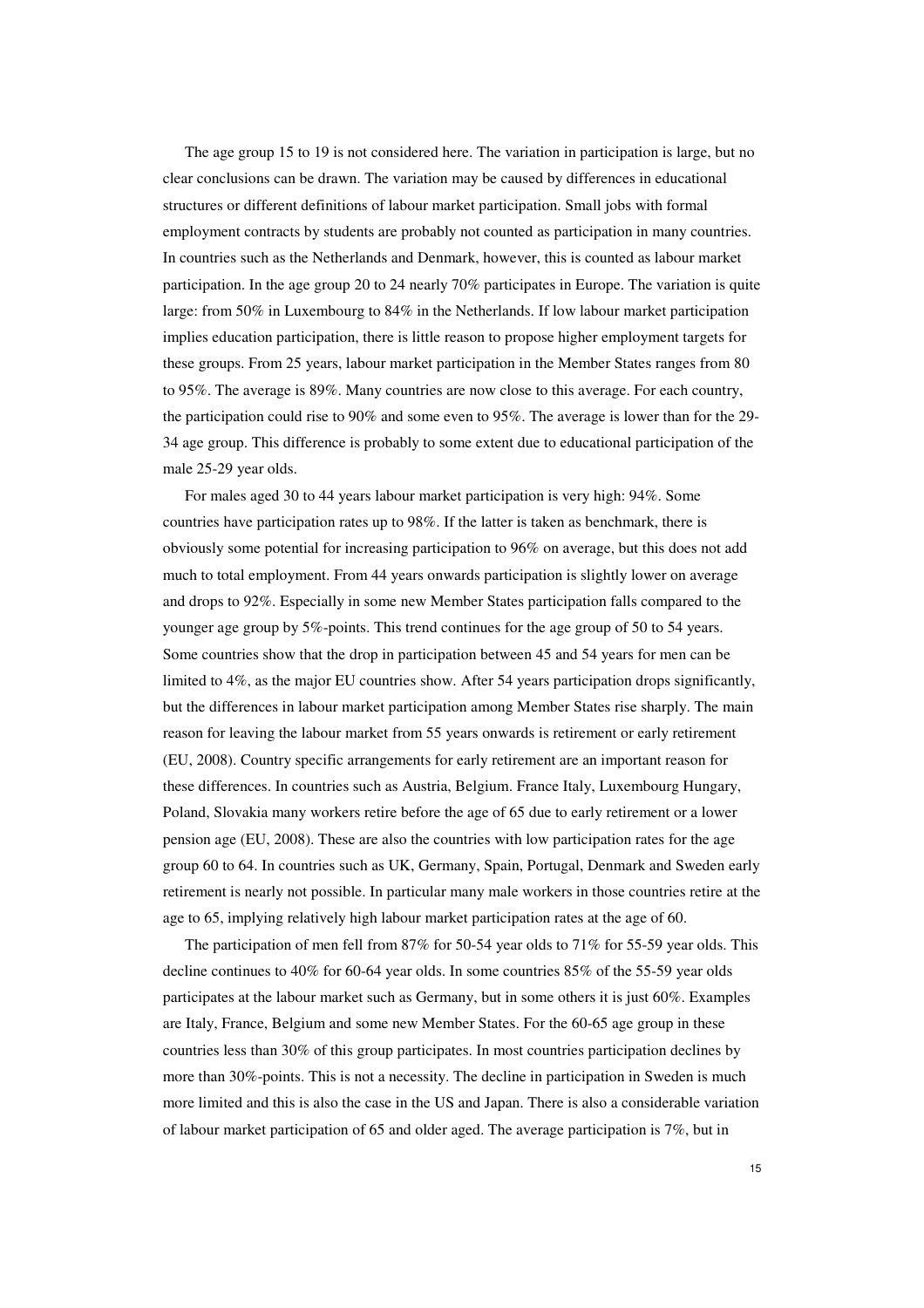Portugal still 24% of men aged over 65 participate at the labour market. Such numbers we notice also for the US and Japan.

| Table 2.1       |                 | Labour market participation for men in the EU Member States in 2007 (% of age group) |                 |      |                 |      |      |                 |                 |      |         |
|-----------------|-----------------|--------------------------------------------------------------------------------------|-----------------|------|-----------------|------|------|-----------------|-----------------|------|---------|
| Age group       | C <sub>15</sub> | C <sub>20</sub>                                                                      | C <sub>25</sub> | C30  | C <sub>35</sub> | C40  | C45  | C <sub>50</sub> | C <sub>55</sub> | C60  | $C65+$  |
| <b>EU27</b>     | 26.0            | 68.5                                                                                 | 89.0            | 94.1 | 94.6            | 94.0 | 91.9 | 87.4            | 71.3            | 39.6 | 7.0     |
| Austria         | 50.2            | 79.2                                                                                 | 91.7            | 95.8 | 96.6            | 95.0 | 93.7 | 87.9            | 70.6            | 28.6 | 7.3     |
| Belgium         | 10.9            | 62.2                                                                                 | 92.6            | 94.4 | 94.9            | 93.9 | 92.2 | 86.7            | 61.7            | 23.8 | 3.0     |
| Denmark         | 62.8            | 82.8                                                                                 | 90.2            | 95.0 | 94.7            | 93.9 | 92.0 | 88.7            | 87.0            | 46.8 | 9.2     |
| Finland         | 30.7            | 76.8                                                                                 | 88.9            | 94.0 | 93.3            | 92.5 | 90.2 | 84.6            | 71.3            | 43.2 | 6.3     |
| France          | 20.7            | 64.9                                                                                 | 93.4            | 96.1 | 96.2            | 95.3 | 93.8 | 90.3            | 62.0            | 17.6 | 2.0     |
| Germany         | 33.8            | 73.9                                                                                 | 86.8            | 95.2 | 96.7            | 95.9 | 94.7 | 91.8            | 83.1            | 45.7 | 5.4     |
| UK              | 45.7            | 83.0                                                                                 | 92.3            | 93.8 | 92.4            | 92.6 | 90.5 | 87.5            | 78.4            | 58.8 | 10.1    |
| Greece          | 11.7            | 55.5                                                                                 | 91.0            | 97.4 | 97.4            | 96.9 | 95.0 | 89.0            | 76.0            | 44.1 | 7.1     |
| Ireland         | 31.1            | 81.3                                                                                 | 92.0            | 92.8 | 93.4            | 92.5 | 91.0 | 86.5            | 77.5            | 60.6 | 16.2    |
| Italy           | 13.6            | 57.8                                                                                 | 80.4            | 92.0 | 94.2            | 94.0 | 93.3 | 89.5            | 60.5            | 29.7 | 6.1     |
| Luxembourg      | 10.7            | 50.1                                                                                 | 87.8            | 98.0 | 98.7            | 97.0 | 95.6 | 90.4            | 55.1            | 13.1 | 2.1     |
| Netherlands     | 62.2            | 84.3                                                                                 | 94.0            | 96.1 | 95.1            | 94.3 | 93.4 | 91.3            | 83.3            | 41.7 | $8.7\,$ |
| Portugal        | 20.2            | 67.0                                                                                 | 89.4            | 95.1 | 95.3            | 94.1 | 94.0 | 88.5            | 71.8            | 53.0 | 24.2    |
| Spain           | 27.8            | 72.1                                                                                 | 90.6            | 94.4 | 94.9            | 93.8 | 92.1 | 88.7            | 76.6            | 48.0 | 3.2     |
| Sweden          | 30.8            | 76.1                                                                                 | 90.0            | 94.4 | 95.4            | 94.9 | 91.7 | 90.2            | 85.1            | 67.5 | 15.1    |
| <b>Bulgaria</b> | 8.1             | 59.8                                                                                 | 84.8            | 90.4 | 89.3            | 90.5 | 87.0 | 81.6            | 69.1            | 39.8 | 5.3     |
| Cyprus          | 10.4            | 73.8                                                                                 | 91.8            | 96.9 | 94.7            | 96.5 | 96.2 | 94.3            | 82.9            | 64.7 | 18.4    |
| Czech rep.      | 8.7             | 62.8                                                                                 | 92.3            | 97.4 | 96.8            | 96.4 | 95.6 | 91.6            | 81.6            | 39.3 | 7.1     |
| Hungary         | 5.8             | 51.9                                                                                 | 89.1            | 92.8 | 91.8            | 89.0 | 83.2 | 75.4            | 61.3            | 19.2 | $3.0\,$ |
| Malta           | 34.1            | 81.4                                                                                 | 95.4            | 96.8 | 97.3            | 94.9 | 93.8 | 87.8            | 70.8            | 21.8 | 12.8    |
| Poland          | 9.4             | 61.4                                                                                 | 90.3            | 93.6 | 93.4            | 91.0 | 84.6 | 76.1            | 54.7            | 28.3 | $7.6\,$ |
| Romania         | 17.6            | 53.4                                                                                 | 80.8            | 87.6 | 90.1            | 89.9 | 88.7 | 78.8            | 63.2            | 36.4 | 19.5    |
| Slovakia        | 9.3             | 65.7                                                                                 | 94.0            | 95.6 | 95.8            | 93.9 | 92.2 | 86.6            | 77.2            | 27.1 | $1.5\,$ |
| Slovenia        | 23.1            | 68.0                                                                                 | 90.6            | 95.9 | 94.7            | 94.1 | 90.8 | 81.9            | 62.9            | 22.6 | 12.0    |
| Estonia         | 16.7            | 72.0                                                                                 | 95.4            | 96.1 | 95.1            | 94.2 | 91.9 | 88.4            | 79.0            | 42.0 | 14.4    |
| Latvia          | 19.1            | 77.5                                                                                 | 91.9            | 92.9 | 93.7            | 90.5 | 88.7 | 87.9            | 78.9            | 53.7 | 16.7    |
| Lithuania       | 6.3             | 57.2                                                                                 | 88.9            | 88.9 | 87.6            | 89.8 | 87.9 | 83.1            | 76.0            | 48.2 | 9.3     |
| Japan           | 16.4            | 70.0                                                                                 | 94.0            | 96.9 | 96.6            | 97.1 | 96.9 | 95.8            | 93.1            | 74.4 | 29.7    |
| US              | 41.1            | 78.7                                                                                 | 91.3            | 93.1 | 93.0            | 91.6 | 89.8 | 86.4            | 77.8            | 59.2 | 20.5    |
|                 |                 |                                                                                      |                 |      |                 |      |      |                 |                 |      |         |
| Stan deviation  | 16.4            | 10.5                                                                                 | 3.7             | 2.5  | 2.5             | 2.3  | 3.3  | 4.7             | 9.4             | 15.0 | $6.0\,$ |
| Maximum         | 62.8            | 84.3                                                                                 | 95.4            | 98   | 98.7            | 97   | 96.2 | 94.3            | 87              | 67.5 | 24.2    |
| Minimum         | 5.8             | 50.1                                                                                 | 80.4            | 87.6 | 87.6            | 89   | 83.2 | 75.4            | 54.7            | 13.1 | $1.5$   |

Source: Eurostat (2009).

Table 2.2 shows the participation rates for all female five year-age groups between 15 and 65 + years in the EU Member States, Japan and the US in 2007. The bottom of the table presents the standard deviation of the participation rates in the EU. This is for all age groups much higher than the standard deviation for men, except for the age group 60 to 64 years. For men, the standard deviation for many age groups does not exceed 5, while that for women is substantially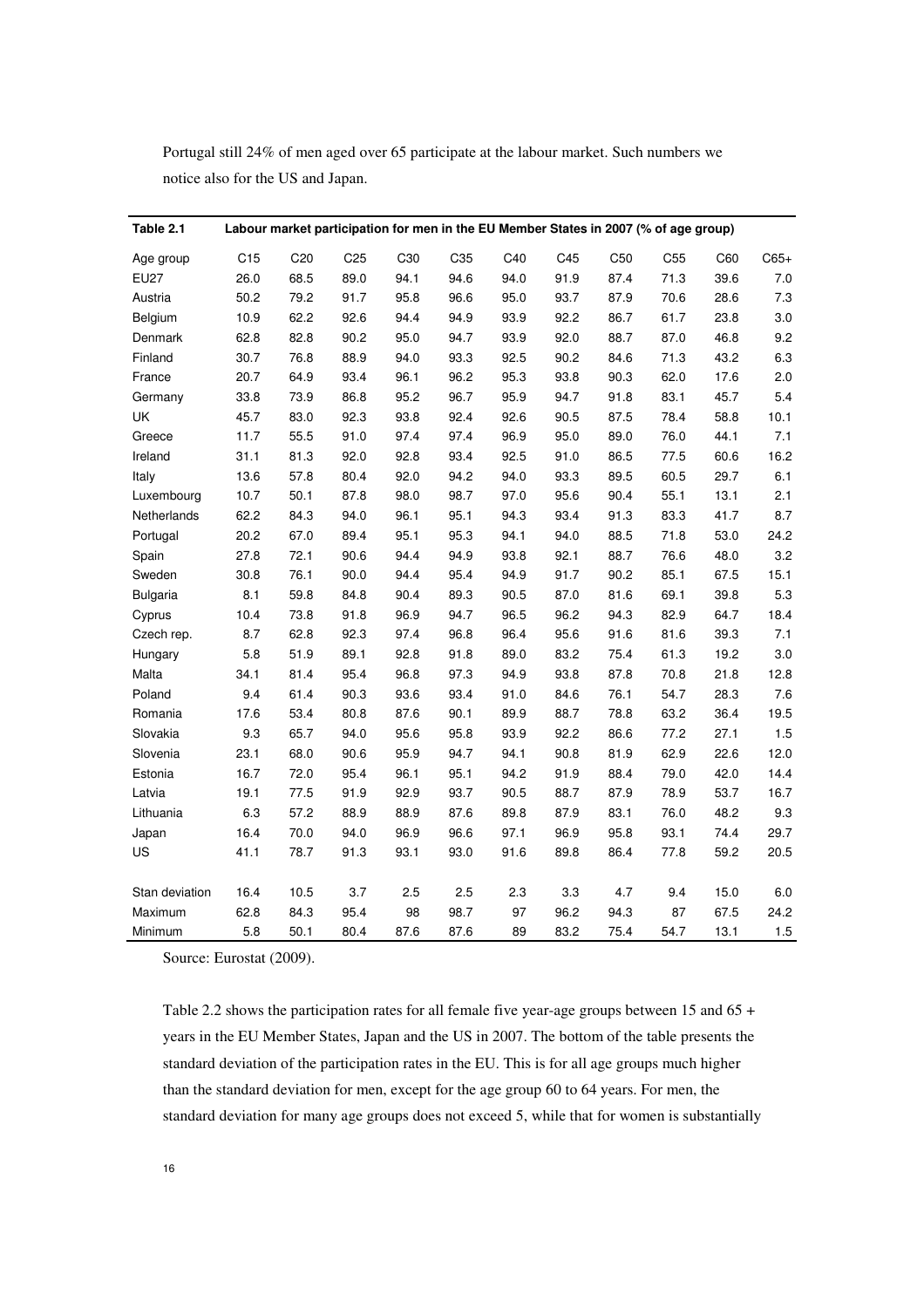higher, except for younger age groups. The variation in labour market participation among the Member States is much larger for women than for men.

In the age group 20 to 24 years, participation is almost 60%, about 10%-points lower than for men.<sup>11</sup> If this is caused by education participation, there is little reason here to set targets for labour market participation. Participation varies from nearly 40% in Luxembourg and Italy to 80% in the Netherlands. Given the educational participation, the latter figures seem to be very high and probably reflect many jobs with only a few working hours. From 25 years of age onwards, labour market involvement varies between 63 and 86%; the EU average is 76%. Many countries are close to the average and in 11 countries female labour market participation is over 80%. In Italy, Hungary, the Czech Republic and Slovakia less than 70% of 25 to 29 year old women participate in the labour market. The levels are lower than for men and the variation over countries is much higher. High participation levels in some countries could act as a benchmark for other countries: this could imply increasing participation by 10%-points up and in some other EU countries, perhaps by 15%-points.

For women aged 30 to 49 years the participation fluctuates around 78%. Some countries have higher participation rates up to 92% for Slovenia. In many countries 85% of the women in this age group participate. Various countries are substantially below this percentage. Participation in Malta is very low: varying from 40% to 50%. Other countries with a lower participation rate often achieve 70% participation, although from the age of 40 this becomes more difficult. Examples are Greece, Italy and Spain.

From 50 years onwards participation reduces substantially from 71% for the 50 to 54 year olds to 50% for 55 to 59 old women. In the Nordic countries and Estonia the fall in participation is limited and remains at a high level of about 75% if women become older. In some new Member States participation holds even back to 30%. Examples are Poland, Slovakia and Slovenia. In old Member States, such as France and Italy, participation of older women falls by about 30%-points. This also applies to Austria, Greece and Belgium. For women in their sixties labour market participation is slightly above the 20%. In almost all countries the participation falls by 30%-points compared to the 55-59 age group. Only in Portugal, Spain and Sweden this fall is limited. Sweden is the only country where participation is still over 50%. In Japan and the US labour market participation of women 60 to 64 years is more than 40%.

<sup>&</sup>lt;sup>11</sup> We ignore the age group 15 to 19 years.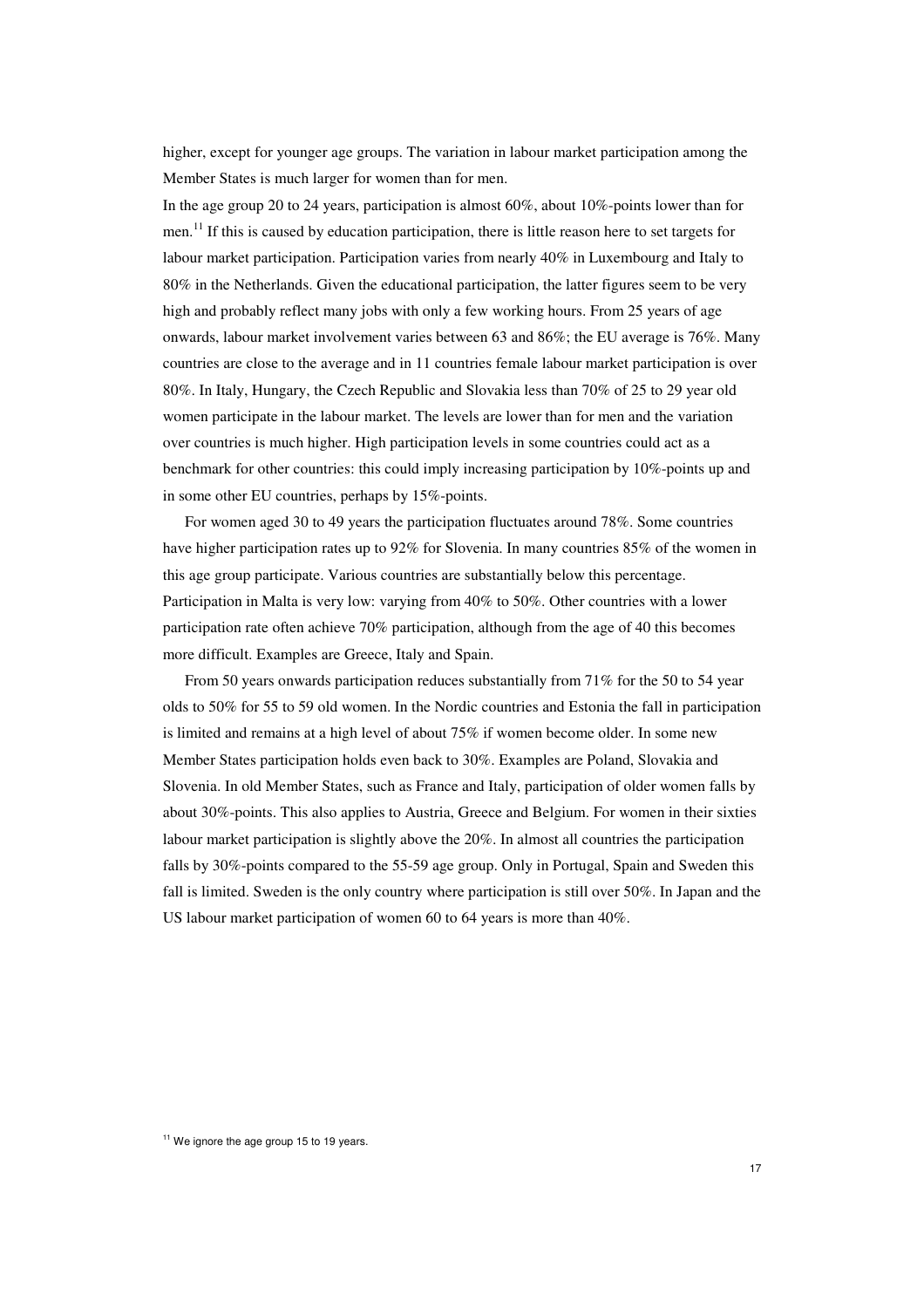| Table 2.2       |                 | Female labour market participation in the EU Member States in 2007 (% of age group) |                 |      |      |      |      |                 |                 |       |         |
|-----------------|-----------------|-------------------------------------------------------------------------------------|-----------------|------|------|------|------|-----------------|-----------------|-------|---------|
| Age group       | C <sub>15</sub> | C <sub>20</sub>                                                                     | C <sub>25</sub> | C30  | C35  | C40  | C45  | C <sub>50</sub> | C <sub>55</sub> | C60   | C6T     |
| <b>EU27</b>     | 21.8            | 58.6                                                                                | 76.1            | 77.3 | 78.5 | 79.7 | 78.2 | 70.9            | 51.3            | 22.3  | 3.1     |
| Austria         | 40.7            | 71.8                                                                                | 78.6            | 78.4 | 84.1 | 85.0 | 82.3 | 76.0            | 44.3            | 11.6  | 3.0     |
| Belgium         | 8.0             | 55.1                                                                                | 83.8            | 82.6 | 81.8 | 80.7 | 76.1 | 63.8            | 40.8            | 12.1  | 0.9     |
| Denmark         | 62.6            | 76.8                                                                                | 81.9            | 85.5 | 88.2 | 87.2 | 85.7 | 83.1            | 78.8            | 30.5  | 2.8     |
| Finland         | 37.0            | 69.2                                                                                | 79.4            | 80.1 | 84.7 | 89.6 | 90.2 | 87.7            | 75.3            | 38.6  | 2.1     |
| France          | 12.6            | 58.7                                                                                | 81.7            | 81.2 | 83.0 | 84.8 | 84.5 | 79.4            | 55.4            | 15.3  | 0.9     |
| Germany         | 29.3            | 68.1                                                                                | 77.9            | 80.7 | 82.3 | 84.4 | 84.1 | 79.4            | 67.0            | 27.7  | 2.5     |
| UK              | 45.1            | 71.7                                                                                | 76.2            | 74.9 | 76.1 | 79.8 | 80.5 | 77.5            | 65.4            | 33.5  | 4.6     |
| Greece          | 7.5             | 47.1                                                                                | 77.3            | 72.8 | 74.0 | 71.5 | 64.9 | 52.6            | 35.6            | 20.6  | 2.2     |
| Ireland         | 27.0            | 71.6                                                                                | 81.7            | 75.2 | 69.9 | 67.7 | 69.7 | 63.6            | 48.3            | 31.2  | 4.0     |
| Italy           | 8.4             | 41.5                                                                                | 63.1            | 68.2 | 67.8 | 65.5 | 63.0 | 55.4            | 34.6            | 10.8  | 1.2     |
| Luxembourg      | 7.1             | 38.2                                                                                | 82.2            | 85.4 | 77.7 | 73.0 | 68.9 | 61.1            | 43.9            | 10.1  | 2.1     |
| Netherlands     | 64.2            | 80.8                                                                                | 85.9            | 83.8 | 82.2 | 81.8 | 80.6 | 73.7            | 57.5            | 22.9  | 2.8     |
| Portugal        | 13.8            | 59.7                                                                                | 85.4            | 88.3 | 87.0 | 84.4 | 79.1 | 71.1            | 56.2            | 36.6  | 13.9    |
| Spain           | 19.7            | 62.4                                                                                | 80.9            | 78.5 | 73.8 | 72.5 | 67.9 | 58.3            | 41.5            | 22.8  | 1.1     |
| Sweden          | 37.3            | 70.7                                                                                | 82.2            | 87.7 | 88.6 | 88.9 | 88.6 | 85.8            | 80.0            | 59.0  | 7.5     |
| <b>Bulgaria</b> | 6.7             | 47.9                                                                                | 71.3            | 78.5 | 83.9 | 88.0 | 84.7 | 78.6            | 59.6            | 12.9  | 1.6     |
| Cyprus          | 8.7             | 67.0                                                                                | 83.8            | 84.1 | 82.0 | 78.8 | 74.2 | 67.3            | 52.8            | 27.7  | 4.5     |
| Czech rep.      | 5.5             | 47.0                                                                                | 65.9            | 68.4 | 82.6 | 90.7 | 92.1 | 87.7            | 53.1            | 14.9  | 2.7     |
| Hungary         | 3.2             | 39.3                                                                                | 66.9            | 68.0 | 74.8 | 80.7 | 79.4 | 72.1            | 41.8            | 9.8   | $1.2$   |
| Malta           | 27.5            | 74.2                                                                                | 71.2            | 53.9 | 44.6 | 36.4 | 31.8 | 26.3            | 20.8            | 15.1  | $6.0\,$ |
| Poland          | 6.4             | 49.4                                                                                | 74.3            | 79.4 | 81.2 | 82.2 | 78.2 | 61.6            | 26.2            | 11.9  | 3.2     |
| Romania         | 9.8             | 39.5                                                                                | 70.6            | 73.5 | 76.4 | 77.8 | 75.2 | 59.2            | 39.4            | 26.5  | 13.6    |
| Slovakia        | 7.2             | 51.3                                                                                | 68.3            | 74.8 | 85.1 | 90.4 | 86.5 | 82.2            | 35.0            | $7.9$ | 1.0     |
| Slovenia        | 14.7            | 53.9                                                                                | 84.8            | 92.9 | 92.8 | 91.3 | 89.2 | 72.8            | 31.0            | 12.6  | 6.7     |
| Estonia         | 11.5            | 52.5                                                                                | 72.0            | 80.1 | 82.9 | 88.7 | 90.9 | 86.9            | 75.8            | 41.8  | 9.1     |
| Latvia          | 13.5            | 59.1                                                                                | 76.8            | 80.4 | 87.3 | 84.6 | 87.5 | 84.0            | 72.7            | 33.7  | 8.6     |
| Lithuania       | 7.8             | 42.7                                                                                | 78.7            | 85.2 | 87.0 | 86.3 | 85.5 | 81.2            | 68.5            | 29.1  | 3.4     |
| Japan           | 16.2            | 69.5                                                                                | 75.8            | 64.0 | 64.3 | 72.0 | 75.6 | 70.8            | 60.8            | 42.2  | 13.0    |
| US              | 41.5            | 70.1                                                                                | 74.9            | 74.1 | 74.0 | 77.0 | 77.2 | 74.7            | 66.6            | 47.9  | 12.6    |
|                 |                 |                                                                                     |                 |      |      |      |      |                 |                 |       |         |
| Stan. Deviation | 17.4            | 12.9                                                                                | 6.5             | 8.0  | 9.2  | 11.3 | 12.4 | 13.9            | 16.9            | 12.4  | 3.6     |
| Maximum         | 64.2            | 80.8                                                                                | 85.9            | 92.9 | 92.8 | 91.3 | 92.1 | 87.7            | 80.0            | 59.0  | 13.9    |
| Minimum         | 3.2             | 38.2                                                                                | 63.1            | 53.9 | 44.6 | 36.4 | 31.8 | 26.3            | 20.8            | 7.9   | 0.9     |

Source: Eurostat (2009).

Besides the differences between countries in 2007 the trends over time also give some idea of the possibilities to increase participation by age. Figure 2.9 presents the changes in labour market participation for men and women between 1995 and 2007 by age group for the EU.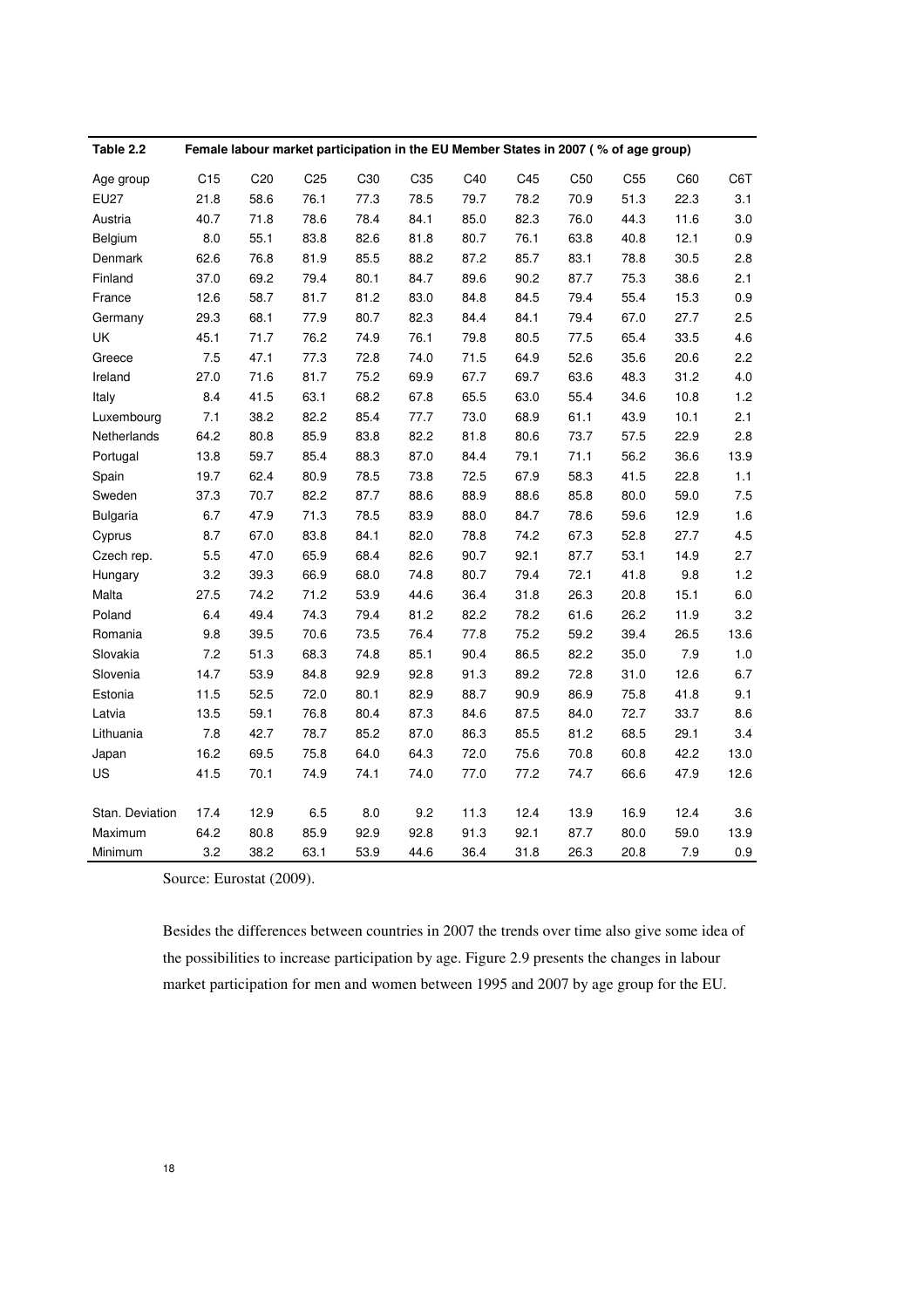

#### **Figure 2.9 Changes in EU labour market participation between 1995 and 2007 by age group and gender**

For men, only the participation of the elderly between 55 and 64 years increased substantially in the EU. The variation between the countries is large as Table A1 in the appendix illustrates. It appears that in countries such as Finland, Germany and Slovakia, the participation for the older age groups increases by more than 10% and even by more than 20% for the Netherlands since 1995. In some new Member States participation significantly decreased, probably related to the transformation to a market economy. In Bulgaria, Lithuania and Romania this is true for almost all male age cohorts. For almost all other countries, the changes in participation for 25 to 54 year olds are limited. It is striking that in Sweden the participation in these age groups has become 5%-points higher and that in Italy participation of 50 to 54 year olds increased by 10% points.

From 25 years onwards the participation of women in all age groups has increased since 1995 as is shown in Figure 2.9. The average development hides the substantial variation between the Member States. This is shown in Table A2 in the appendix. In countries like Greece, Ireland, Italy, Luxembourg, Netherlands, Spain and Cyprus, the participation in almost all age groups increased by more than 10%-points and for the older age groups often more than 20%-points. In the Baltic States, Hungary, Czech Republic, Slovakia and Slovenia participation of older women is increasing, but decreases for younger women.

## **2.3 Labour market policies**

Section 2.1 and 2.2 described the increases in employment in nearly all EU Member States between 2000 and 2008. The greater part of this increase has been realised since 2004. The growing economy was helpful for creating jobs, but many countries have also introduced new labour market policies to stimulate employment. These policies cover various policy fields like labour taxation, unemployment and welfare related benefits, active labour market programmes job protection, pensions systems, wage bargaining working time arrangements and immigration and mobility.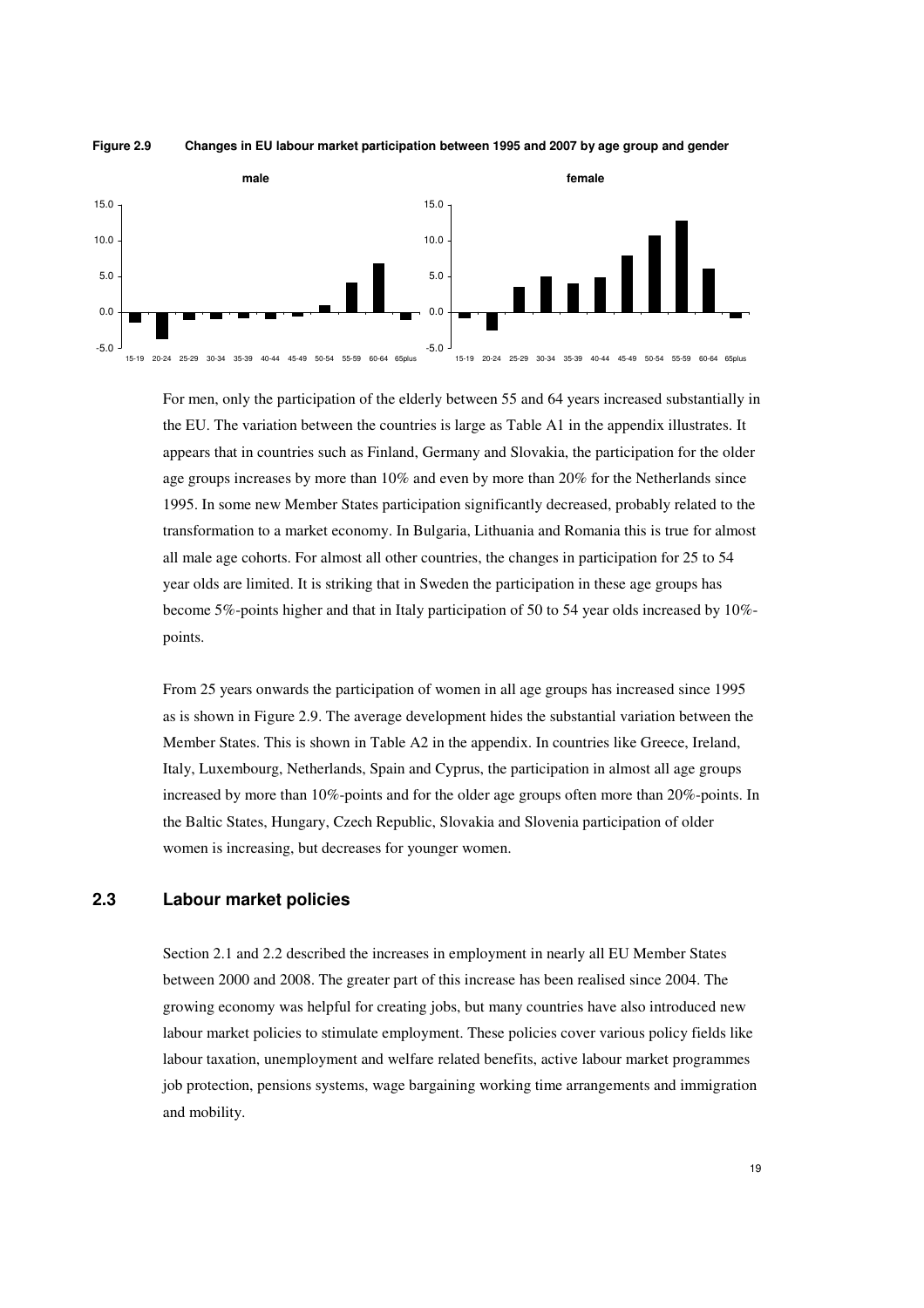An example of these reform polices that comes first in mind are the Harz reforms in Germany, but most Member States took a variety of measures to stimulate employment. The labour market reform (Labref) database of the European Commission (2009) presents a systematic overview of all these policies between 2000 and 2006. This database covers 36 areas of policy intervention in eight broad policy fields described above. They focus mainly on policies affecting employment, not stimulating participation. Measures like stimulating child care are lacking, but it is a very comprehensive database. It shows that many Member States have been very active in reforming labour market policies. For example, the European Commission (2005) shows that the 24 Member States took 262 reform measures in 2004. Nearly all countries took more than ten measures, except some small Member States. Most measures were active labour market policies and changes in labour taxation were also popular. Of course, these measures do not say anything about the coverage and impact on employment, but indicate that Member States are reforming policies to stimulate employment. It is not the purpose of this paper to describe all these labour market reform policies in detail.

We also do not discuss the effectiveness of these policies for increasing employment, but evaluating these policies is important for developing new effective policies or increasing employment after 2010. Without developing and implementing new policies none employment goals will be met. Goals are only achievable and realistic if Member States are prepared to take effective reform measures. On the other hand, in countries with high employment rates, it becomes more difficult to increase it. Policies become more costly, because the incentives for potential employees and employers have to be increased. Borghans (2009) questions whether further stimulating labour market participation in the Netherlands delivers many gains for the Dutch government. The costs could possibly dominate the benefits. Whether this is the case depends on individual responses to financial incentives. It does not conclude that this is the case now, but warns for the diminishing returns of the fiscal stimulus for labour market participation.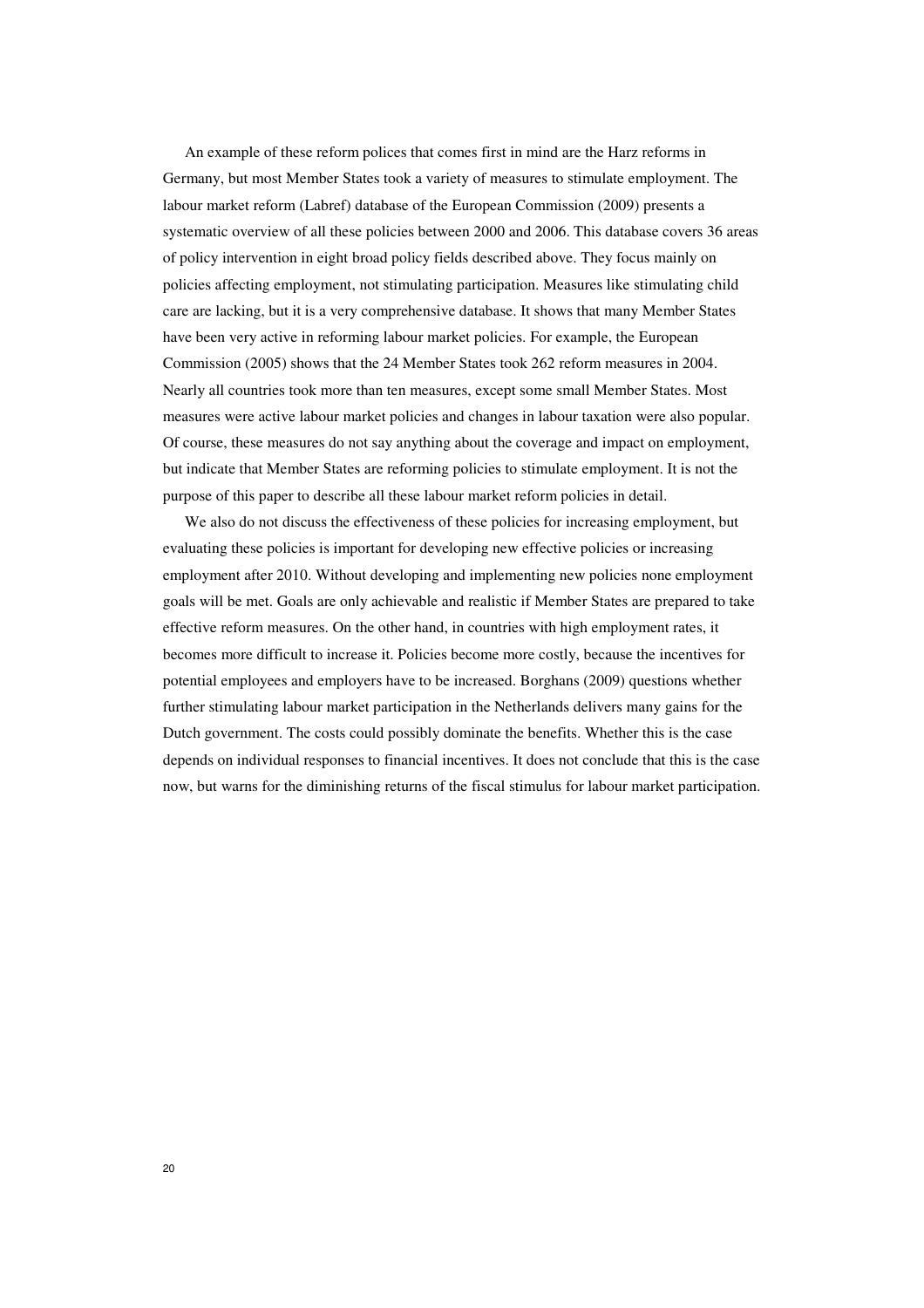## **3 Post 2010**

### **3.1 Employment goals by Member State**

The current Lisbon goals focus on an employment rate of 70% in 2010. In formulating a new employment goals two questions come to the fore: Should we target one goal for the EU, or country-specific goals? What are realistic goals for the year 2020 given the experience in recent years?

The Member States have to find a balance between ambitions and credibility, taking into account their divergent starting positions. Member States can improve the credibility of the employment targets by committing themselves to realistic agreements. Realistic means that the planned increase in the employment rate is also feasible. The feasibility can be based on past trends or developments in other countries, but the feasibility is also determined by the demographic trends in the next decades. Finally, the feasibility of the new targets depends also on the willingness of countries to adopt policies supporting these aims.

This reasoning suggests that one goal for all countries is not realistic. This makes the second question, the most relevant one. A disadvantage of different goals could be that the shared ambition is undermined. This could be alleviated by minimum ambitions to increase the employment rate per Member State. Another possibility is that the proposed targets for each country are derived through a uniform methodology which assesses the level of ambition and feasibility. This possibility is outlined in this paper. Below, three scenarios are presented based on a common methodology to give substance to this question. In these scenarios the realism and ambition of the targets are emphasized in different ways.

## **3.2 Scenarios for 2020**

#### **3.2.1 A short overview**

The first scenario assumes that participation rates by age and gender remain constant over time. We assume that unemployment (as a  $%$  of the labour force) remains also constant.<sup>12</sup> This is a baseline scenario where no targets are implemented. Changes in employment are entirely due to changes in population composition. Given the aging population in Europe, a major shift from young to old aged people will lead to less participation in the labour market. The reason is that less old people participate compared to younger and middle-aged people.

Scenario 1 does not contain new employment policies, but it is also not predictive of the development of labour market participation without policies. It may be that increased participation of younger women compared to the past will also lead to higher participation of

<sup>12</sup> Ideally we would distinguish unemployment rates by age group. The availability of these figures is very limited.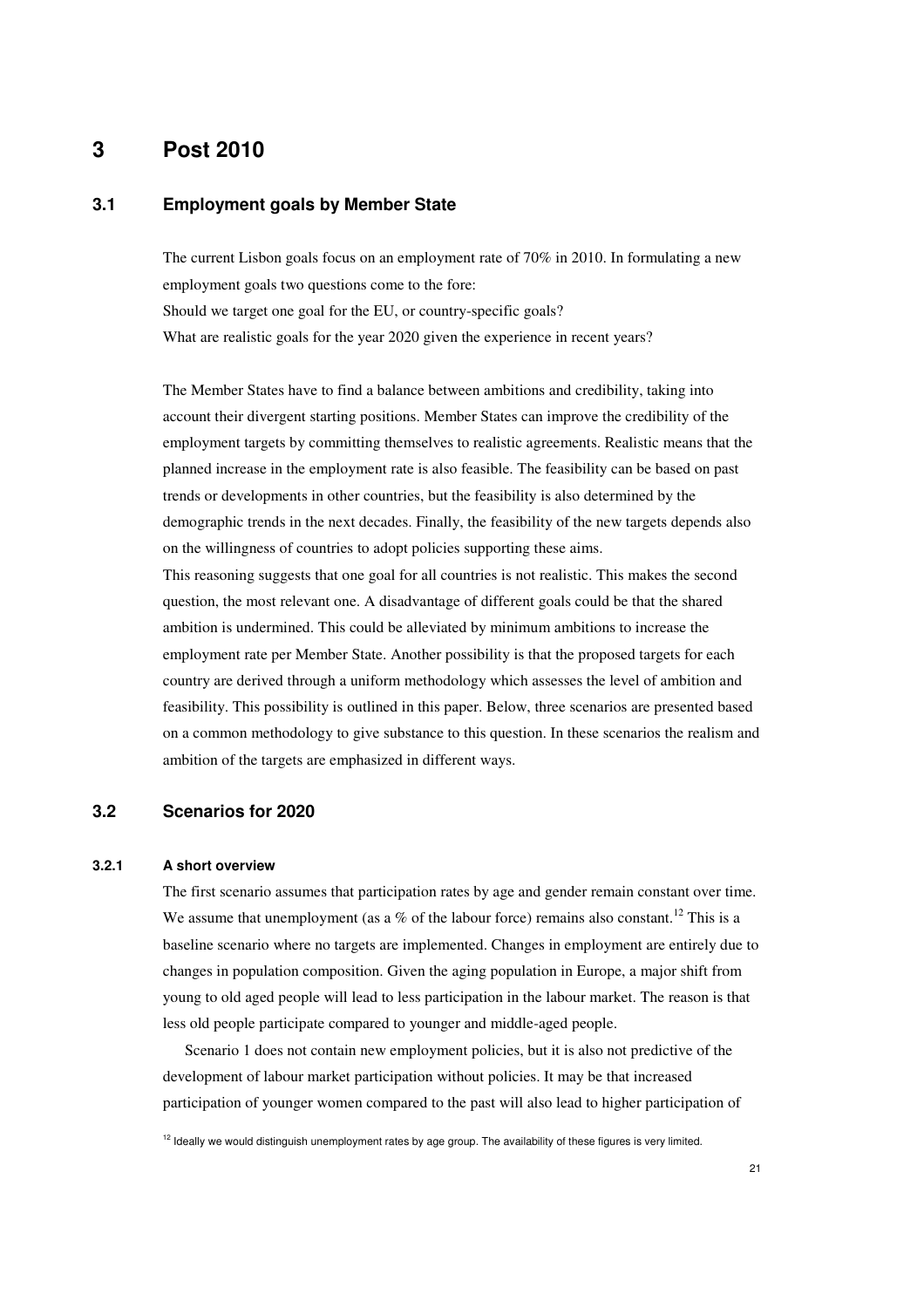these cohorts at an older age (Euwals and Folmer, 2009). In addition, younger generations are better educated which also leads to higher labour market participation.<sup>13</sup>

The second scenario focuses on achieving the employment targets and less on new ambitions. That does not mean that the goals will be achieved easily. In some Member States major efforts are necessary to increase labour market participation. This scenario assumes that the impact of the economic crisis on the job market will continue and that the realization of the current Lisbon targets will require a lot of effort. This scenario assumes that the targeted employment rate in 2020 will be 70% implicating that the current target will be achieved. 5.5% of the labour force is unemployed and the participation rate will be about 74%. Compared to the figures in 2008, the participation of women and elderly workers will increase in particular. This scenario seems to be realistic, because employment has to rise with another 4%-points. This increase is also realized in the period 2000 to 2008. This implies that from 2009 to 2012 the unemployment increase due to the crisis in 2009 and 2010 have to be balanced by a decline in 2011 and 2012.

The third scenario is the ambitious scenario. We assume that the participation rates rise sharply and that unemployment drops to 4% (all countries). 4% we interpret as a lower limit for the natural rate of unemployment.<sup>14</sup> There will always be frictional unemployment. Gross participation rises to 77% for the EU as a whole, so the employment target will be approximately 74% in 2020. That is, employment will increase by 8%-points compared to 2008: a sharp rise, particularly considering the current crisis and its projected impact on the labour market.

#### **3.2.2 The model**

The employment rate ( *emp* ) in a country is defined as (gross) labour market participation *lpr* corrected for unemployment (*u* ):

$$
empi = (1 - ui) lpri \t i \in \langle group \ of \ countries \rangle \t(3.1)
$$

Labour market participation is the sum of participation of all age groups between 19 and 64 years and of both genders:

$$
lpr_i = \sum_{k=m,v} \sum_{l=1}^{10} \frac{lpr_{k,l,i} \; pop_{k,l,i}}{pop_i^{15-64}} \quad \rightarrow \qquad l \; are \; five-year \; age \; groups \tag{3.2}
$$

*pop*<sub>k,*l*,*i*</sub> is the size of age group *l* by gender *k* in country *i*.  $pop_i^{15-64}$  $pop_i^{15-64}$  is the labour force in country *i*, that is the population aged 15 to 64.

<sup>&</sup>lt;sup>13</sup> See Goldin (2006) for the US and Lejour et al. (2009) for the EU.

<sup>&</sup>lt;sup>14</sup> The natural rate of unemployment, see Layard et al. (1990).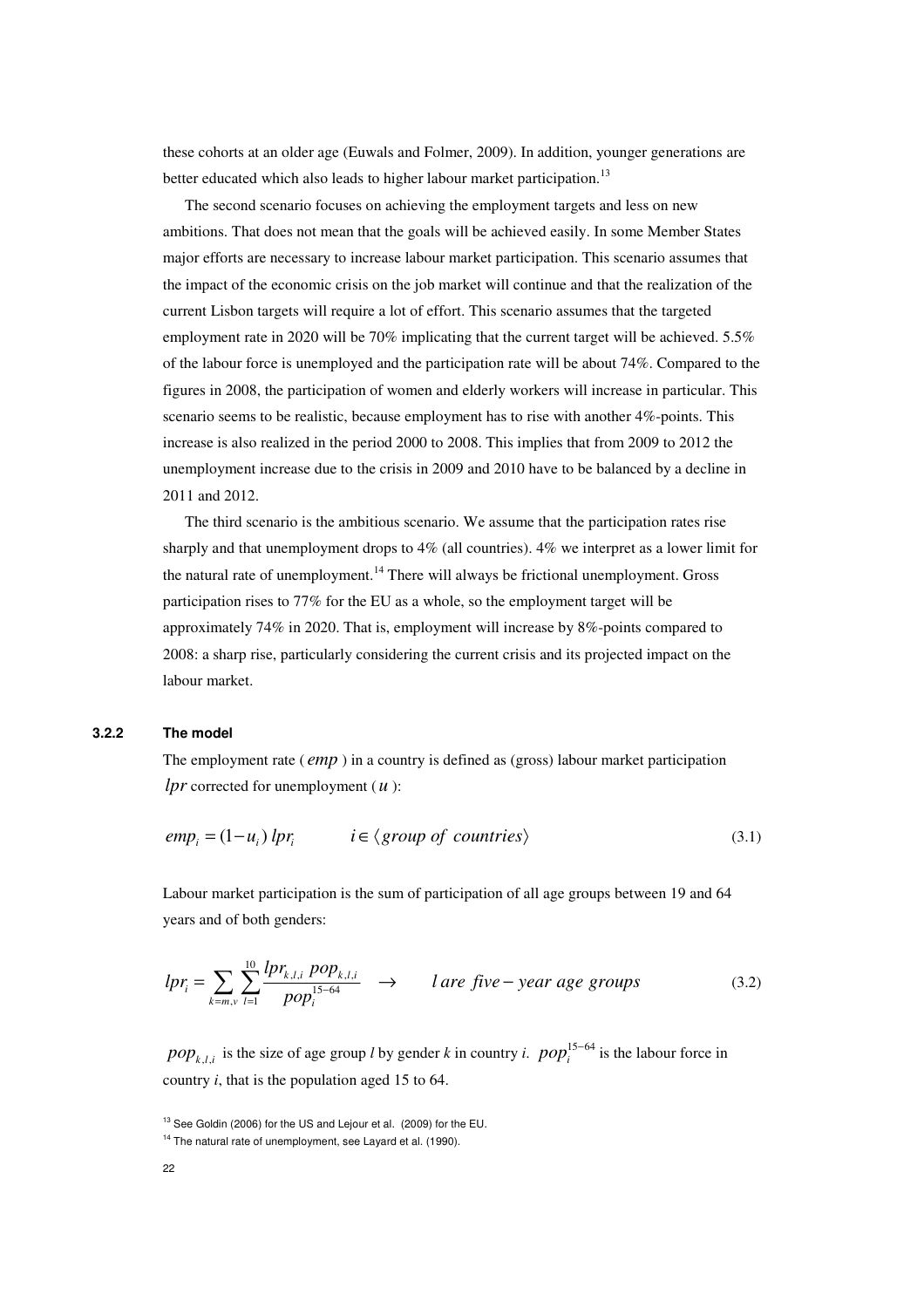Participation, unemployment, population size and composition change over time. Usually this is indicated by a subscript *t*, but this subscript is omitted. The development of labour market participation over time is determined by developments in the population composition, participation rates by age and gender and unemployment. We use this relationship to construct scenarios for 2020. Eurostat (2009) has developed demographic projections by age group (indicated by a line in equation (3.3)).

$$
\widehat{emp}_i = (1 - \widehat{u}_i) \sum_{k=m, v} \sum_{l=1}^{10} \frac{\widehat{lpr_{k,l,i} \ pop_{k,l,i}}}{pop_i^{15-64}} \longrightarrow l \ \text{are five-year age groups} \tag{3.3}
$$

The hats indicate predictions. We make assumptions about unemployment and participation by age and gender between 2009 and 2020 for each EU country to determine the employment rates by Member States in each scenario.

This is a simple model that imposes consistency between labour market participation by age group, unemployment and employment. Therefore it is possible to indicate how employment can be increased through lower unemployment or by raising participation for different age groups and gender. Whether this is achieved, depends upon the attitudes of employers and potential employees. Education, skills and wages play an important role here. In addition, the behaviour could be guided by policies such as labour market institutions, taxation, social security and childcare. It is beyond the scope of this paper to discuss the factors influencing the labour force extensively and to determine what policy actions are needed to increase participation at a certain level for each Member State. These actions are essential because realistic goals are only achievable by realistic policy actions.

In this paper we focus on another dimension of realism: the feasibility of goals in an international, comparative historical perspective. This seems to be a modest ambition, but to our knowledge the first time that employment targets are analyzed in this way.

In the first scenario, the benchmark, participation rates are assumed to be constant by age cohort and unemployment also remains constant:

$$
\widehat{u_i} = u_i^{2008} \quad \cap \quad \widehat{lpr_{k,l,i}} = lpr_{k,l,i}^{2008} \quad \forall \ k, l, i
$$
\n(3.4)

In the other scenarios the participation rates and unemployment rates change. For the underpinning of these changes we use two approaches which are crossed. The first is a macro approach. From the relationship between participation in 2000 and the change between 2000 and 2008 (also shown in Figure 2.2) it follows: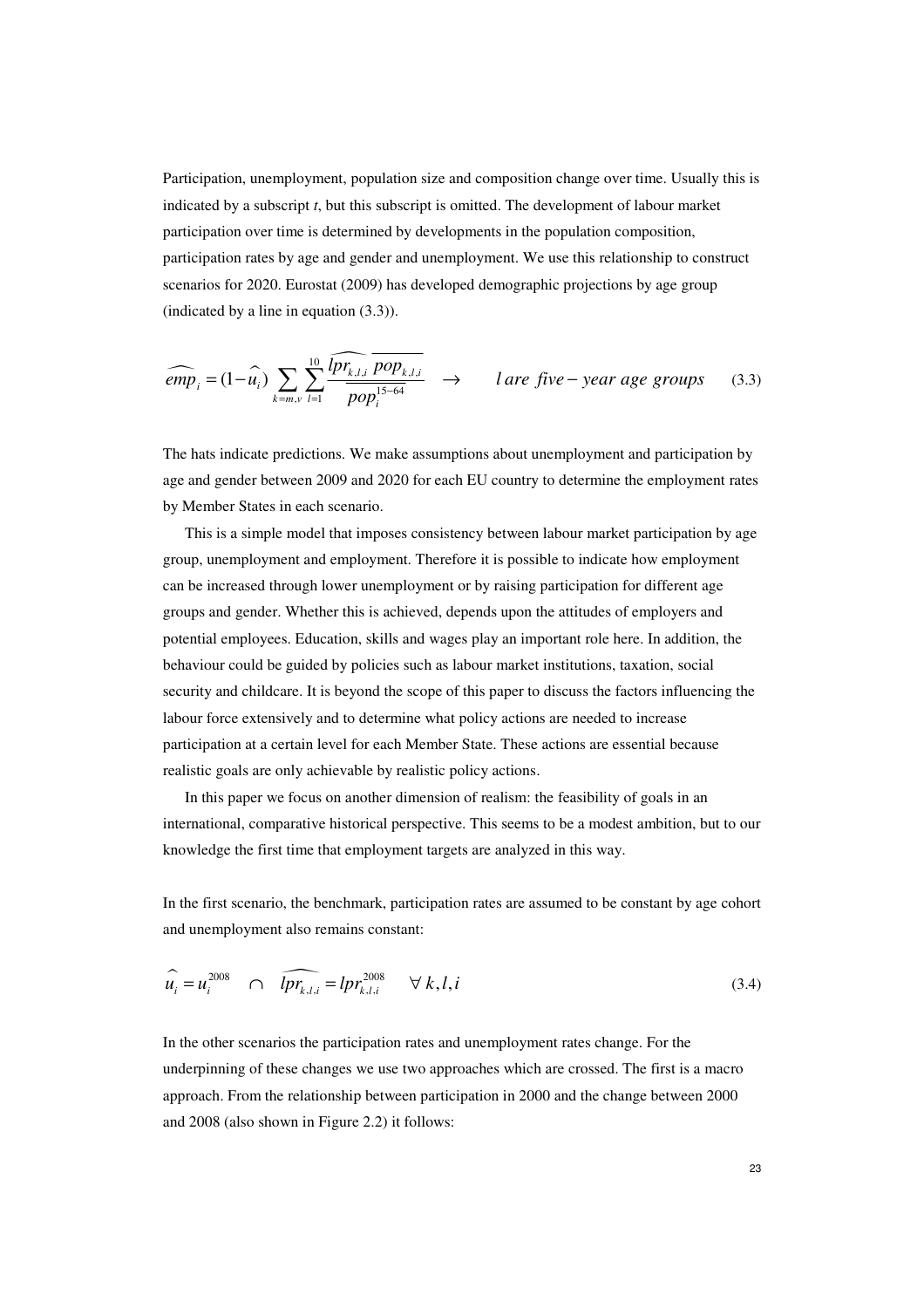$$
\Delta emp_i = \alpha - \beta \, emp_i^{2000} \tag{3.5}
$$

where the coefficients are estimated. The results of these regressions for employment of the total population, women and elderly are presented in Appendix 3. For all three groups it holds that the employment level in the year 2000 has a significant negative effect on the increase in employment.

If this relationship is used to develop employment rates until 2020, it follows

$$
\widehat{emp_i} = emp_i^{2008} + \widehat{\Delta emp_i} = emp_i^{2008} (1 - \beta) + \alpha
$$
\n(3.6)

The estimated coefficients and the employment level in 2008 are used to estimate the change until 2020. The relationship is estimated for a change over a period of 8 years. The scenarios run for 12 years. It is assumed that the extra four years are needed to recover from the crisis. The results of equation (3.6) are used to determine the increase in participation for men, women and elderly in the moderate scenario. The results for the various countries are clustered in groups. The figures for women follow directly from equation (3.6). The figures for men follow from total employment which is adjusted for female employment. In the ambitious scenario, the employment increases are more or less doubled.

This is the macro approach which is combined with an analysis of labour market participation by age and gender to determine achievable combinations of lower unemployment and higher participation rates by age group and leading to net employment increases in Tables 3.1 and 3.2. This is the consistency check that equation (3.3) holds. There are some constraints imposed such that structural unemployment is not less than 4% due to frictional unemployment and that participation by age and gender surpasses minimum levels but does not surpass upward ceilings. That limit is defined by the best performing country in that age and gender group. For participation by age we assume that countries with low participation rates can improve more than countries with high participation rates. For some age groups this is imposed by a threshold value which each country should achieve at least and for other age groups by a theoretical maximum. In the first case, the threshold is determined by the country ranking of the labour market participation rates of the relevant age group in 2007. For the moderate scenario a threshold value is picked from the countries ranked between the  $6<sup>th</sup>$  and  $10<sup>th</sup>$  position. For the ambitious scenario the threshold value is derived from the values in the top 3 of the ranking.

For the age groups with a theoretical maximum we have determined an average EU participation level. For the moderate scenario, the 2007 level of the country at the fifth place in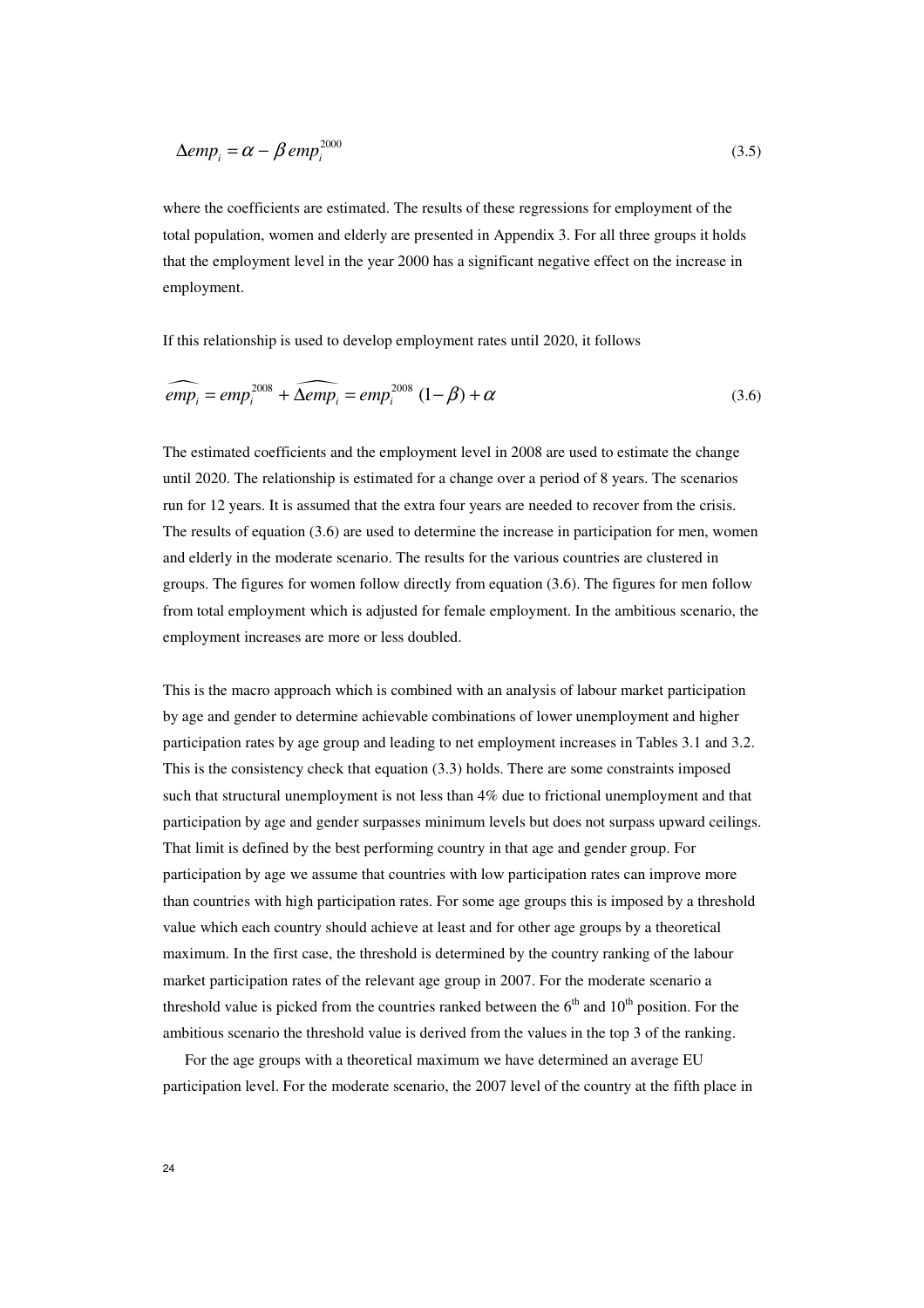the ranking is selected and for the ambitious scenario the participation level of the country at the first place. However, extreme values are excluded.

#### **3.2.3 The detailed construction of the scenarios**

The country-specific targets vary. The basic idea is that countries with relatively high employment rates do less (and can do) to increase employment. Figures 2.2 and 2.3 also show that countries with a very low rate in 2000 have achieved a large increase in employment between 2000 and 2008. The analysis of the age groups shows that in some countries the participation in the age groups 25 to 50 years is up towards the 95% for men. That does not so deliver a big dividend, but for older men this is different. The differences between countries are very large (see Table 2.1). We assume that participation until 25 years will not rise because of schooling. From Figure 2.4 and 2.5 we cluster the countries with a high and low participation of women and men. Four groups of countries can be distinguished.

| Table 3.1                | Employment rates and goals per country group for men |                                          |           |
|--------------------------|------------------------------------------------------|------------------------------------------|-----------|
|                          |                                                      | Employment increase to 2020 <sup>1</sup> |           |
| country group            | countries                                            | moderate                                 | ambitious |
| High: >76%               | Austria, Denmark, Germany, UK, Sweden,               | $+1-2%$                                  | $+3%$     |
|                          | Netherlands and Cyprus                               |                                          |           |
| Medium -high: $72 - 76%$ | Finland, Greece, Ireland, Portugal, Czech Republic,  | $+2-3%$                                  | $+5%$     |
|                          | Malta, Slovenia, Estonia and Latvia                  |                                          |           |
| Medium-low: $68 - 72\%$  | Belgium, France, Luxemburg, Italia, Spain, Bulgaria  | $+3-4%$                                  | $+7%$     |
|                          | and Slovakia                                         |                                          |           |
| Low: $<68\%$             | Hungary, Poland, Romania and Lithuania               | $+5%$                                    | $+10%$    |
|                          | Numbers are in %-points. EU average in 2008 is 72%.  |                                          |           |

The classification of the two groups above or below the average of 72% in 2008 is determined by a bandwidth of 4%-points above and below the average. Considering the good labour market performance of the high country group during the period 2000 and 2008 it should be possible to raise participation in middle high group by 5%-points until 2020 in the ambitious scenario. Also the participation of men in this group could be increased somewhat, especially for the older age groups. The participation efforts for the middle low and low country groups are correspondingly larger. In 2020 all countries achieve an employment rate of 72% or more, above the current EU average for men. The EU average would rise by about 6%. For ages up to age 50 years, the participation in the ambitious scenario would rise to 95% and then drop to around 60% for 60 to 64 years aged men.

In the moderate scenario, participation increases by about 3%-points. The efforts for each group of countries are correspondingly 50% lower. The participation of the age groups between 25 and 49 years is around 93% and then decreases to 50% for 60 to 64 year olds.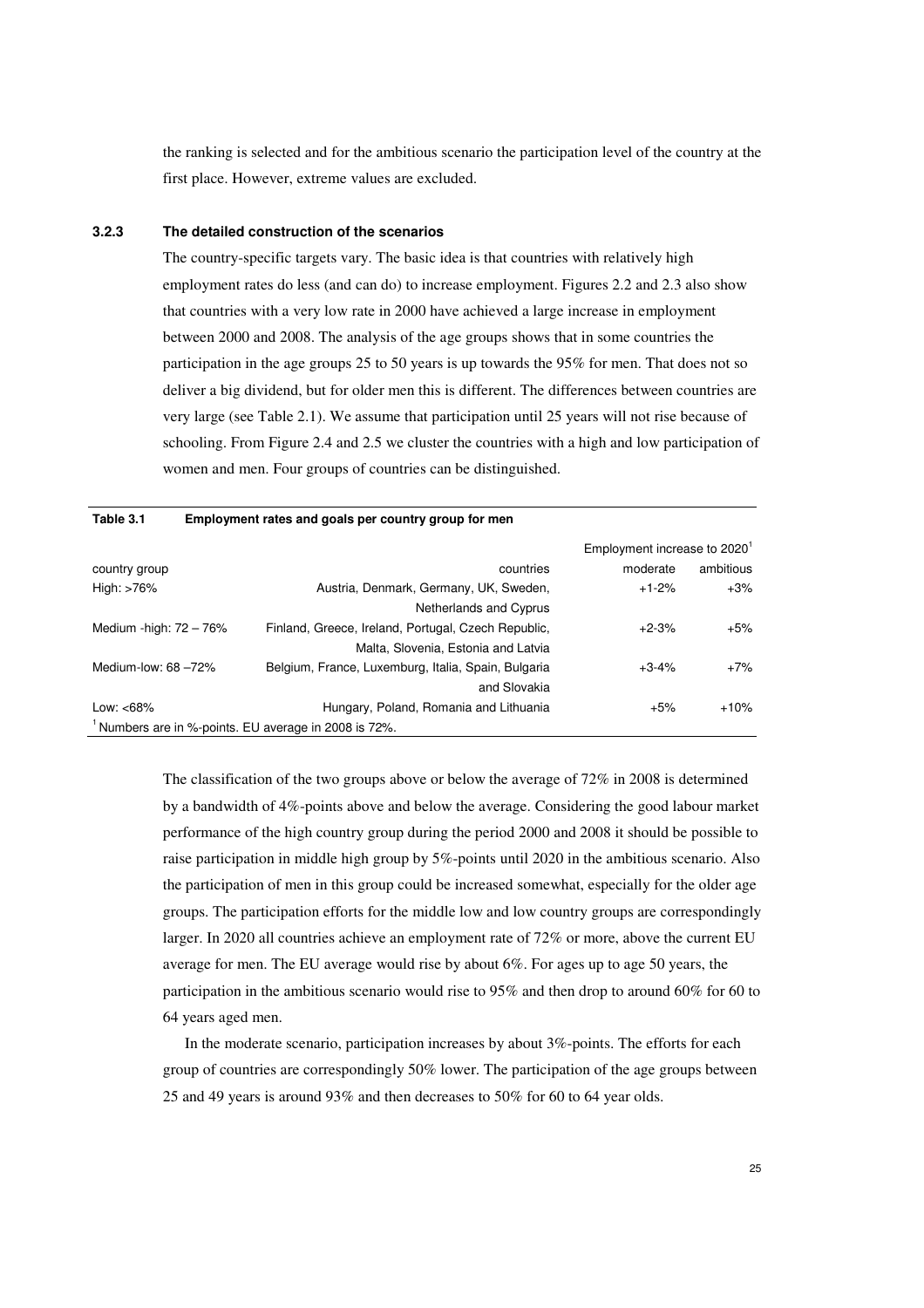For women, the analysis of the age groups shows that in some countries participation in the aged 25 to 50 years could rise to towards 85% and sometimes even to 90%. This results in substantially higher participation rates in a number of countries. For the older age groups employment could also go up. The differences between countries are very large (see Table 2.2). I assume that participation until 25 years does not rise because of schooling. From Figures 2.4 and 2.5 we can cluster the countries in 5 groups in terms of participation.

#### **Table 3.2 Employment rates and goals per country group for women**

|                          |                                                                  | Employment increase to 2020 <sup>1</sup> |           |
|--------------------------|------------------------------------------------------------------|------------------------------------------|-----------|
| country group            | countries                                                        | moderate                                 | ambitious |
| High: >70%               | Denmark, Finland, Sweden, Netherlands                            | $+2%$                                    | $+4%$     |
| Medium-high: $65 - 70\%$ | Austria, Germany, UK, Estonia and Latvia                         | $+4%$                                    | $+8%$     |
| Medium: $60 - 65%$       | Cyprus, France, Ireland, Portugal, Slovenia, Lithuania           | $+4%$                                    | $+8%$     |
| Medium-low: $55 - 60\%$  | Belgium, Luxemburg, Bulgaria, Czech Republic                     | $5 - 6%$                                 | $+10-12%$ |
| Low: 55%                 | Greece, Italy, Spain, Poland, Hungary, Slovakia,                 | $7 - 8%$                                 | $+15%$    |
|                          | Malta, Romania                                                   |                                          |           |
|                          | <sup>1</sup> Numbers are in %-points. EU average in 2008 is 60%. |                                          |           |

In 2008, the participation of women is almost 60%; 12%-points lower than that of men. In the ambitious scenario, we assume that participation can increase by 10%-points. This is an ambitious increase. Between 2000 and 2008 the participation of women rose by 5.5%. This means that participation in the country groups low and middle-low have to increase by 15% and 12%-points. Some countries have shown that such increases are possible in the period 2000 to 2008 (see Figure 2.2). For the countries just above the average we impose an increase of 8% and for the well performing countries 4%.

We have quantified these ambitions by imposing assumptions on the rise of age specific participation rates. The appendix presents these assumptions in more detail. The basic idea is that participation by age could increase to 90% for 35 to 49 year olds. Before the age of 35, this is 5% lower and after the fiftieth anniversary participation decreases from 80% to 40% on average for 60 to 64 year old women. In the moderate scenario, participation rates are about 5%-points lower and even 10%-points for the 60-64 age group. The EU-wide participation of women rises by 5%-points.

Unemployment drops from 7% to 4% in the EU27 (average) in 2020. In countries with unemployment above 4% this decreases gradually and in countries with a lower unemployment rate, the rate remains constant over time. The fall in unemployment is substantial; the decrease between 2000 and 2008 was 1.7%. In the moderate scenario we assume that unemployment could fall to 5.5% for all countries. Member States with lower unemployment rates maintain that level.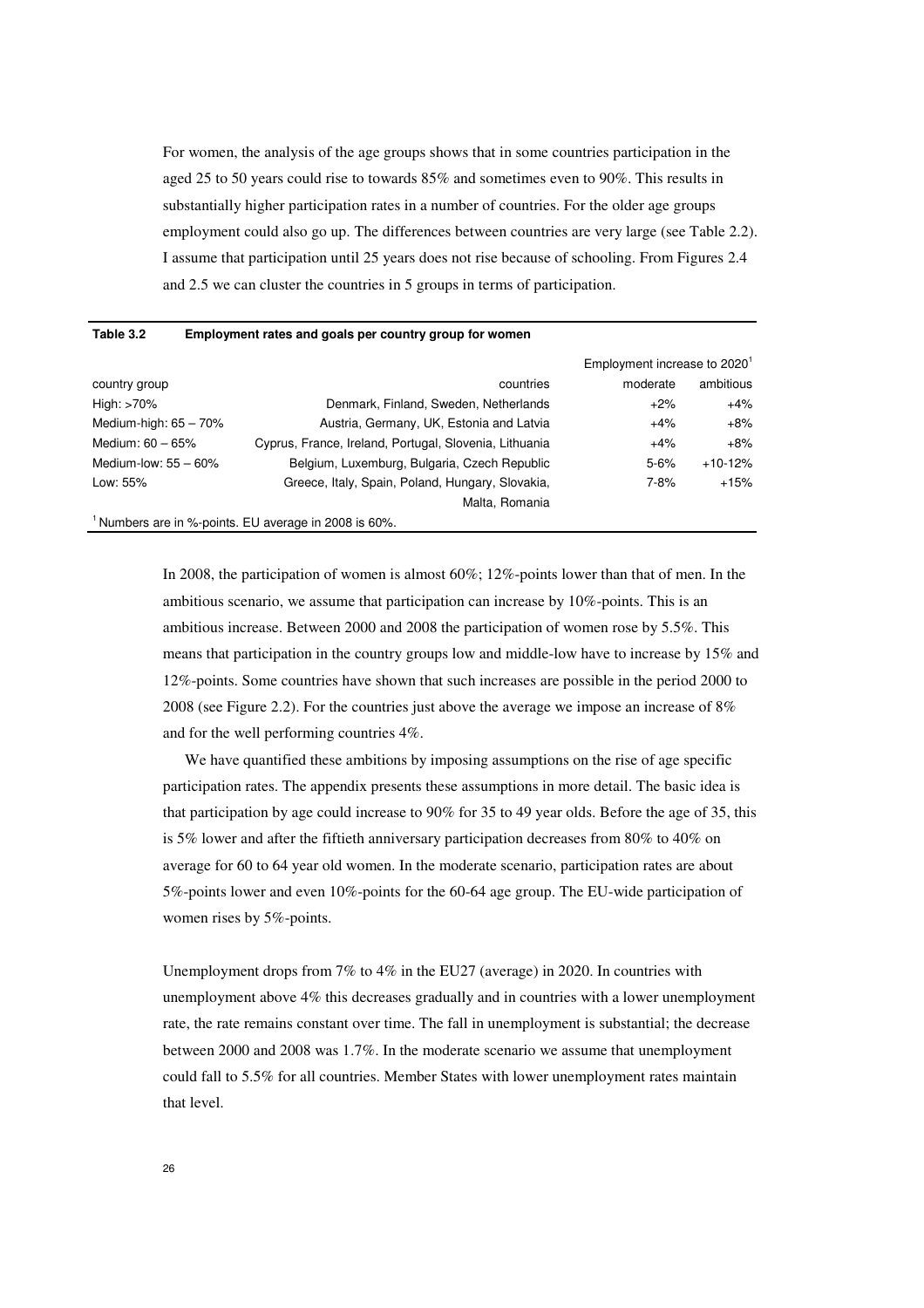## **3.3 The results**

The first scenario is a baseline scenario where participation rates and unemployment do not change from 2008 to 2020. Only demographic changes affect participation. The net participation in the EU will fall slightly as a result of these changes. Figure 3.1 shows that aging leads to less labour market participation in the old Member States. Especially the outcomes for Italy and Spain are remarkable where the decrease in employment is about two percentage points. Also in Germany and France, employment rates decrease by 1%-point. In the UK and Finland, the participation increases slightly. In the new Member States, employment increases substantially, sometimes by two percentage points, except in Slovenia, where employment is decreasing.





In the ambitious scenario, the employment rate increases to 74% in 2020 for the EU as a whole as Table 3.3 shows. Each country has met the 70% target of 2010. Only Belgium, Hungary and Italy are 1%-points below, but employment increases substantially in these countries. Some countries achieve employment rates of about 80%. Examples are Denmark and the Netherlands. Employment of men is generally 4% to 6%-points higher than the average, and for women thus 4% to 6%-points lower.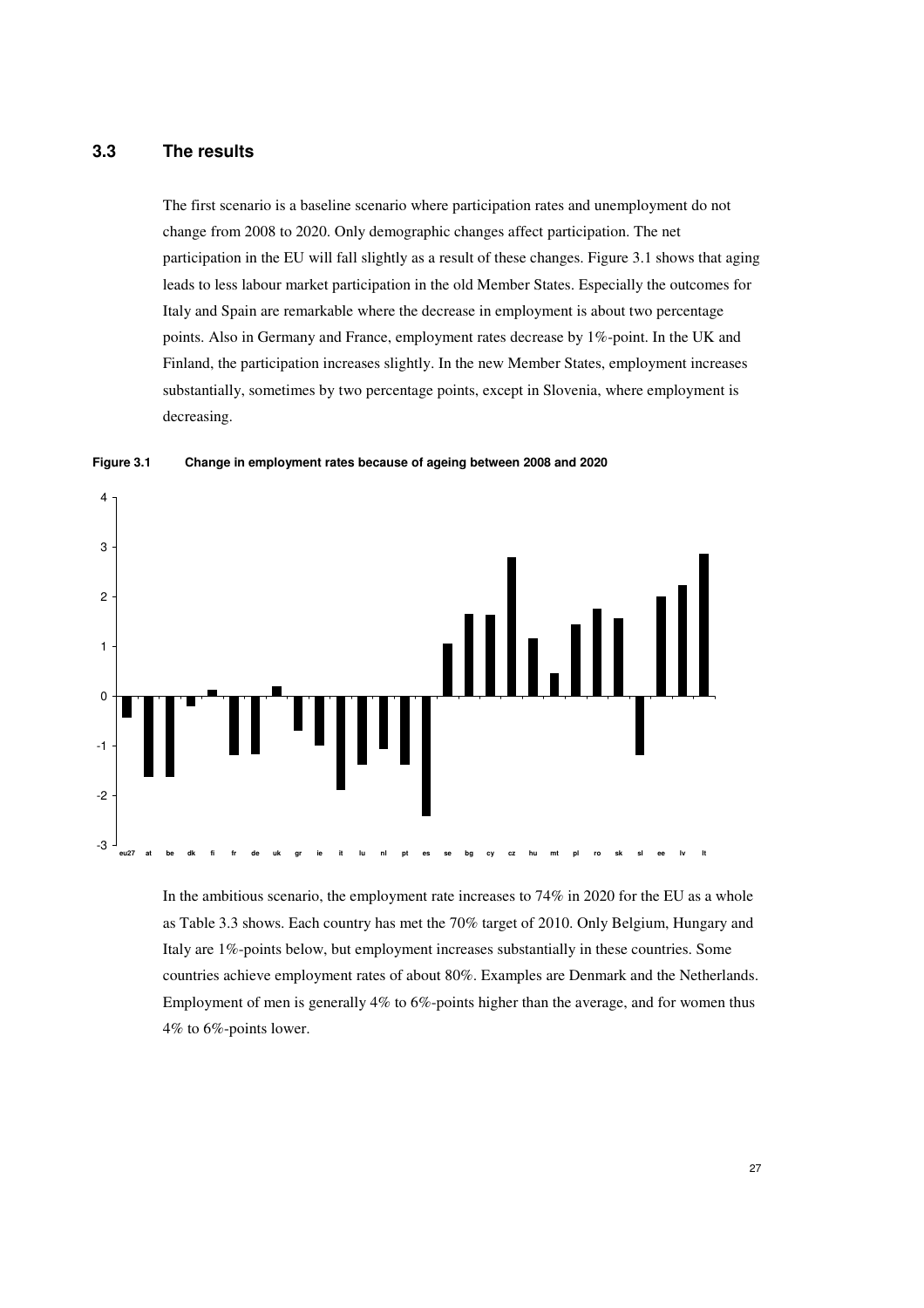| Table 3.3   |       | Employment rates in moderate and ambitious scenario in 2020 (% of labour force) |       |       |           |       |  |  |  |  |  |
|-------------|-------|---------------------------------------------------------------------------------|-------|-------|-----------|-------|--|--|--|--|--|
| Scenario    |       | Moderate                                                                        |       |       | Ambitious |       |  |  |  |  |  |
| gender      | total | men                                                                             | women | total | men       | women |  |  |  |  |  |
| column      | (1)   | (2)                                                                             | (3)   | (4)   | (5)       | (6)   |  |  |  |  |  |
| <b>EU27</b> | 69.9  | 75.3                                                                            | 64.4  | 73.8  | 78.3      | 69.2  |  |  |  |  |  |
| Austria     | 72.3  | 78.4                                                                            | 66.0  | 75.4  | 80.4      | 70.3  |  |  |  |  |  |
| Belgium     | 64.5  | 69.3                                                                            | 59.7  | 68.5  | 72.7      | 64.3  |  |  |  |  |  |
| Denmark     | 79.1  | 82.7                                                                            | 75.4  | 80.5  | 84.1      | 76.8  |  |  |  |  |  |
| Finland     | 73.3  | 75.6                                                                            | 71.0  | 77.0  | 79.2      | 74.7  |  |  |  |  |  |
| France      | 66.5  | 70.8                                                                            | 62.2  | 70.1  | 73.5      | 66.7  |  |  |  |  |  |
| Germany     | 73.1  | 78.5                                                                            | 67.6  | 77.2  | 81.5      | 72.8  |  |  |  |  |  |
| <b>UK</b>   | 74.2  | 79.4                                                                            | 69.1  | 78.3  | 82.4      | 74.1  |  |  |  |  |  |
| Greece      | 68.0  | 75.5                                                                            | 60.3  | 72.2  | 78.4      | 65.7  |  |  |  |  |  |
| Ireland     | 71.7  | 77.2                                                                            | 66.1  | 75.8  | 80.2      | 71.3  |  |  |  |  |  |
| Italy       | 64.5  | 70.7                                                                            | 58.3  | 68.9  | 74.0      | 63.6  |  |  |  |  |  |
| Luxembourg  | 66.3  | 70.8                                                                            | 61.5  | 69.7  | 73.1      | 66.1  |  |  |  |  |  |
| Netherlands | 77.9  | 83.4                                                                            | 72.3  | 80.3  | 84.9      | 75.6  |  |  |  |  |  |
| Portugal    | 70.5  | 75.1                                                                            | 65.8  | 74.2  | 78.1      | 70.4  |  |  |  |  |  |
| Spain       | 70.1  | 76.7                                                                            | 63.3  | 74.5  | 80.2      | 68.6  |  |  |  |  |  |
| Sweden      | 76.4  | 79.1                                                                            | 73.7  | 77.9  | 81.0      | 74.8  |  |  |  |  |  |
| Bulgaria    | 69.0  | 74.2                                                                            | 63.8  | 73.3  | 78.0      | 68.5  |  |  |  |  |  |
| Cyprus      | 73.9  | 80.6                                                                            | 67.3  | 75.9  | 81.1      | 70.6  |  |  |  |  |  |
| Czech rep.  | 72.2  | 78.0                                                                            | 66.3  | 74.3  | 79.6      | 68.9  |  |  |  |  |  |
| Hungary     | 64.4  | 69.4                                                                            | 59.4  | 68.8  | 73.0      | 64.7  |  |  |  |  |  |
| Malta       | 68.6  | 75.0                                                                            | 62.0  | 72.8  | 77.9      | 67.4  |  |  |  |  |  |
| Poland      | 65.5  | 71.5                                                                            | 59.5  | 69.9  | 75.0      | 64.8  |  |  |  |  |  |
| Romania     | 67.6  | 73.2                                                                            | 62.0  | 72.1  | 76.8      | 67.4  |  |  |  |  |  |
| Slovakia    | 68.6  | 74.7                                                                            | 62.3  | 71.9  | 77.9      | 65.9  |  |  |  |  |  |
| Slovenia    | 69.4  | 73.7                                                                            | 64.7  | 71.5  | 75.9      | 66.7  |  |  |  |  |  |
| Estonia     | 73.7  | 77.5                                                                            | 70.0  | 76.5  | 79.8      | 73.2  |  |  |  |  |  |
| Latvia      | 73.8  | 77.9                                                                            | 69.8  | 77.0  | 81.1      | 73.0  |  |  |  |  |  |
| Lithuania   | 70.4  | 74.8                                                                            | 66.2  | 74.5  | 78.6      | 70.7  |  |  |  |  |  |

In the moderate scenario all increases are approximately 50% lower. Total employment rises from 66% in 2008 to 70% in 2020 as a share of the labour force. This is the current target for 2010 that the 15 old Member States agreed in 2000. The employment rate of women is almost 65%, which is significantly higher than the 60% target for 2010. Female employment ranges from 60% in Belgium and Hungary to 75% in Denmark. Female participation in the labour market is about 11%-points lower, only in the Scandinavian countries the differences between men and women are much smaller.

Figure 3.2 presents the changes in employment ratios between 2008 and 2020 for both scenarios. The vertical axis represents the employment increases and the horizontal axis the employment level in 2008. This is subsequently presented for total population, men and women and older workers.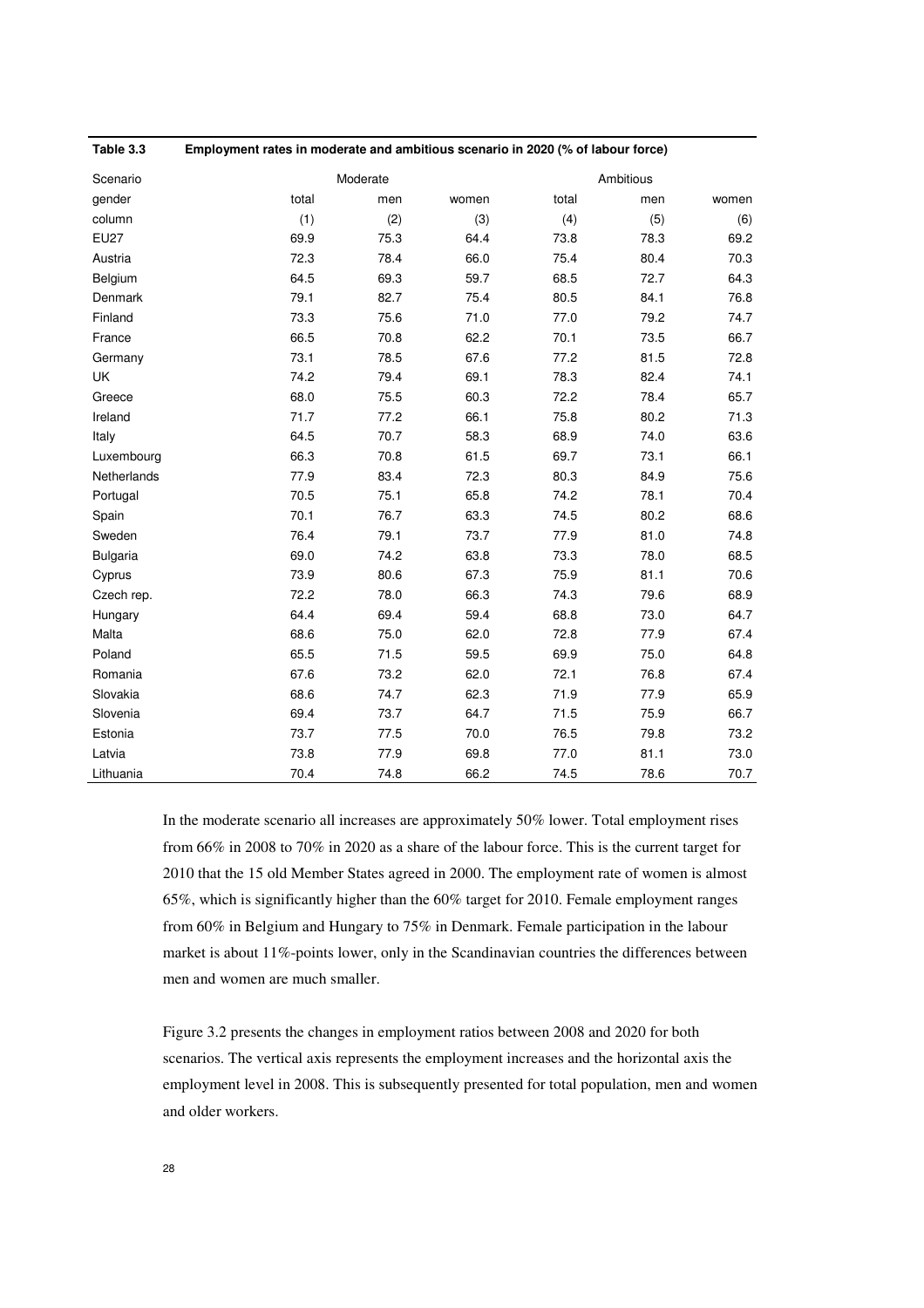All figures show that participation increases more in countries with low employment figures in 2008. This is most obvious for women where the differences between countries are much larger in 2008. Malta is the outlier with a very low employment rate of 40% for women in 2008. Their employment increase seems very ambitious, but we have to be cautious here, because there is evidence that the labour market data for Malta are not reliable.<sup>15</sup> For men, the differences are much smaller in 2008. The pattern is somewhat less obvious, but still higher participation in 2008 implies a smaller increase in 2020. The same pattern is reflected in the overall participation.

| Table 3.4   | Employment rates for older workers in both scenarios in 2020 |           |                 |          |           |  |  |  |  |  |  |
|-------------|--------------------------------------------------------------|-----------|-----------------|----------|-----------|--|--|--|--|--|--|
| Scenario    | moderate                                                     | ambitious |                 | moderate | ambitious |  |  |  |  |  |  |
| <b>EU27</b> | 51.6                                                         | 58.9      | Spain           | 52.7     | 60.6      |  |  |  |  |  |  |
| Austria     | 48.1                                                         | 54.8      | Sweden          | 70.8     | 72.3      |  |  |  |  |  |  |
| Belgium     | 39.6                                                         | 47.1      | <b>Bulgaria</b> | 51.9     | 59.8      |  |  |  |  |  |  |
| Denmark     | 63.1                                                         | 67.8      | Cyprus          | 59.5     | 64.4      |  |  |  |  |  |  |
| Finland     | 61.3                                                         | 68.0      | Czech rep.      | 52.9     | 59.7      |  |  |  |  |  |  |
| France      | 43.1                                                         | 50.7      | Hungary         | 34.5     | 42.3      |  |  |  |  |  |  |
| Germany     | 62.0                                                         | 69.7      | Malta           | 37.4     | 45.1      |  |  |  |  |  |  |
| UK          | 63.3                                                         | 69.3      | Poland          | 35.3     | 43.0      |  |  |  |  |  |  |
| Greece      | 47.9                                                         | 55.7      | Romania         | 45.8     | 53.8      |  |  |  |  |  |  |
| Ireland     | 58.1                                                         | 64.0      | Slovakia        | 43.2     | 50.8      |  |  |  |  |  |  |
| Italy       | 40.2                                                         | 47.6      | Slovenia        | 36.5     | 43.5      |  |  |  |  |  |  |
| Luxembourg  | 39.6                                                         | 46.6      | Estonia         | 65.1     | 70.8      |  |  |  |  |  |  |
| Netherlands | 59.7                                                         | 66.4      | Latvia          | 64.5     | 70.6      |  |  |  |  |  |  |
| Portugal    | 57.3                                                         | 65.0      | Lithuania       | 58.6     | 66.4      |  |  |  |  |  |  |

Employment rates of the older workers also increase in the scenarios. In the moderate scenario nearly 52% of all aged 55 to 64 will be employed in 2020. This is just above the current Lisbon goal of 50%, but substantially higher than the 46% in 2008. In the ambitious scenario the employment rate will nearly reach the 60%. In nearly all Member States employment rate of older workers increase substantially, except in Sweden where employment is already high in 2008 (see Figure 3.2).

 $15$  See the discussion in Lejour et al. (2009) on participation rates by age group and gender.

29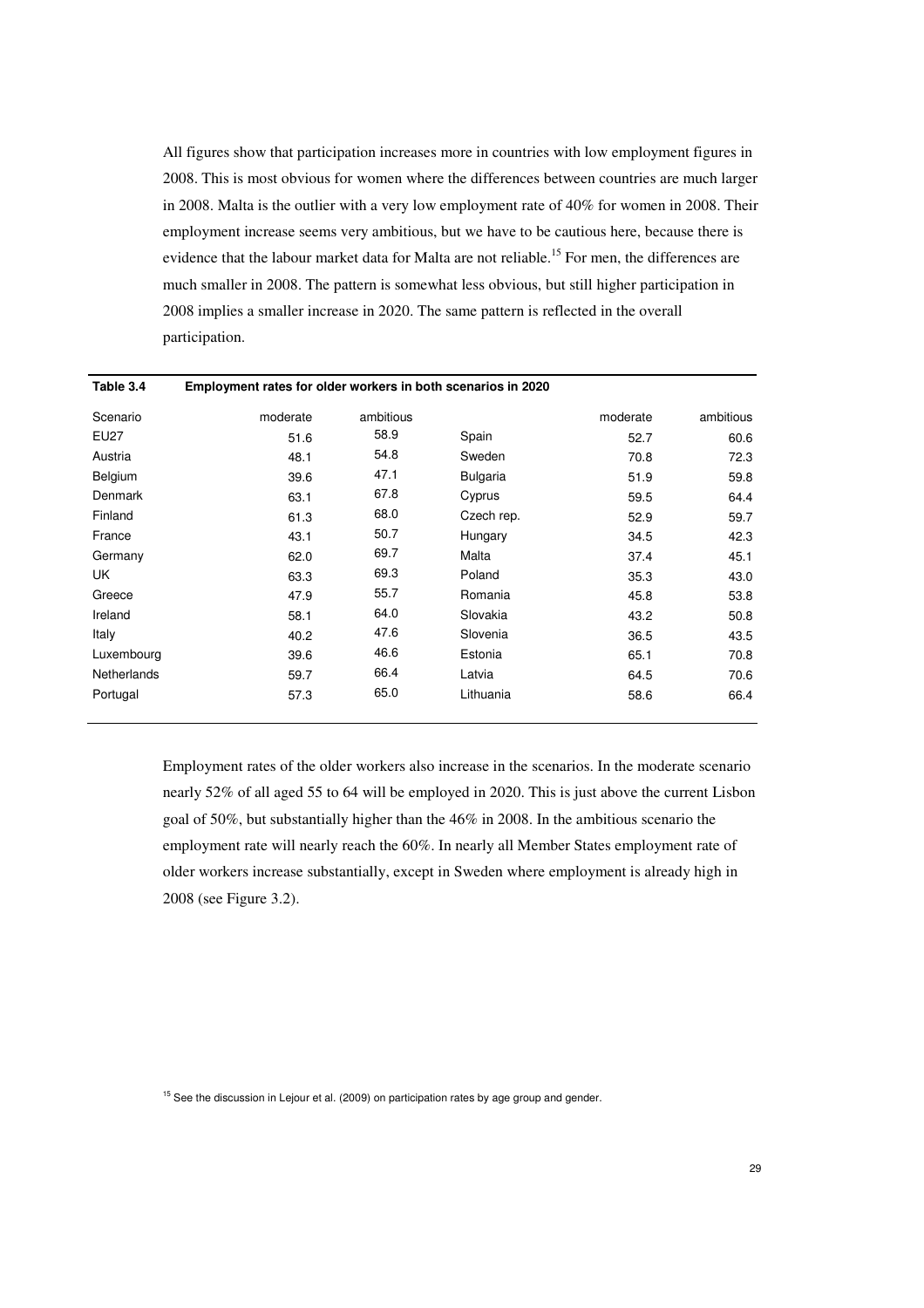

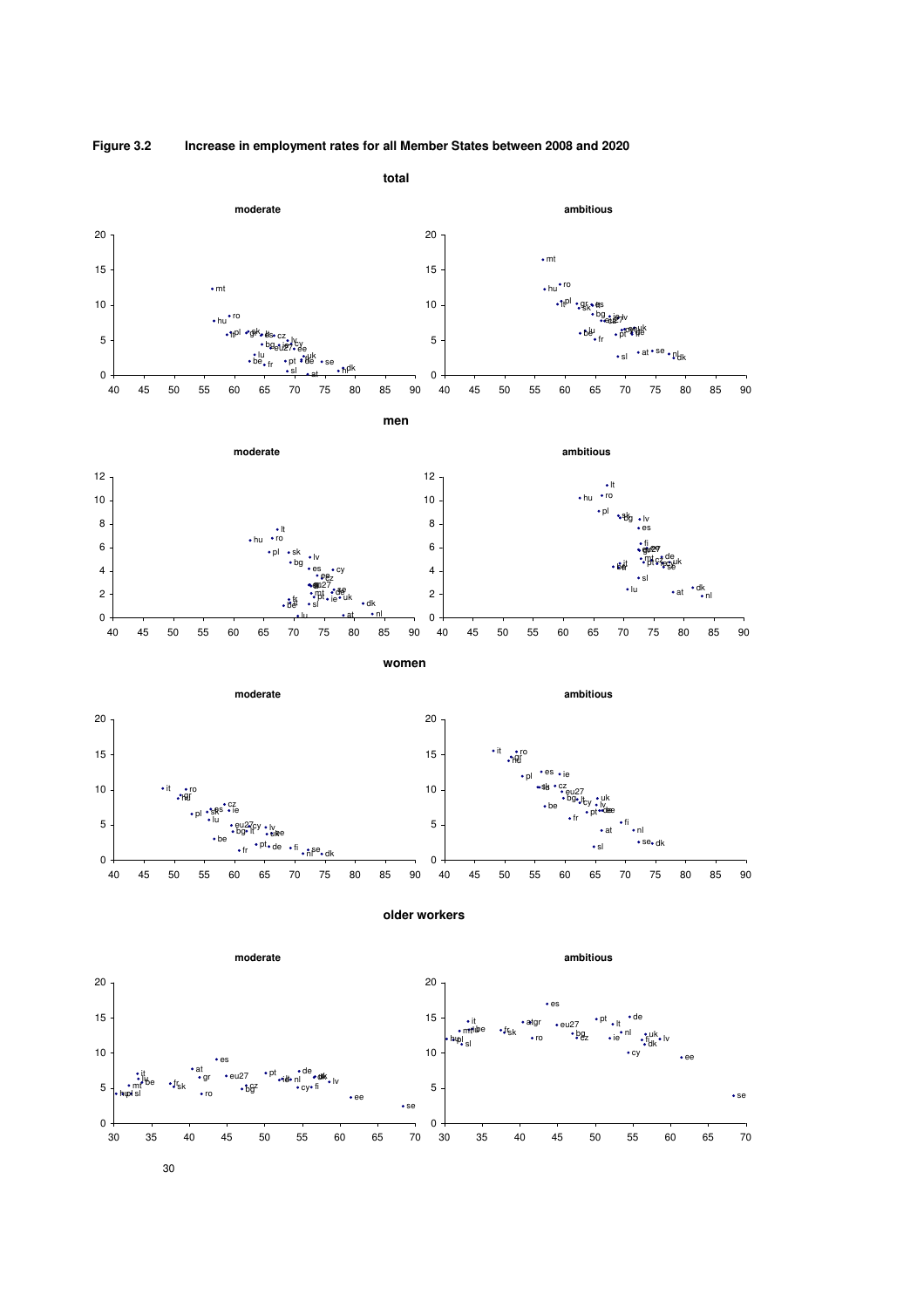## **4 Employed senior citizens in the scenarios**

More people aged 65 and over continue working, especially in the first years after the official retirement age. This is not included in the figures so far. The figures are based on the participation of the labour force and that is defined from 15 to 64 years within the EU. In calculating employment rates, this population group shows up in the numerator and denominator of the definition. It seems useful to modify this definition, but this could create confusion and makes the data incomparable. Now a number of countries increase the retirement age above 65, and it is expected that employment between 65 and 70 years will increase substantially. As the participation of workers 55 to 64 years is increasing, it is also likely that people after their 65th birthday participate (part time) in the labour market even if the formal retirement age is not raised.

It is relevant to incorporate this trend in the scenarios. This can be done by taking 65 and older in the definition of employment in the numerator, but still define the labour force in the denominator to 65 years. Then, the employment rate is defined as the ratio of the number of employed persons from the age of 15 divided by the population between 15 and 64 years. The advantage is that the employment rates with and without 65 and older are comparable. All participation rates are redefined: for the realization in 2008 and for the scenarios. We have also assumed that participation of people over 65 will increase in the moderate and ambitious scenario.

Table 4.1 shows that participation for older men is on average 7%. For women it is only 3% in 2007. There is considerable variation: in Portugal labour market participation for men is even 25% and it is 14% for women. In the moderate scenario we assume that participation of men over 65 is on average 15% (with a maximum of 30%) and 10% for women (maximum 30%) in 2020. In the ambitious scenario, the figures for the EU average are respectively 25% and 20% (the theoretical limits are unchanged).

In 2008 employment rates are about 1%-points higher if the aged 65 and older are included. In countries such as Slovakia, Belgium, Luxembourg, France and Spain the effects of their labour market participation is more modest. This is not surprising because in those countries participation of 55 to 64 year olds is well below the EU average. In the UK, Portugal, Romania and the Baltic States, the impact is much bigger.

The small effect of 1%-points increase of the employment rate in 2008 was little reason to adjust the definition of labour market participation. This is, however, different in the scenarios until 2020. The moderate scenario assumes an increase of on average 6.4%-points, and 73.5% of the labour force will be employed. This increase is much higher than without participation of 65 and older: 2.4%-points of this increase is due to higher labour market participation of older

31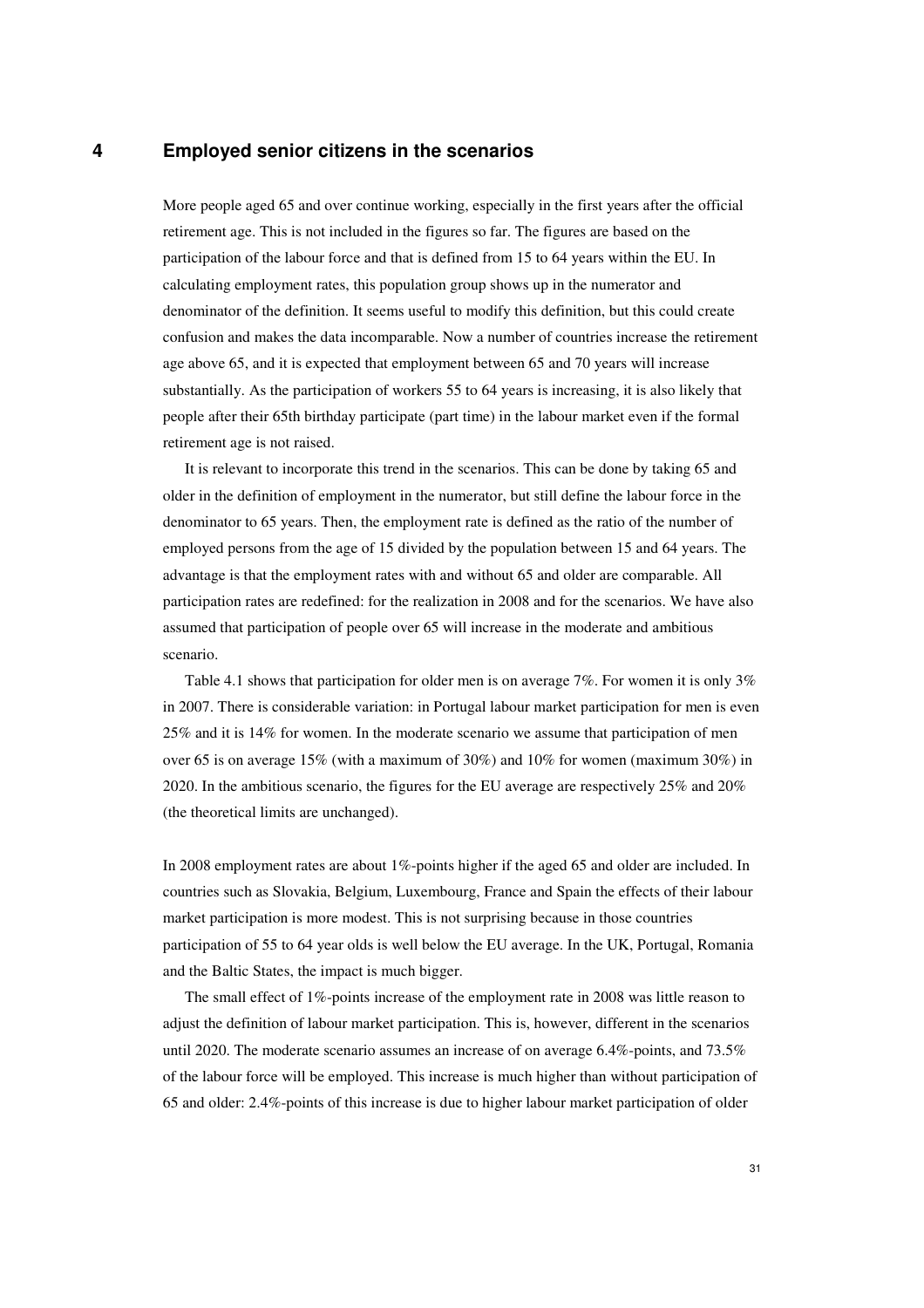people (see Table 4.1). The increase in participation to the 65 and older does not differ much between countries: from 1.7% to 3.2% in Luxembourg in Malta.

| Table 4.1   | The effects of labour market participation of above 65 aged in the scenarios |             |            |                        |                 |            |               |               |  |  |  |  |
|-------------|------------------------------------------------------------------------------|-------------|------------|------------------------|-----------------|------------|---------------|---------------|--|--|--|--|
| scenario    | 2008                                                                         |             |            | moderate               |                 |            | ambitious     |               |  |  |  |  |
|             |                                                                              | Difference  |            | Difference             | Difference      |            | Difference    | Difference    |  |  |  |  |
| $65+$       | With $65+$                                                                   | $65+^{1,4}$ | With $65+$ | in time <sup>1,2</sup> | $65 + {}^{1,3}$ | with $65+$ | in time $1,2$ | $65 + ^{1,3}$ |  |  |  |  |
| Period      | 2008                                                                         | 2008        | 2020       | 2020-2008              | 2020            | 2020       | 2020-2008     | 2020          |  |  |  |  |
| column      | (1)                                                                          | (2)         | (3)        | (4)                    | (5)             | (6)        | (7)           | (8)           |  |  |  |  |
| <b>EU27</b> | 67.1                                                                         | 1.1         | 73.5       | 6.4                    | 2.5             | 80.5       | 13.3          | 5.6           |  |  |  |  |
| Austria     | 73.4                                                                         | 1.2         | 76.0       | 2.6                    | 2.5             | 82.1       | 8.8           | 5.5           |  |  |  |  |
| Belgium     | 63.0                                                                         | 0.4         | 67.3       | 4.3                    | 2.3             | 74.4       | 11.5          | 5.5           |  |  |  |  |
| Denmark     | 79.3                                                                         | 1.3         | 82.9       | 3.6                    | 2.6             | 87.3       | 8.0           | 5.6           |  |  |  |  |
| Finland     | 72.0                                                                         | 0.9         | 77.3       | 5.3                    | 3.1             | 84.6       | 12.6          | 6.8           |  |  |  |  |
| France      | 65.3                                                                         | 0.3         | 69.2       | 3.9                    | 2.4             | 76.1       | 10.8          | 5.7           |  |  |  |  |
| Germany     | 72.2                                                                         | 1.1         | 76.8       | 4.6                    | 2.6             | 84.3       | 12.1          | $6.0\,$       |  |  |  |  |
| UK          | 73.2                                                                         | 1.7         | 78.3       | 5.1                    | 2.4             | 85.3       | 12.1          | 5.3           |  |  |  |  |
| Greece      | 63.1                                                                         | 1.1         | 71.5       | 8.4                    | 2.3             | 78.7       | 15.6          | 5.4           |  |  |  |  |
| Ireland     | 68.8                                                                         | 1.4         | 75.0       | 6.2                    | 1.9             | 80.8       | 12.0          | 3.6           |  |  |  |  |
| Italy       | 59.7                                                                         | $1.0$       | 68.4       | 8.7                    | 2.9             | 76.5       | 16.8          | 6.7           |  |  |  |  |
| Luxembourg  | 63.8                                                                         | 0.4         | 68.4       | 4.6                    | 1.7             | 74.1       | 10.3          | 4.0           |  |  |  |  |
| Netherlands | 78.4                                                                         | 1.2         | 81.8       | 3.3                    | 2.7             | 87.2       | 8.7           | 5.7           |  |  |  |  |
| Portugal    | 72.7                                                                         | 4.2         | 77.6       | 5.0                    | 2.9             | 83.1       | 10.5          | 4.7           |  |  |  |  |
| Spain       | 64.9                                                                         | 0.5         | 72.7       | 7.8                    | 2.1             | 79.9       | 15.1          | 5.0           |  |  |  |  |
| Sweden      | 76.1                                                                         | 1.6         | 80.8       | 4.8                    | 2.8             | 85.7       | 9.7           | 6.2           |  |  |  |  |
| Bulgaria    | 65.5                                                                         | 0.9         | 72.2       | 6.8                    | 2.4             | 79.6       | 14.1          | 5.4           |  |  |  |  |
| Cyprus      | 71.5                                                                         | 2.1         | 78.2       | 6.7                    | 2.2             | 81.4       | 9.9           | 3.5           |  |  |  |  |
| Czech rep.  | 67.5                                                                         | 0.9         | 75.8       | 8.3                    | 2.7             | 80.9       | 13.4          | 5.7           |  |  |  |  |
| Hungary     | 57.0                                                                         | 0.4         | 67.1       | 10.0                   | 2.3             | 74.6       | 17.6          | 5.4           |  |  |  |  |
| Malta       | 58.2                                                                         | 1.8         | 73.7       | 15.5                   | 3.2             | 80.6       | 22.5          | 6.0           |  |  |  |  |
| Poland      | 60.2                                                                         | 0.8         | 68.7       | 8.5                    | 2.4             | 75.9       | 15.7          | 5.1           |  |  |  |  |
| Romania     | 62.2                                                                         | 3.1         | 73.0       | 10.8                   | 2.3             | 79.4       | 17.1          | 4.2           |  |  |  |  |
| Slovakia    | 62.6                                                                         | 0.2         | 70.6       | 8.0                    | 1.8             | 76.3       | 13.7          | 4.2           |  |  |  |  |
| Slovenia    | 70.2                                                                         | 1.4         | 73.6       | 3.4                    | 2.8             | 78.8       | 8.7           | 6.0           |  |  |  |  |
| Estonia     | 72.3                                                                         | 2.4         | 78.6       | 6.2                    | 2.5             | 84.1       | 11.7          | 5.2           |  |  |  |  |
| Latvia      | 71.7                                                                         | 2.9         | 79.3       | 7.6                    | 2.7             | 84.4       | 12.7          | 4.6           |  |  |  |  |
| Lithuania   | 65.8                                                                         | 1.2         | 73.5       | 7.7                    | 1.9             | 80.1       | 14.3          | 4.4           |  |  |  |  |

<sup>1</sup>The numbers are in %-points.

 $2$  The numbers in column 4 (resp. 7) are the difference between the numbers in column 3 (resp. 6) and 1.

 $3$  The numbers in column 5 (resp. 8) are the difference between the numbers in column 4 (resp. 7) and the increase in employment without 65plus. The latter increase is the difference between the numbers in column 1 (resp. 4) in Table 3.3 and the numbers in Figure 2.4.

<sup>4</sup> The numbers in column 2 are the difference between the numbers in column 1 and employment without 65plus, illustrated in figure 2.8.

> In the ambitious scenario, the impact is much larger. The total employment rate rises to 80%, about 6%-points higher than in the same scenario without 65 and older. The variation between countries is limited: a consequence of the assumptions. Forty percent of the increase in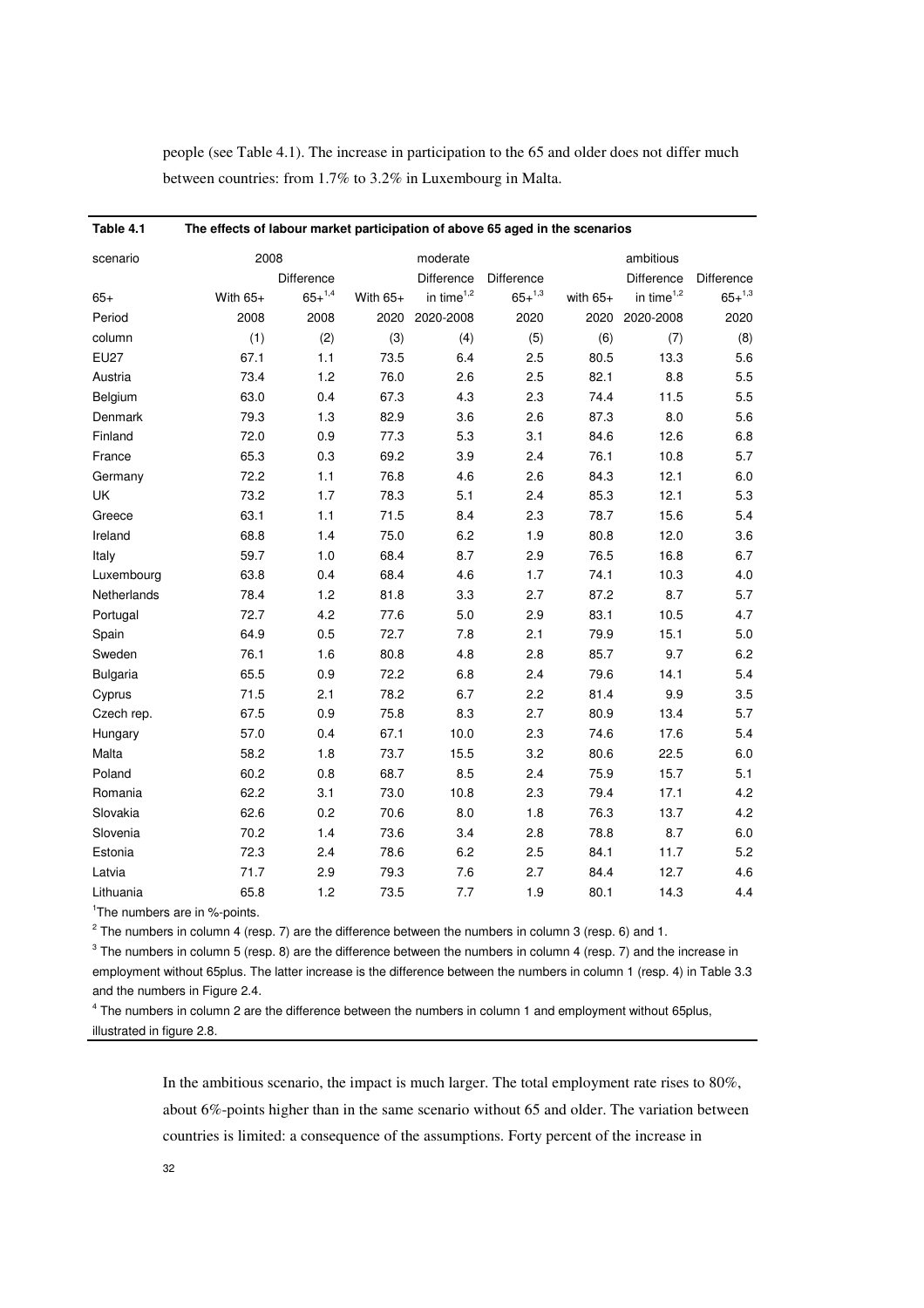employment is the result of labour market participation of people over 65. This is a significant effect which is neglected if we do not take account of this in the definitions.

In the moderate scenario, participation is 73.5% in 2020 of which accounted for by 3.6% points over 65. In the ambitious scenario 6.7%-points from the 80.5% employment can be attributed to the people over 65. These numbers show that it is relevant to include people over 65 in the definitions of the employment rate. In this section we have just renamed the denominator, an alternative is to extend the definition of the labour force to 69 years, may be combined with an adjustment of the minimum age to 20 years.

Moreover, a higher participation of older people does not necessarily imply an equivalent increase in full time equivalents. It could be expected that many older people will work part time and the average number of working hours will decrease.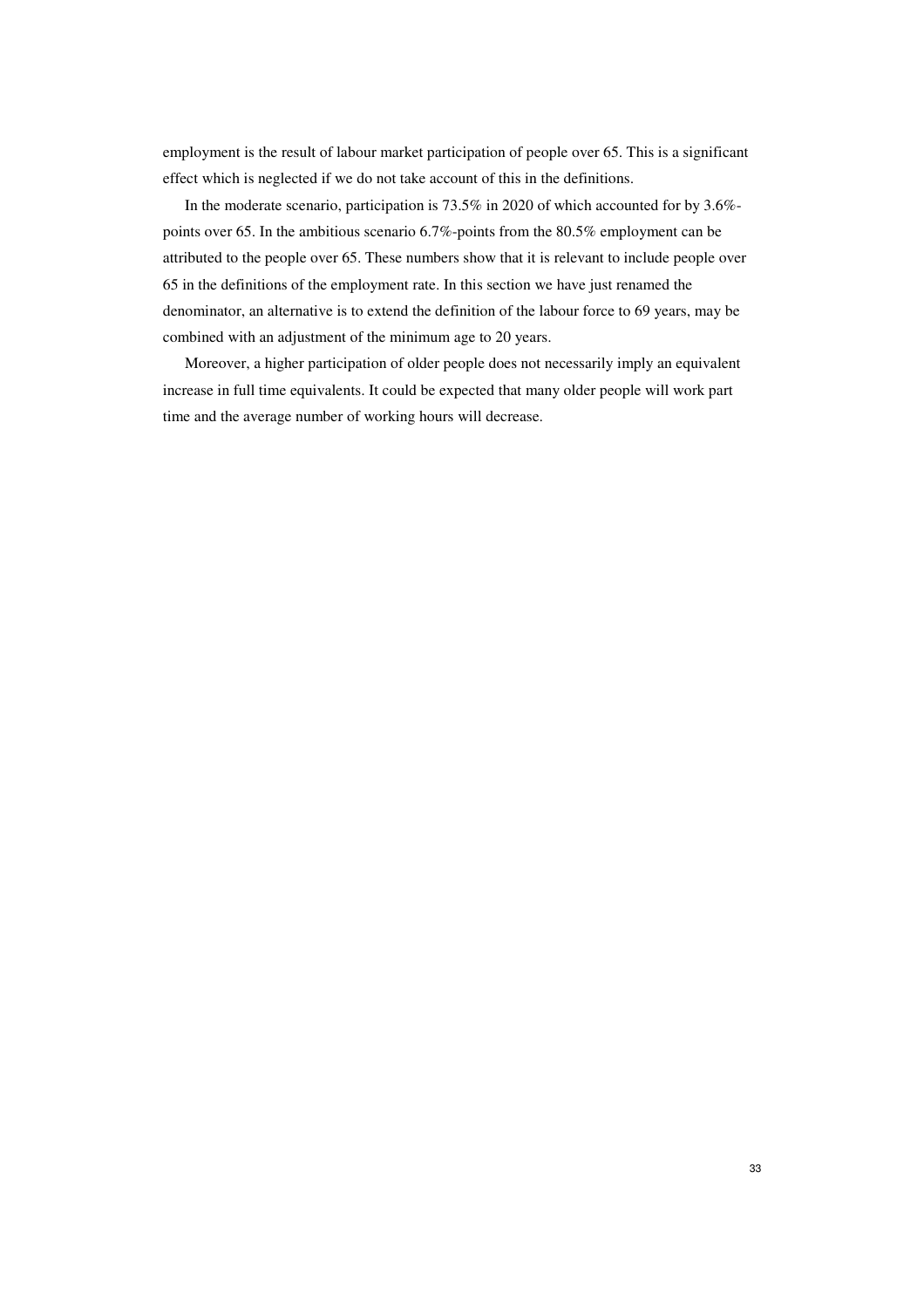## **5 Conclusions**

The EU countries have made good progress boosting employment. The employment rate in the EU increased from 62% to 66% of the labour force between 2000 and 2008. The Lisbon target of 70% in 2010 is not met, partly because of the economic crisis in 2009. That is, however, not the only reason. A comparison of the Member States shows that some countries have managed to increase employment significantly and other countries have not. Often this performance difference is related to different labour market institutions (Dekker and Ederveen, 2005). Labour market reforms could make the difference between high and low employment rates.

Even after 2010 it is important for Europe to increase participation. Labour market participation increases the tax base and less unemployment reduces public social spending. In a time when government debts rise rapidly due to the economic crisis and an aging population higher employment rates could be important to improve the government budget. This paper describes three scenarios for the development of labour market participation between 2010 and 2020. The first scenario is the status quo showing that total employment will decline due to aging at constant participation by age. The other two scenarios present a more ambitious and a more modest increase in employment. This increase varies between the Member States: the increase is larger in countries with low employment rates. These differences are mainly due to the variation in employment of women and older workers. In the ambitious scenario, employment increases to 74% of the total labour force and to 69% of the female labour force in the EU. In the moderate scenario, employment rises to 70%; for women it is 64.5%. The employment rates of older workers between 55 and 64 years increase from about 46% to 52% and 59% respectively. Besides, labour market participation of senior citizens (above 65) varies widely across the EU. In most countries this rate is very low and there seem to be many possibilities for increasing labour market participation of the group 65 to 69 aged.

The presented numbers are averages and targets for the European Union as a whole. The targets vary by country. In the scenarios we have developed employment paths for each Member State to underpin the realism of the EU target. The targets are no EU wide goal, but an average, resulting from country-specific targets. The EU target is still very useful as a communication device but should always be related to the country-specific goals. Because the country-specific targets are derived by a common methodology for all countries the degree of realism and ambition of these goals does not deviate too much.

The increase in employment rates in the scenarios are based on past experience and other (EU) countries. Countries with a high participation rate are used as a benchmark. In the development of the scenarios it is taken into account that employment increases are possible because these increases are shown by various countries for different age groups and genders. From that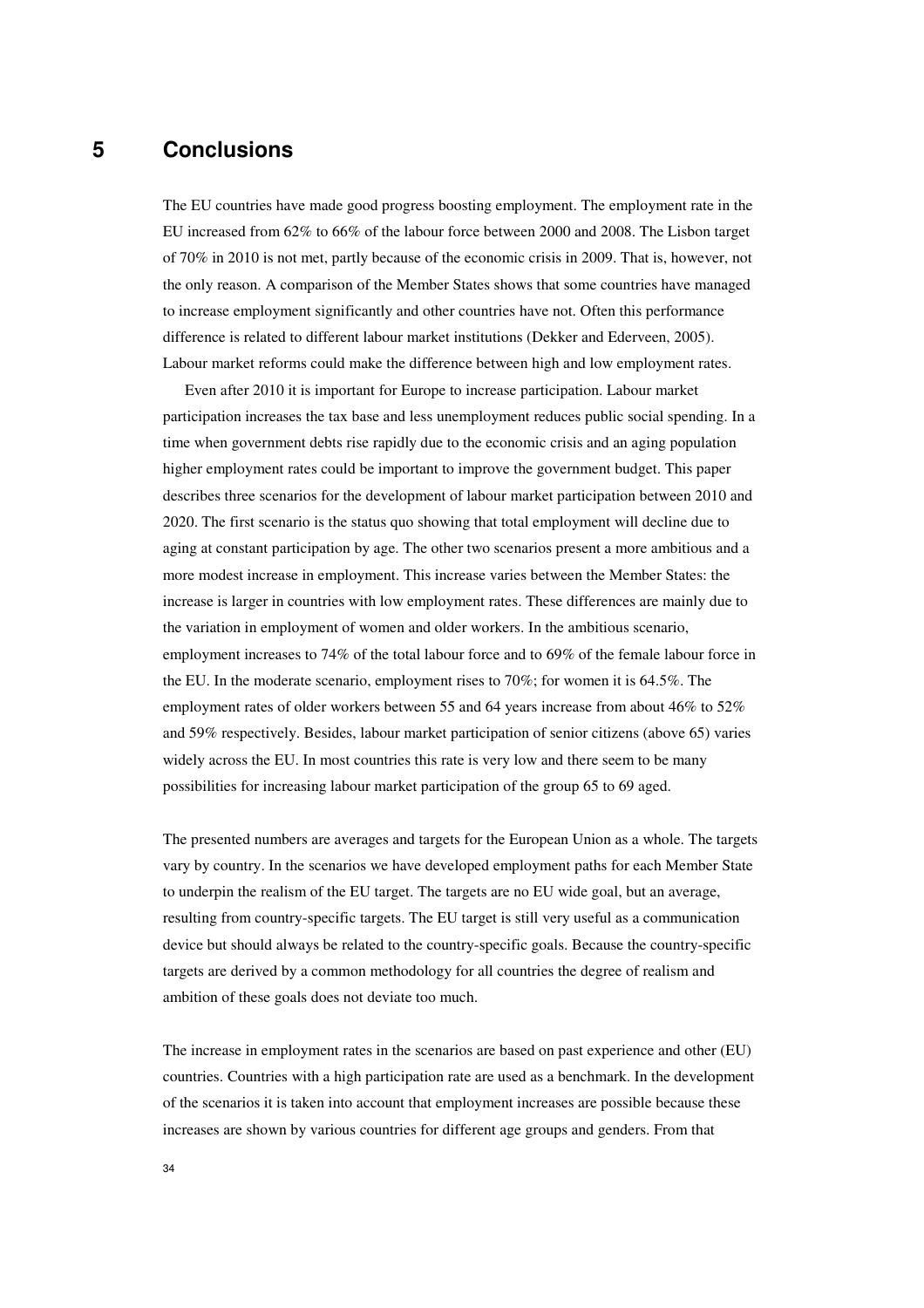perspective, the scenarios are realistic. However, the employment increase is not automatically realized and institutions and labour market regulation in the benchmark countries are not simply copied by other countries. This requires much effort. In addition, labour market institutions are embedded in the culture of a country (Dekker et al., 2006). The scenarios will only be achievable with substantial labour market reforms in Europe. The feasibility of these reforms has not been studied. Gelauff and Lejour (2006) show that taxes and social benefits should be substantially reduced to promote participation and to lower unemployment. Based on a few rules of thumb and estimates from the literature they concluded that the average rate of income tax has to be decreased by 8%-points in the EU and the replacement rate by 10% to meet the 70% employment target. These results provide only an indication of necessary measures. Gelauff and Lejour (2006) devoted no attention to the participation of older workers. Cutting off measures for early retirement, such as tax facilitation or subsidies, may already have a substantial effect on employment such that stringent measures in the sphere of lower taxes and lower benefits may be less necessary.

Employment can also be increased by raising the number of hours worked per employee. Labour market participation is often only measured in persons instead of full time equivalents. As we have shown before the average number of hours worked differs substantially between the Member States. Differences in hours worked are due to differences in holiday leave, the average number of hours per week and part-time work. There are several underlying causes: taxes, regulation and preferences of employees. If the hours worked per employee vary strongly, employment rates measured in persons are hard to compare. This factor can be taken into account by a correction factor applying to the number of hours worked over a showing average (EU-15 or 27) or a benchmark. As a result, participation in the new Member States goes up substantially and will be significantly lower in the Netherlands.

#### **Acknowledgements**

Comments by the Dutch Ministry of Economic Affairs and Bas ter Weel (CPB) were very helpful for improving the paper. I want to thank Nico van Leeuwen for preparing the data and figures.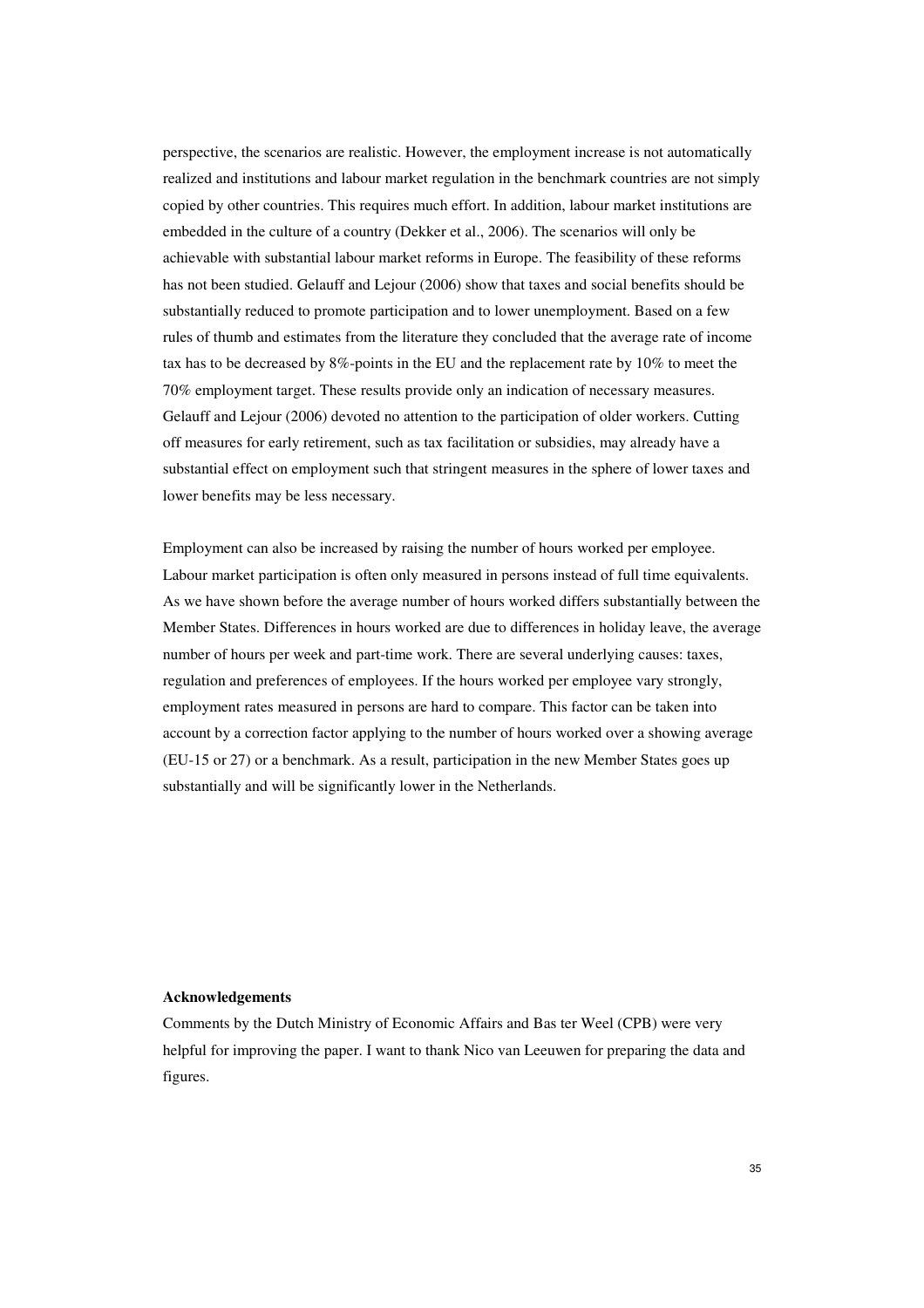## **References**

Borghans, L. (2009), Grenzen aan het fiscaal stimuleren van arbeidsparticipatie, TPE digitaal 3(2), p. 34-52. http://www.tpedigitaal.nl/archief/2-2009/paper/104.

Dekker, P. and S. Ederveen (2005), European Times: the public opinion on Europe & working time compared and explained, *European Oulook 3*, CPB/SCP, http://www.cpb.nl/nl/pub/cpbreeksen/bijzonder/58/.

Dekker, P., S. Ederveen. H. de Groot, A. van der Horst, A. Lejour, B. Straathof, H. Vinken and C. Wennekers (2006), Divers Europe: The European Union in the public opinion & differences in culture, economics and policy, *European Outlook 4*, CPB/SCP, http://www.cpb.nl/nl/pub/cpbreeksen/bijzonder/63/.

European Commission, Directorate General for Economic and Financial Affairs (2005), Tracking labour market reforms in the EU Member States: an overview of reforms in 2004 based on the LABREF database, *European Economy 239*, http://ec.europa.eu/economy\_finance/publications/publication518\_en.pdf.

European Commission, Directorate General for Economic and Financial Affairs and Economic Policy Committee (2009), LABREF database, http://ec.europa.eu/economy\_finance/db\_indicators/db\_indicators8638\_en.htm.

European Union (2008), Promoting longer working lives through pension reforms, report by the Social Protection Committee, Brussels. http://ec.europa.eu/employment\_social/spsi/adequacy\_sustainability\_en.htm

Eurostat (2009), Structural indicators, Luxembourg, http://epp.eurostat.ec.europa.eu/portal/page/portal/structural\_indicators/indicators/employment

Euwals, R. en K. Folmer (2009), Arbeidsaanbod en gewerkte uren tot 2050, CPB memorandum 225, http://www.cpb.nl/nl/pub/cpbreeksen/memorandum/225/. (Dutch)

Gelauff, G.M.M. and A.M. Lejour (2006), Five Lisbon highlights: the economic impact of reaching these targets, CPB Document 104**,** www.cpb.nl/nl/pub/cpbreeksen/document/104/ and The New Lisbon Strategy: An estimation of the economic impact of reaching five Lisbon targets, Industrial Policy and Economic Reforms papers 1, DG E&I, Brussels.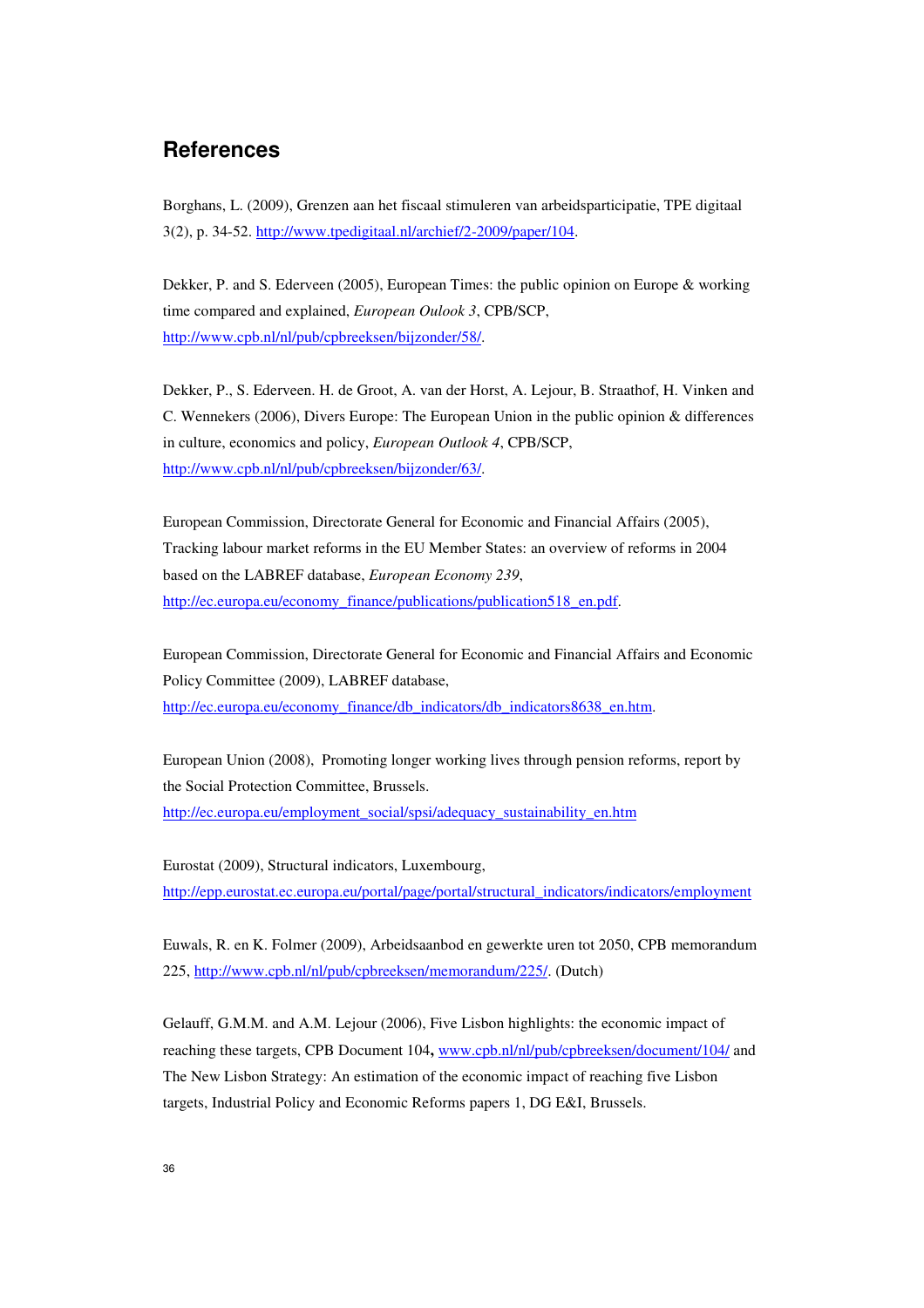http://ec.europa.eu/enterprise/enterprise\_policy/competitiveness/3\_indpol/doc/2006\_1\_update.p df

Goldin, C. (2006),The quiet revolution that transformed women's employment, education, and family", *American Economic Review 96(2*), p 1-21.

ILO (2008), Economically Active Population Estimates and Projections (5th edition, revision), http://laborsta.ilo.org/applv8/data/EAPEP/eapep\_E.html.

Layard, R., S. Nickell, en R. Jackman (1990), *Unemployment: macroeconomic performance and the labour market*, Oxford University Press.

Lejour, A.M., C. Münch and S. van Wijnbergen (2009), The impact of education on female labour market participation, CPB Discussion Paper forthcoming.

OECD (2008), *Going for growth 2008*, chapter 3: explaining differences in hours worked across OECD countries, Paris, http://www.oecd.org/document/58/0,3343,en\_2649\_34325\_40157242\_1\_1\_1\_1,00.html

Pommer, E. and E. van Gameren (2005), Meer zweet des aanschijns, *ESB 8 april 2005*, p. 150- 151 (in Dutch).

SER (2009), *Europa 2020*: de nieuwe Lissabon-strategie, http://www.ser.nl/nl/publicaties/adviezen/2000-2007/2009/b27900.aspx. (in Dutch)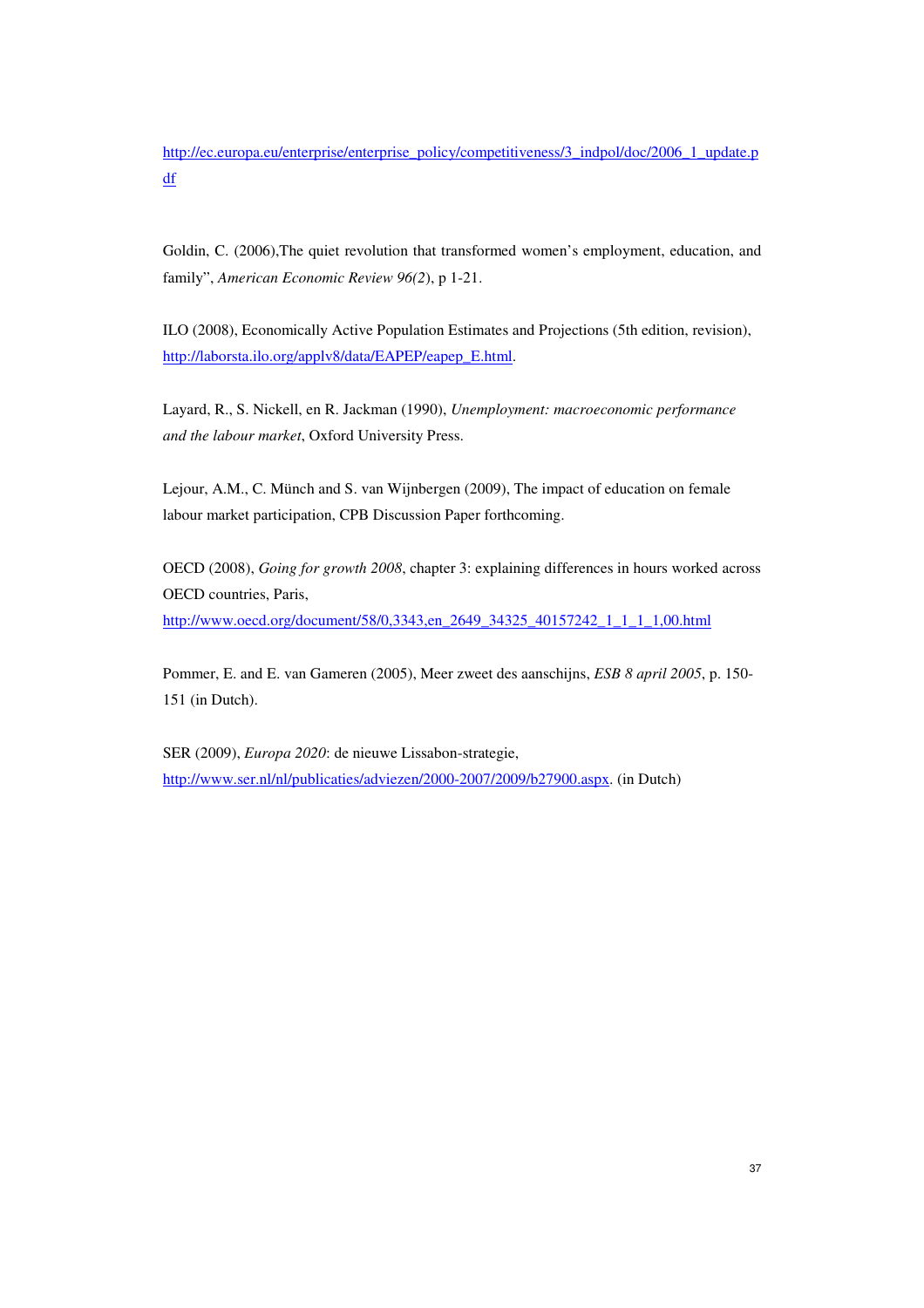| Appendix 1 Changes in labour market participation 1995 to 2007 |  |
|----------------------------------------------------------------|--|
|----------------------------------------------------------------|--|

| Changes in labour market participation of men per age cohort between 2007 and 1995 |         |                 |                 |         |        |        |        |                 |         |         |         |
|------------------------------------------------------------------------------------|---------|-----------------|-----------------|---------|--------|--------|--------|-----------------|---------|---------|---------|
| Age cohort                                                                         | C15     | C <sub>20</sub> | C <sub>25</sub> | C30     | C35    | C40    | C45    | C <sub>50</sub> | C55     | C60     | $C65+$  |
| <b>EU27</b>                                                                        | $-1.4$  | $-3.6$          | $-1.0$          | $-0.9$  | $-0.8$ | $-0.8$ | $-0.5$ | 1.0             | 4.1     | 6.8     | $-1.0$  |
| Austria                                                                            | $-1.0$  | 4.5             | 3.3             | $-0.1$  | $-0.8$ | $-1.3$ | 0.4    | $-0.7$          | 4.3     | 7.9     | $1.3$   |
| Belgium                                                                            | 2.2     | 1.7             | $-0.5$          | $-0.5$  | $-0.5$ | 0.7    | 1.0    | 4.4             | 8.5     | 5.2     | 0.7     |
| Denmark                                                                            | $-7.4$  | $-0.6$          | $-1.3$          | $-0.4$  | 0.6    | 3.6    | 1.7    | $-0.5$          | 3.9     | $-4.0$  | 4.5     |
| Finland                                                                            | $-9.1$  | 4.8             | $-0.5$          | $-1.0$  | $-0.6$ | 0.2    | 0.3    | $-1.3$          | 10.4    | 20.6    | 2.5     |
| France                                                                             | 7.2     | 2.0             | $-1.2$          | $-0.9$  | 0.0    | $-1.3$ | $-0.8$ | 0.4             | 3.2     | 5.4     | $-0.1$  |
| Germany                                                                            | 0.0     | $-2.2$          | $1.1$           | 0.4     | 0.4    | $-0.1$ | 0.1    | 0.4             | 10.8    | 17.7    | 1.2     |
| UK                                                                                 | $-2.9$  | $-2.5$          | $-1.6$          | $-0.6$  | $-2.1$ | $-0.6$ | $-1.4$ | 0.4             | 4.7     | 8.6     | 2.0     |
| Greece                                                                             | $-5.7$  | $-15.4$         | $-2.3$          | 0.7     | 0.1    | 0.3    | 0.9    | 0.8             | 1.2     | $-4.0$  | $-4.7$  |
| Ireland                                                                            | 5.8     | 3.3             | $-0.4$          | $-1.3$  | 0.2    | 1.7    | 2.8    | 2.2             | 5.3     | 5.7     | 0.7     |
| Italy                                                                              | $-8.6$  | $-4.5$          | $-1.7$          | $-1.9$  | $-1.7$ | $-2.0$ | 0.5    | 10.4            | 0.7     | $-0.8$  | $-0.1$  |
| Luxembourg                                                                         | $-6.3$  | $-13.2$         | $-0.7$          | 0.9     | 1.8    | 0.9    | 1.2    | 1.4             | 1.3     | $-1.7$  | $-0.6$  |
| Netherlands                                                                        | 10.3    | 6.3             | $1.1$           | 0.8     | 0.4    | $-1.3$ | 0.9    | 5.3             | 22.1    | 22.0    | 4.5     |
| Portugal                                                                           | $-6.7$  | $-1.8$          | $-2.3$          | 0.3     | 0.2    | $-2.4$ | 0.0    | 1.5             | 2.3     | 1.5     | 0.5     |
| Spain                                                                              | 3.1     | 6.5             | 0.7             | $-0.7$  | $-0.6$ | $-1.4$ | $-1.4$ | 0.8             | 5.1     | 7.7     | 0.3     |
| Sweden                                                                             | 14.9    | 11.7            | 4.6             | 5.1     | 5.0    | 3.0    | $-0.7$ | 0.1             | 0.7     | 13.6    | $7.8$   |
| <b>Bulgaria</b>                                                                    | $-8.4$  | $-17.5$         | $-7.2$          | $-3.6$  | $-6.0$ | $-5.0$ | $-6.4$ | $-2.7$          | $-5.2$  | 10.3    | $-5.5$  |
| Cyprus                                                                             | $-2.0$  | $-1.5$          | $-4.0$          | $-1.9$  | $-4.1$ | $-2.2$ | $-1.4$ | $-1.1$          | $-7.0$  | $-6.7$  | $-13.8$ |
| Czech rep.                                                                         | $-14.3$ | $-20.4$         | $-4.1$          | $-0.5$  | $-0.5$ | $-0.2$ | 1.1    | 2.8             | 5.7     | 11.3    | $-2.1$  |
| Hungary                                                                            | $-12.6$ | $-22.1$         | $-2.0$          | 0.7     | 2.4    | 0.7    | 0.9    | 1.7             | 15.9    | 8.1     | 0.3     |
| Malta                                                                              | $-19.4$ | $-0.7$          | 6.1             | $6.0\,$ | 6.3    | 2.0    | 2.2    | $-1.3$          | $-14.3$ | $-0.2$  | $-2.5$  |
| Poland                                                                             | $-4.7$  | $-12.4$         | $-3.1$          | $-1.4$  | $-1.2$ | $-0.3$ | $-0.3$ | $-0.6$          | $-3.2$  | $-5.9$  | $-8.6$  |
| Romania                                                                            | $-20.5$ | $-24.0$         | $-12.9$         | $-7.7$  | $-5.1$ | $-6.7$ | $-5.3$ | $-7.3$          | $-6.4$  | $-16.0$ | $-25.1$ |
| Slovakia                                                                           | $-12.9$ | $-15.3$         | $-1.7$          | $-1.5$  | $-0.9$ | $-1.3$ | $-2.3$ | $-1.5$          | 9.9     | 13.9    | $-1.2$  |
| Slovenia                                                                           | 5.1     | $-4.0$          | 2.9             | $-2.8$  | $-0.9$ | 1.6    | 0.0    | 1.8             | 15.3    | 3.0     | 3.1     |
| Estonia                                                                            | $-3.3$  | $-3.7$          | 1.8             | $-1.2$  | 0.4    | $-0.1$ | $-5.7$ | 1.4             | 3.6     | 8.5     | $-0.2$  |
| Latvia                                                                             | $-15.9$ | $-8.9$          | $-4.9$          | $-0.7$  | 0.2    | $-2.4$ | 2.1    | $-1.7$          | $-0.7$  | 19.1    | 4.7     |
| Lithuania                                                                          | $-22.8$ | $-22.3$         | $-3.3$          | $-1.9$  | $-5.9$ | $-5.6$ | $-4.9$ | $-4.8$          | $-1.7$  | 7.9     | $-3.4$  |
| Japan                                                                              | $-1.5$  | $-4.0$          | $-2.5$          | $-1.0$  | $-1.4$ | $-0.7$ | $-0.8$ | $-1.5$          | $-1.0$  | $-0.4$  | $-7.7$  |
| US                                                                                 | $-13.9$ | $-4.4$          | $-0.9$          | $-0.5$  | 0.5    | $-0.4$ | $-0.8$ | 0.0             | 0.4     | 6.2     | 3.9     |
|                                                                                    |         |                 |                 |         |        |        |        |                 |         |         |         |
| St. deviation                                                                      | 9.4     | 10.1            | 3.7             | 2.5     | 2.7    | 2.4    | 2.5    | 3.2             | 7.7     | 9.1     | 6.4     |
| Maximum                                                                            | 14.9    | 11.7            | 6.1             | 6.0     | 6.3    | 3.6    | 2.8    | 10.4            | 22.1    | 22.0    | $7.8\,$ |
| Minimum                                                                            | $-22.8$ | $-24.0$         | $-12.9$         | $-7.7$  | $-6.0$ | $-6.7$ | $-6.4$ | $-7.3$          | $-14.3$ | $-16.0$ | $-25.1$ |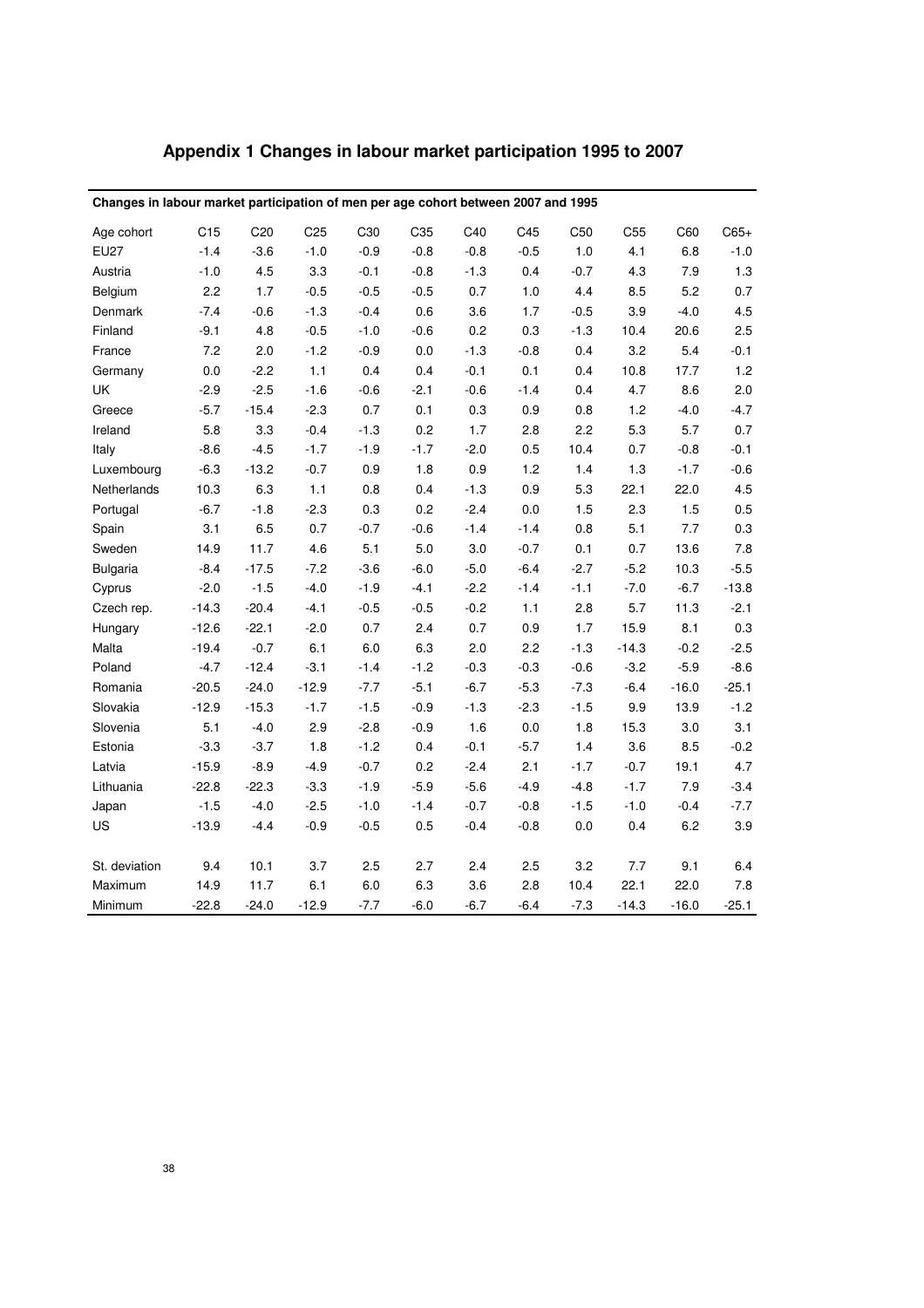| Changes in labour market participation of women per age cohort between 2007 and 1995 |                 |                 |                 |                 |         |        |        |                 |                 |         |         |
|--------------------------------------------------------------------------------------|-----------------|-----------------|-----------------|-----------------|---------|--------|--------|-----------------|-----------------|---------|---------|
| Age cohort                                                                           | C <sub>15</sub> | C <sub>20</sub> | C <sub>25</sub> | C <sub>30</sub> | C35     | C40    | C45    | C <sub>50</sub> | C <sub>55</sub> | C60     | $C65+$  |
| <b>EU27</b>                                                                          | $-0.7$          | $-2.4$          | 3.5             | 5.0             | 4.0     | 4.8    | 7.9    | 10.7            | 12.7            | 6.1     | $-0.7$  |
| Austria                                                                              | 2.3             | $-1.2$          | $-1.8$          | 0.9             | 8.2     | 10.0   | 13.3   | 16.1            | 15.3            | 1.3     | 0.1     |
| Belgium                                                                              | 2.8             | $-0.2$          | 1.9             | 5.2             | 7.8     | 13.3   | 19.1   | 21.9            | 19.3            | 6.7     | $-0.1$  |
| Denmark                                                                              | $-0.5$          | 2.1             | 4.7             | 3.6             | 3.3     | $-2.6$ | $-0.3$ | 10.7            | 21.2            | 8.8     | 1.9     |
| Finland                                                                              | 1.5             | 8.1             | 5.6             | $-0.4$          | $-1.9$  | 1.3    | 1.9    | 5.0             | 12.1            | 20.2    | 0.6     |
| France                                                                               | 5.0             | 3.0             | 1.6             | 2.3             | 4.6     | 4.8    | 8.1    | 10.5            | 12.2            | 4.2     | 0.1     |
| Germany                                                                              | 2.8             | $-0.8$          | 4.5             | 7.9             | 8.0     | 7.6    | 10.4   | 12.0            | 20.2            | 17.8    | 1.0     |
| UK                                                                                   | $-1.9$          | 1.4             | 2.9             | 4.9             | 1.7     | 1.7    | 2.2    | 6.9             | 9.7             | 8.4     | 1.4     |
| Greece                                                                               | $-7.5$          | $-5.5$          | 14.2            | 11.3            | 13.9    | 15.7   | 18.7   | 13.0            | 6.5             | $-0.1$  | $-1.8$  |
| Ireland                                                                              | 8.6             | 1.3             | 6.8             | 12.0            | 14.7    | 19.7   | 26.5   | 28.4            | 21.7            | 15.9    | 0.9     |
| Italy                                                                                | $-7.7$          | $-7.3$          | 3.7             | 8.5             | 8.4     | 10.9   | 15.0   | 19.8            | 14.7            | 3.1     | $-0.4$  |
| Luxembourg                                                                           | $-8.5$          | $-22.2$         | 16.5            | 29.3            | 25.4    | 18.4   | 20.2   | 29.8            | 25.5            | 1.9     | $0.0\,$ |
| Netherlands                                                                          | 17.1            | 3.4             | 8.6             | 12.8            | 14.6    | 15.5   | 18.0   | 24.7            | 29.0            | 14.8    | 2.0     |
| Portugal                                                                             | $-6.9$          | 4.2             | 4.8             | 8.0             | 6.7     | 7.6    | 11.1   | 10.9            | 13.4            | 9.2     | 2.9     |
| Spain                                                                                | 0.2             | 5.0             | 10.2            | 15.6            | 14.4    | 18.2   | 24.5   | 24.1            | 16.4            | 8.0     | $-0.3$  |
| Sweden                                                                               | 17.6            | 8.6             | 2.6             | 4.2             | 0.4     | 0.2    | $-1.4$ | $-2.3$          | 2.8             | 12.6    | 5.2     |
| <b>Bulgaria</b>                                                                      | $-14.4$         | $-17.2$         | $-17.2$         | $-16.5$         | $-8.5$  | $-6.1$ | $-2.8$ | $-3.4$          | 36.7            | $-2.7$  | $-4.3$  |
| Cyprus                                                                               | $-19.4$         | $-4.7$          | 15.0            | 17.4            | 14.9    | 12.7   | 14.5   | 18.7            | 15.1            | 6.4     | $-4.9$  |
| Czech rep.                                                                           | $-18.7$         | $-11.8$         | 0.6             | $-9.3$          | $-6.5$  | $-1.5$ | 1.7    | 8.0             | 23.9            | 1.7     | $-0.8$  |
| Hungary                                                                              | $-10.2$         | $-12.4$         | 13.5            | 5.1             | $-3.7$  | 0.9    | 3.7    | 16.0            | 27.4            | 4.9     | 0.2     |
| Malta                                                                                | $-24.5$         | 0.7             | 24.0            | 21.8            | 26.1    | 9.5    | 12.7   | 8.0             | 8.7             | 4.6     | $-3.6$  |
| Poland                                                                               | $-3.1$          | $-10.8$         | 3.3             | 2.1             | $-2.7$  | $-2.1$ | $-2.6$ | $-3.8$          | $-9.9$          | $-9.1$  | $-5.1$  |
| Romania                                                                              | $-20.3$         | $-24.9$         | $-7.1$          | $-9.5$          | $-10.2$ | $-9.1$ | $-9.1$ | $-13.7$         | $-14.2$         | $-21.4$ | $-21.2$ |
| Slovakia                                                                             | $-15.2$         | $-7.6$          | $-1.5$          | $-7.9$          | $-3.2$  | 0.3    | $-0.1$ | 15.5            | 19.8            | 4.1     | $-0.1$  |
| Slovenia                                                                             | 6.9             | $-8.9$          | $-5.7$          | $-1.1$          | $-2.0$  | 0.7    | 7.3    | 24.1            | 14.7            | $-0.3$  | 2.0     |
| Estonia                                                                              | $-6.2$          | 0.0             | 4.6             | $-4.7$          | $-5.3$  | $-3.7$ | $-4.1$ | 3.6             | 26.9            | 19.4    | 2.6     |
| Latvia                                                                               | $-14.2$         | $-4.7$          | $-4.9$          | 0.6             | $-0.7$  | $-4.4$ | 2.0    | 5.2             | 36.1            | 16.6    | 2.7     |
| Lithuania                                                                            | $-10.5$         | $-24.0$         | $-3.2$          | 0.4             | $-3.6$  | $-4.7$ | $-8.7$ | $-2.7$          | 25.2            | 9.9     | $-7.7$  |
| Japan                                                                                | 0.2             | $-4.7$          | 9.4             | 10.3            | 3.8     | 2.5    | 4.2    | 3.7             | 3.7             | 2.4     | $-2.6$  |
| US                                                                                   | $-10.8$         | $-0.4$          | $-0.4$          | $-1.0$          | $-2.6$  | $-1.1$ | 0.0    | 4.0             | 7.3             | 10.0    | 3.8     |
|                                                                                      |                 |                 |                 |                 |         |        |        |                 |                 |         |         |
| St. deviation                                                                        | 10.9            | 9.4             | 8.4             | 10.0            | 9.7     | 8.4    | 10.0   | 10.9            | 11.7            | 9.0     | 4.9     |
| Maximum                                                                              | 17.6            | 8.6             | 24.0            | 29.3            | 26.1    | 19.7   | 26.5   | 29.8            | 36.7            | 20.2    | 5.2     |
| Minimum                                                                              | $-24.5$         | $-24.9$         | $-17.2$         | $-16.5$         | $-10.2$ | $-9.1$ | $-9.1$ | $-13.7$         | $-14.2$         | $-21.4$ | $-21.2$ |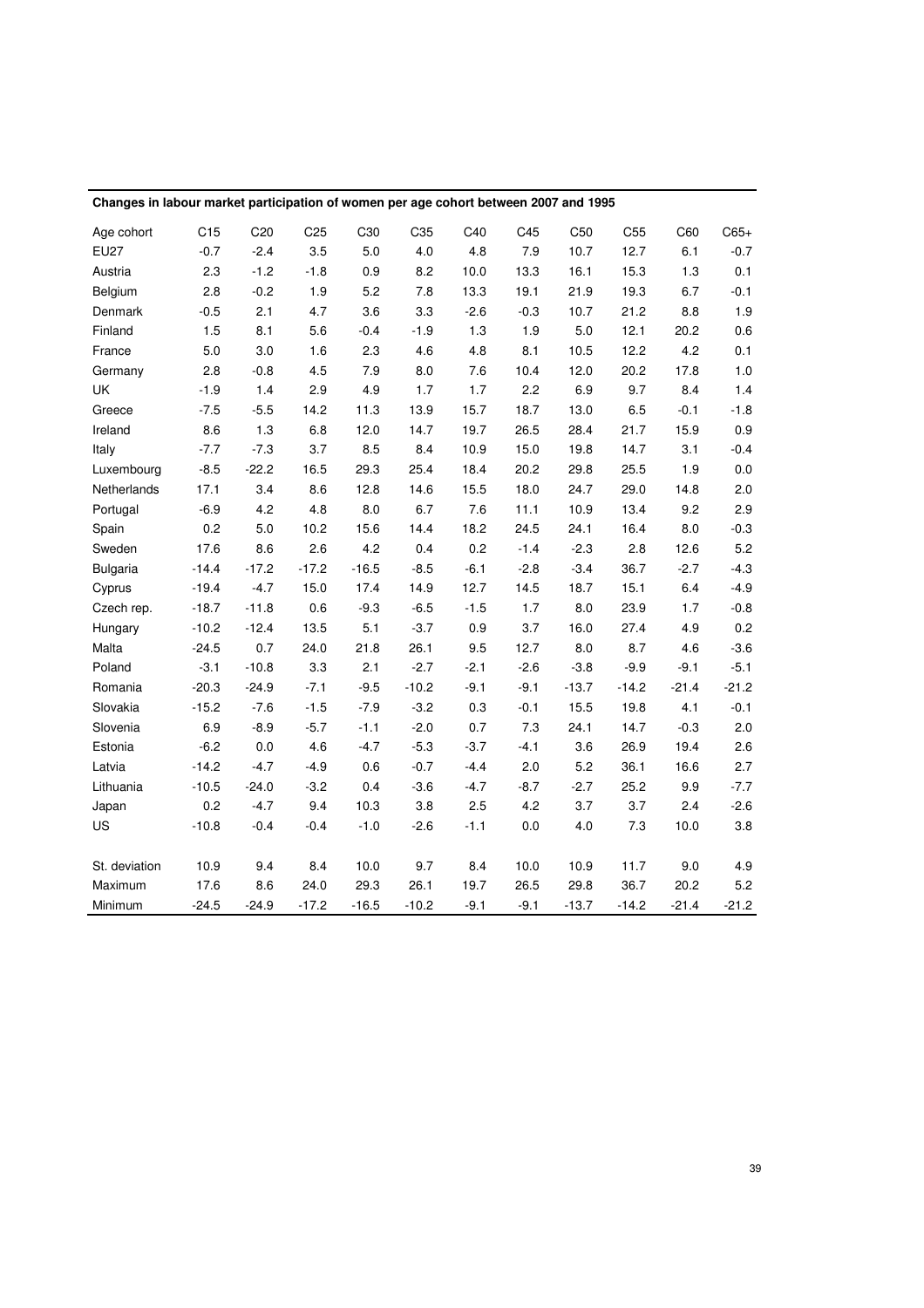## **Appendix 2: technical details scenarios**

*No change scenario (1).* Unemployment and participation rates by gender and age group remain constant at the 2008 level.

#### *Moderate scenario (2)*.

Unemployment is reduced from 7% to 5,5% in the EU27 on average, it gradually goes down. For Member States with a lower unemployment rate, it remains constant.

Participation males and females until 24 years of age: no change.

#### Male participation

- Between 25 to 49 participation in every age group to 93%, remains constant if initial rate is higher.

- Between 50-54 participation to 88%, remains constant if initial rate is higher.

- Between 55-59 average EU participation to 76%. Theoretical upper limit is 90%.

- Between 60-64 average EU participation to 50%. Theoretical upper limit is 70%.

- Over 65 average EU participation to 15%. Theoretical upper limit is 30%.

#### Female participation

- Between 25 to 34 participation in every age group to 81%, remains constant if initial rate is higher.

- between 35 to 49 participation in every age group to 85%, remains constant if initial rate is higher.

- Between 50-54 participation to 76%, remains constant if initial rate is higher.
- Between 55-59 average EU participation to 60%. Theoretical upper limit is 80%.
- Between 60-64 average EU participation to 30%. Theoretical upper limit is 60%.

- Over 65 average EU participation to 10%. Theoretical upper limit is 30%.

#### *Ambitious scenario (3)*

Unemployment is reduced from 7% to 4% in the EU27 on average, it gradually goes down. For Member States with a lower unemployment rate, it remains constant.

Participation males and females until 24 years of age: no change.

Male participation

- Between 25 to 49 participation in every age group to 95%, remain constant if initial rate is higher.

- Between 50-54 participation to 90%, remains constant if initial rate is higher.

- Between 55-59 average EU participation to 80%. Theoretical upper limit is 90%..

- Between 60-64 average EU participation to 60%. Theoretical upper limit is 70%.

- Over 65 average EU participation to 25%. Theoretical upper limit is 30%.

### Female participation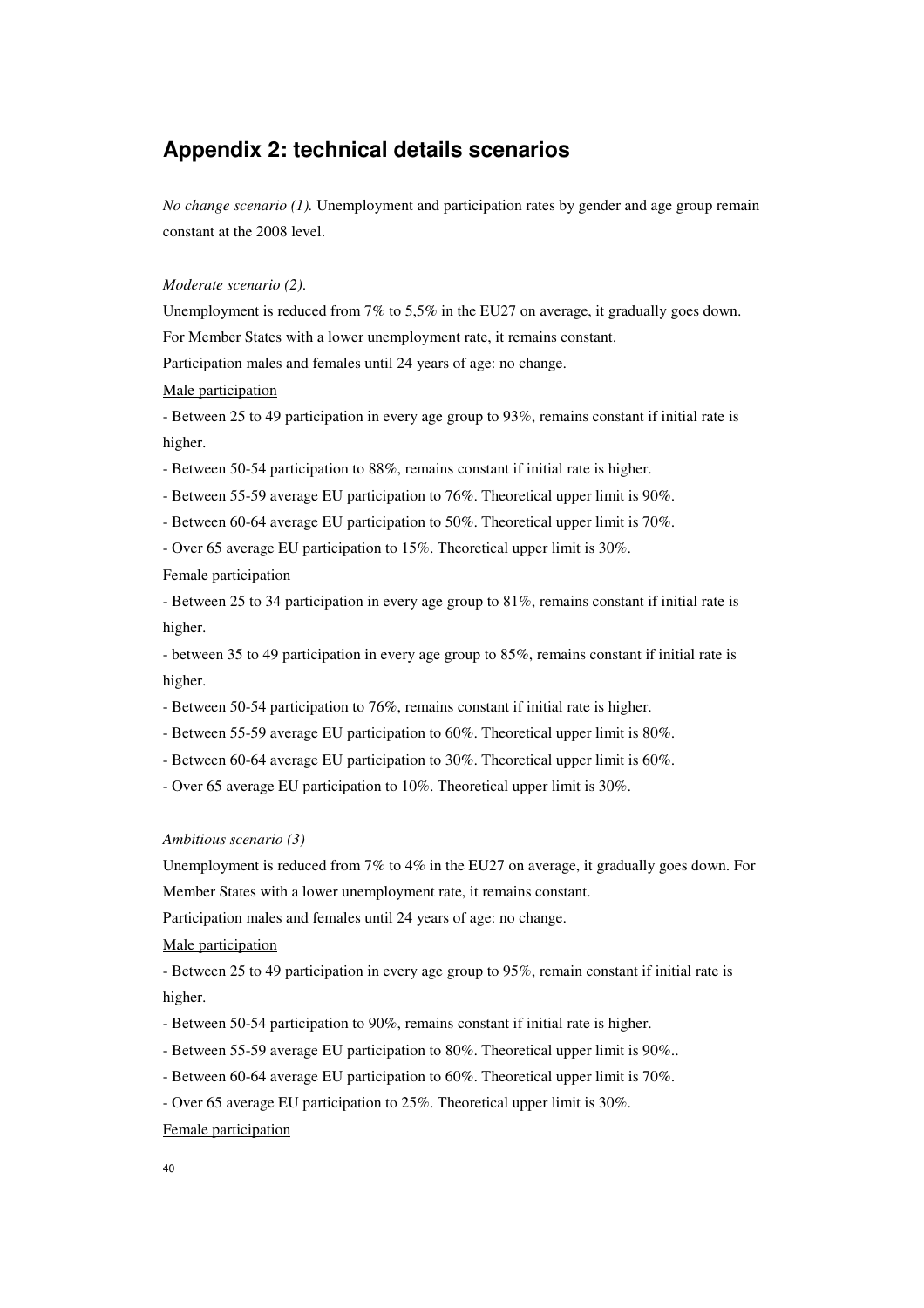- Between 25 to 34 participation in every age group to 85%, remains constant if initial rate is higher.

- Between 35 to 49 participation in every age group to 90%, remains constant if initial rate is higher.

- Between 50-54 participation to 80%, remains constant if initial rate is higher.
- Between 55-59 average EU participation to 65%. Theoretical upper limit is 80%.
- Between 60-64 average EU participation to 40%. Theoretical upper limit is 60%.
- Over 65 average EU participation to 20%. Theoretical upper limit is 30%.